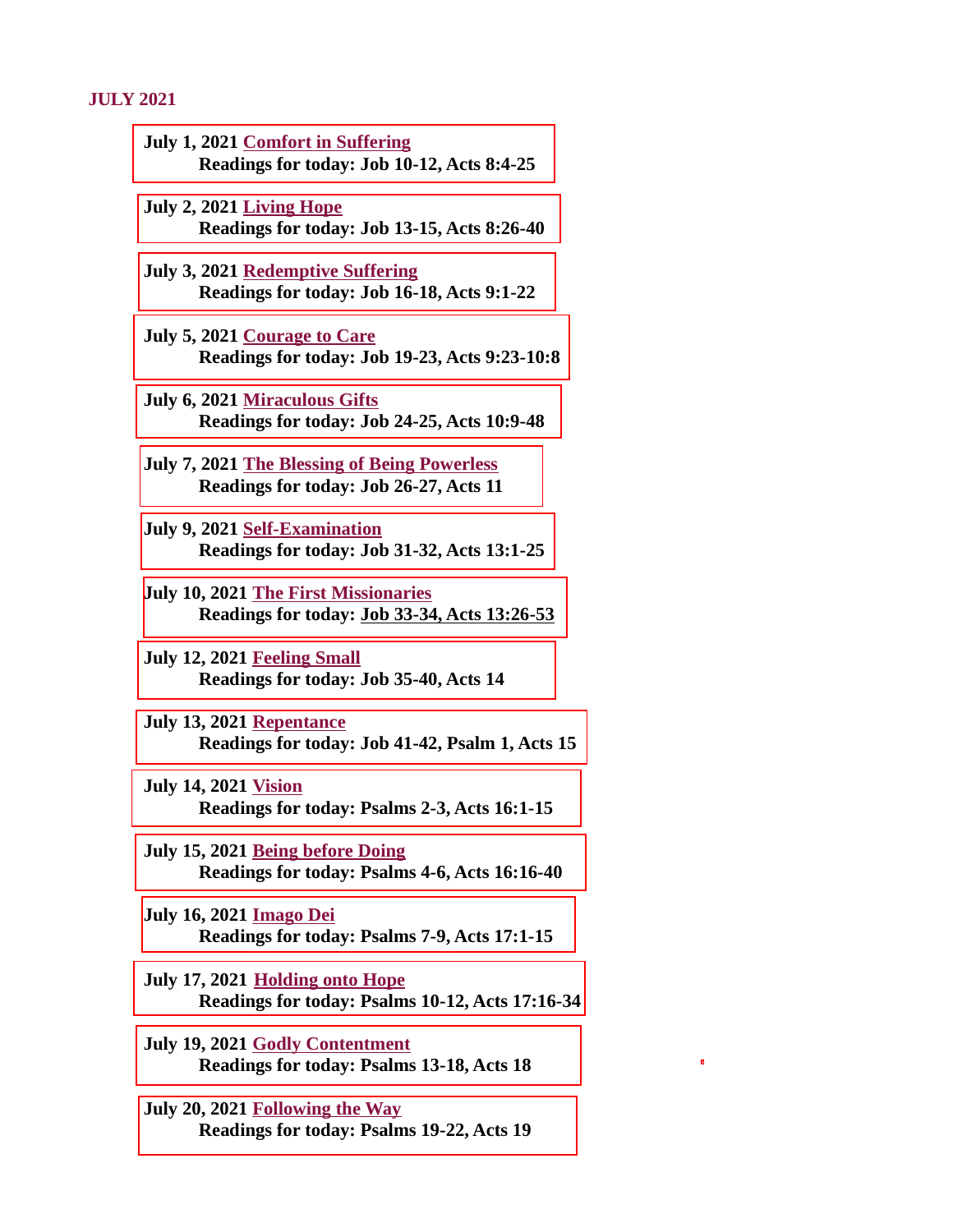- July 21, 2021 Psalm 23 [Readings for today: Psalms 23-24, Acts 20:1-16](#page-30-0)
- July 22, 2021 The Path of Righteousness [Readings for today: Psalms 25-27, Acts 20:17-38](#page-31-0)
- July 23, 2021 Gratitude [Readings for today: Psalms 28-30, Acts 21:1-16](#page-33-0)
- July 24, 2021 People of the Truth [Readings for today: Psalms 31-33, Acts 21:17-36](#page-35-0)
- July 26, 2021 Fixing our Eyes on Jesus [Readings for today: Psalms 34-38, Acts 21:37-23:11](#page-36-0)
- July 27, 2021 Life is Fleeting [Readings for today: Psalms 39-41, Acts 23:12-35](#page-38-0)
- July 28, 2021 Mental Health [Readings for today: Psalms 42-43, Acts 24](#page-40-0)
- July 30, 2021 God's Politics [Readings for today: Psalms 47-49, Acts 26](#page-42-0)
- July 31, 2021 Preparing for Worship [Readings for today: Psalms 50-52, Acts 27:1-26](#page-44-0)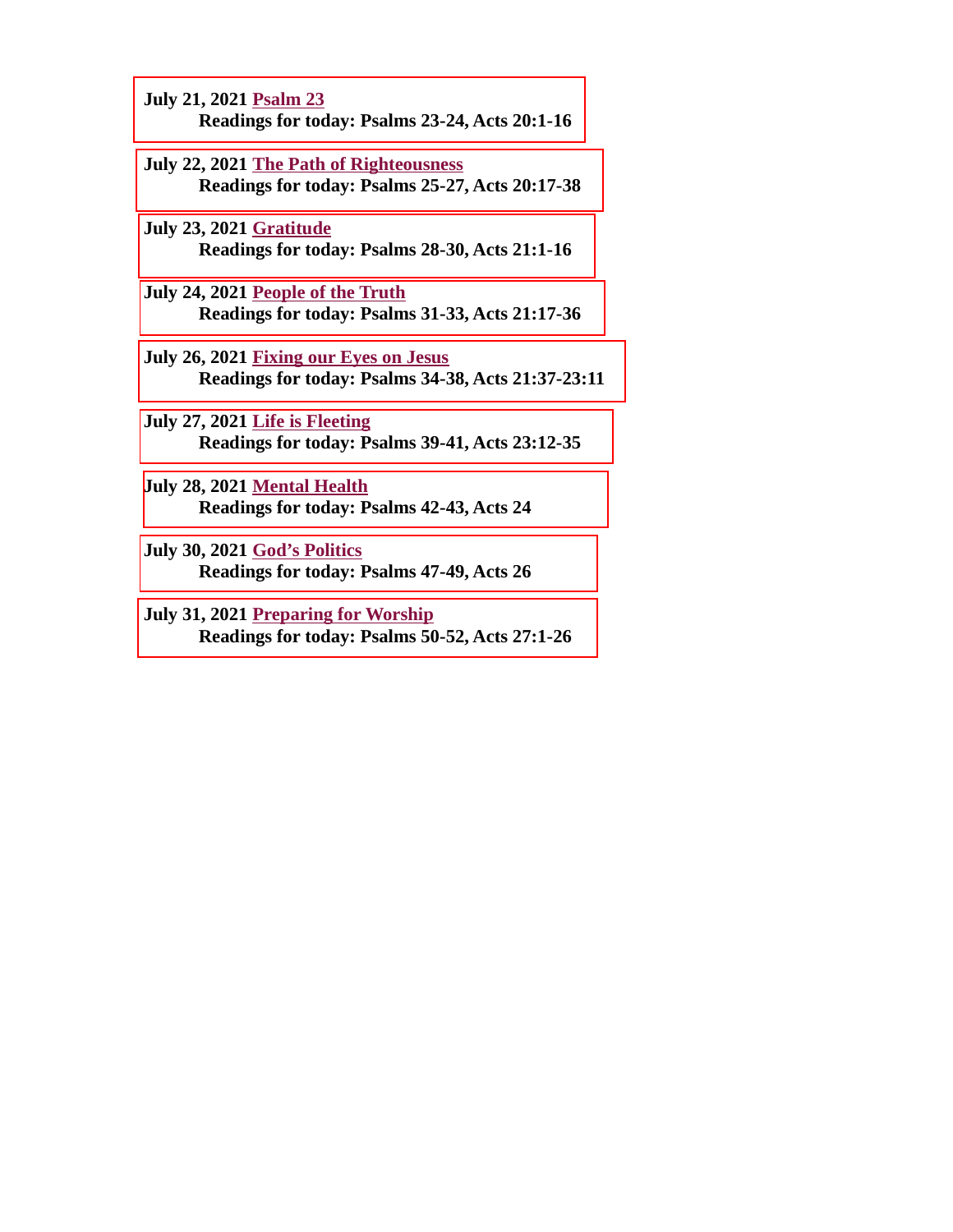## July 1, 2021 Comfort in Suffering

<span id="page-2-0"></span>Readings for today: [Job 10-12, Acts 8:4-25](https://www.biblegateway.com/passage/?search=Job+10-12%2C+Acts+8%3A4-25&version=ESV)

One of the things I've learned over my twenty-plus years of pastoring is how to meet people in their suffering. How to best come alongside them, providing comfort and relief and a safe space to grieve. Most of the time when someone asks, "Why?" what they are really asking is "Where?" They may say things like, "Why did God allow this to happen to me? Why did God let this happen to the person I love? Why does God allow such things to happen in the world around us?" But if you try and give them the biblical or theological answer, it will fall on deaf ears. Because they don't really want to know "why" so much as "where." "Where was God when this happened to me? Where was God when this happened to the person I love? Where is God when such terrible and tragic things happen in the world around me?" Is He there? Is He present? Is He amidst the suffering? Does He suffer to?

Job's friends are perfect examples of what happens when we fail to listen with our hearts. They keep listening to Job's words and trying to answer his questions but that's not what Job needs or wants in this moment. Job is wise. He already knows the answers to the questions he's posing. "But I have understanding as well as you; I am not inferior to you. Who does not know such things as these?" (Job 12:3) So the last thing he needs is a refresher on his theology. What he needs is his friends to simply sit with him in the ashes of his life. Weep with him over all he has lost. Listen to him as he rages at God for all that has happened. Let him get it all out. But his questions make them uncomfortable. His pain makes them uneasy. They are not courageous enough to manage their own anxiety as they listen to their dear friend grieve. So they start to respond. They start to push back. They start to correct and challenge. Rather than comfort Job, they are now trying to comfort themselves.

"Should a multitude of words go unanswered, and a man full of talk be judged right? Should your babble silence men, and when you mock, shall no one shame you? For you say, 'My doctrine is pure, and I am clean in God's eyes.' But oh, that God would speak and open his lips to you, and that he would tell you the secrets of wisdom! For he is manifold in understanding. Know then that God exacts of you less than your guilt deserves." (Job 11:2-6) Zophar cannot help himself. Job's complaints are too painful. Too raw. Too real. He feels they demand an answer. And while he gets his theology right, he could not be more wrong. He is responding to Job without love which is why his words come off sounding like a noisy gong or clashing cymbal.

Love is essential when responding to suffering. Agape love. Selfless love. Love that is patient and tender and kind. Love that never insists on its own way or draws attention to itself. This sort of love can bear the suffering of another. This sort of love can believe God is present even in those moments when life is at its most heartbreaking. This sort of love provides hope in the face of tragedy. This sort of love endures when all seems lost. This is the love Job needed from his friends. He didn't need answers to his questions. He didn't need a response to his rage. He simply needed friends who would listen and love him in the midst of his terrible condition.

God shows us this love. He met us in the utter tragedy of our sinful condition and became one of us. One with us. One for us. He was not afraid to sit with us in the ashes of our existence. He didn't feel the need to correct us, judge us, or condemn us. Instead, He offers us unconditional love. While we were still sinners. Still at war with God. Still trapped in our rebellion. Still enslaved to our corrupt desires. Christ comes to us. Christ suffers for us. Christ dies for us. This is how God defines love. It's never about Him. It's always about us and His desire to rescue us out of our brokenness and pain. In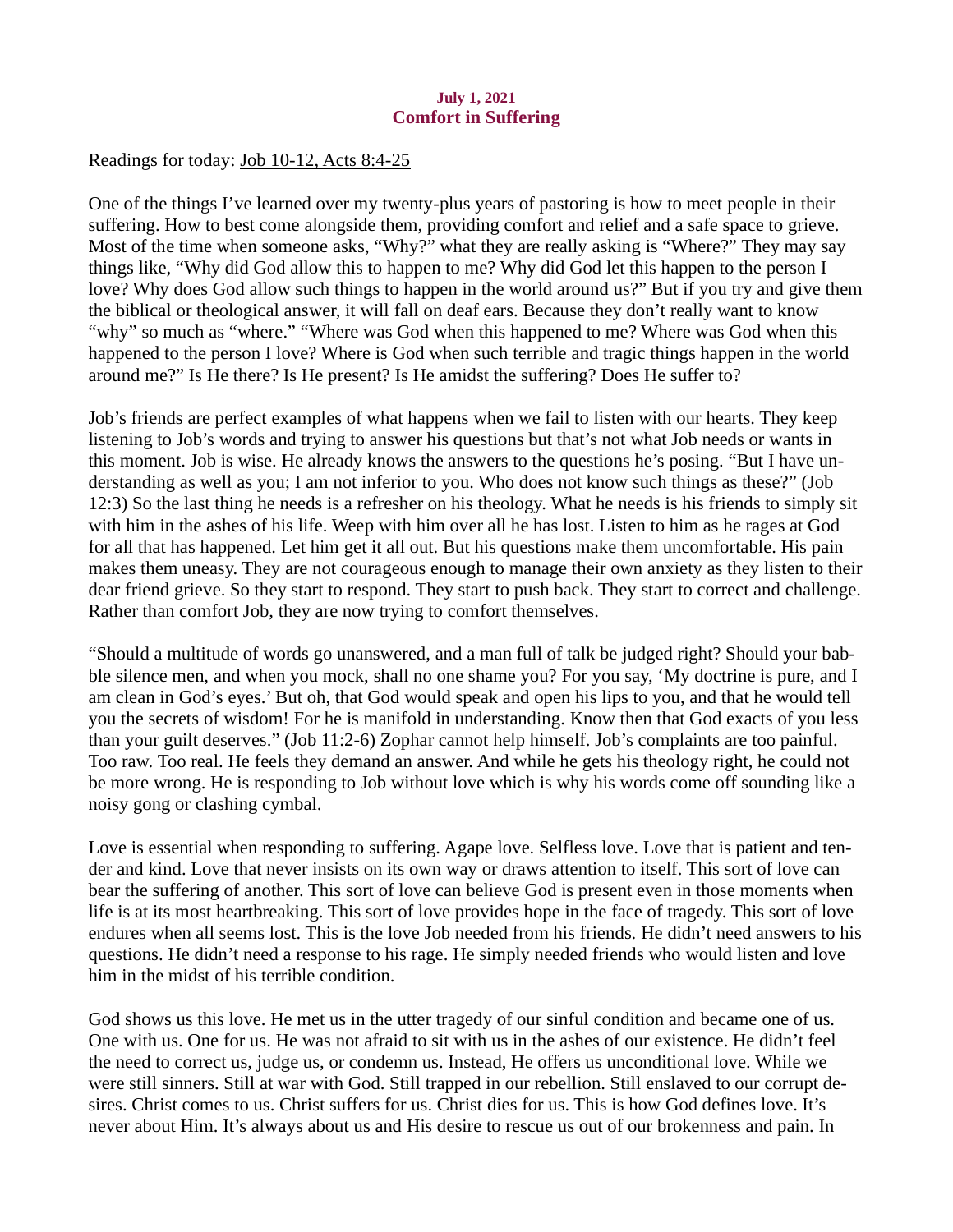this is love, not that we loved God but that He loved us and gave Himself up for us. This, friends, is how we show love to others. This is how we meet them in the midst of their suffering and pain. We comfort them with the same comfort Christ showed to us.

Readings for tomorrow: Jon 13-15, Acts 8:26-40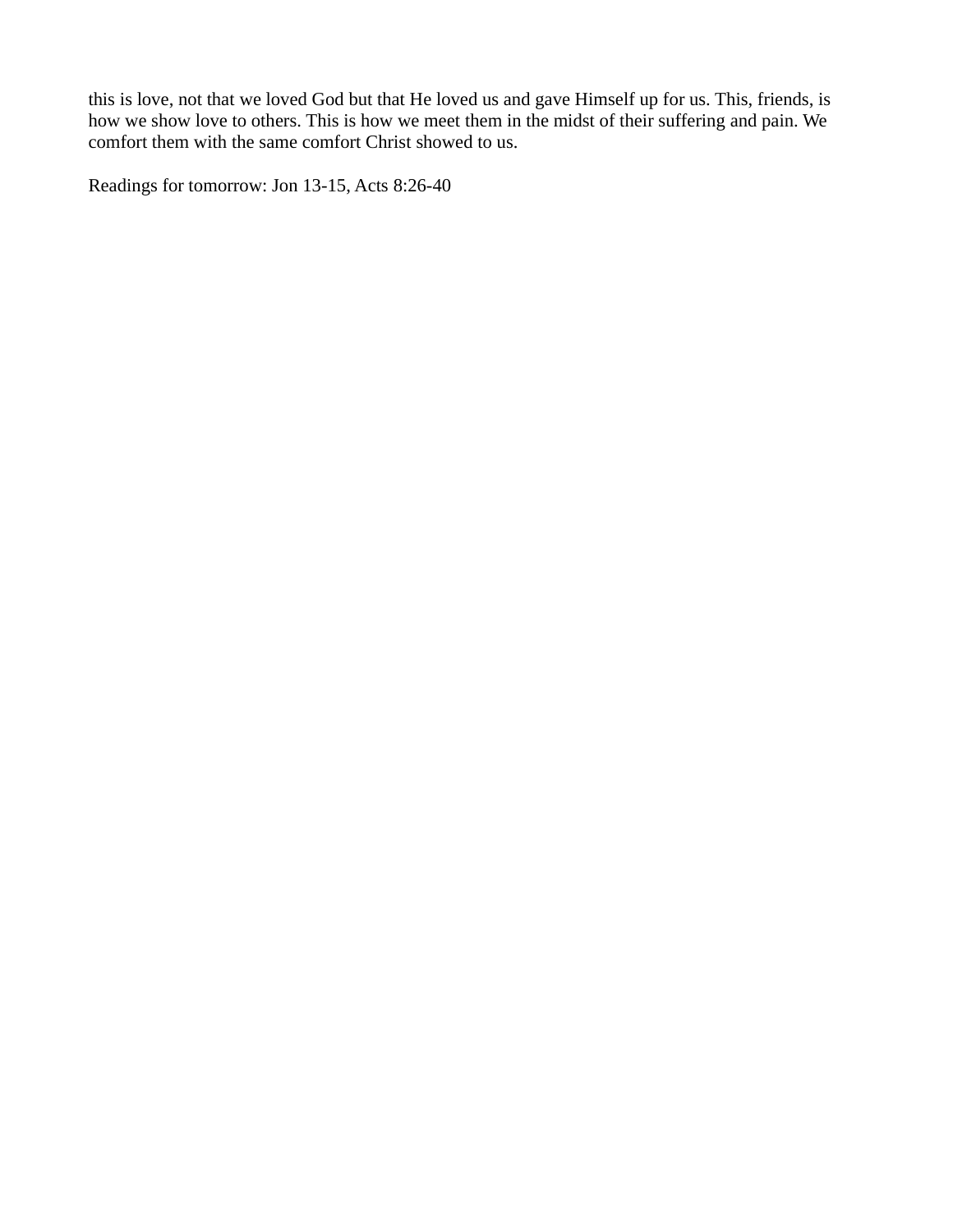# July 2, 2021 Living Hope

<span id="page-4-0"></span>Readings for today: [Job 13-15, Acts 8:26-40](https://www.biblegateway.com/passage/?search=Job+13-15%2C+Acts+8%3A26-40&version=ESV)

I love these words from 1 Peter - "Blessed be the God and Father of our Lord Jesus Christ! According to his great mercy, he has caused us to be born again to a living hope through the resurrection of Jesus Christ from the dead, to an inheritance that is imperishable, undefiled, and unfading, kept in heaven for you, who by God's power are being guarded through faith for a salvation ready to be revealed in the last time." (1 Peter 1:3-5) They inspire me. They encourage me. They serve as a constant reminder to me that my hope is not of this world. My hope is not in the things of this world. All my achievements. All my accomplishments. Everything I might be tempted to place my trust in will eventually turn to dust.

Life in this world is hard. It is harsh and brutal. It is full of pain and suffering. The fact that I can escape most of it or mitigate it due to my wealth and position and privilege and the nation where I live doesn't erase this fact. I have been around the world. I have seen how most people live. They wake up each morning and walk miles to work. They bear heavy burdens all day long. They drink water that is not clean. They eat food that is scarce and unhealthy. They are vulnerable to disease and violence and natural disasters like drought and famine. They get no days off. No weekends free. No vacations. They rarely travel beyond the bounds of their village or region. Death comes almost as a welcome relief from all the hardship, toil, and pain. Death comes for me as well. Death comes for us all. He is undefeated. He can only be held back for so long. Only be pushed away for a time. Eventually he will have his way with us. And his ways are often painful and terrifying. Perhaps that's why I resonate so much with what Job says this morning…"But the mountain falls and crumbles away, and the rock is removed from its place; the waters wear away the stones; the torrents wash away the soil of the earth; so you destroy the hope of man." (Job 14:18-19)

Nothing lasts forever. Nothing lives forever. Only God is eternal. This world is broken. Things move from order to chaos. Even the mountains eventually crumble and fall. The waters wear away the stone. The waves crash over the earth. Nothing we build will endure. Nothing we do will outlast us. No one will remember our names. No one will remember our deeds. The point of all this is to drive us to our knees in holy despair. To teach us to never place any trust in ourselves. To never hold onto any hope in this life. God sets out to destroy the hope of man not to punish but to root out the deepest sin of our souls. We are not like God. Let me say that again…we are not like God. It's the oldest temptation, of course. The one that got Adam and Eve kicked out of the garden. The one that continues to afflict us even to this day. We believe we are like God. We believe we chart our own destinies. We believe we are the masters of our own fates. We believe we are righteous on some level before Him. But none of this is true. Not for Job. Not for Job's friends. Not for us.

Once we have been driven to our knees. Once we've had everything stripped away. Once all our accomplishments have turned to dust. Once we lose all hope in ourselves and our abilities and our wisdom and our strength and our honor and our righteousness then we finally can turn to God. Our eyes will rise above the things of this world and we will discover the living hope that is ours in Christ Jesus. We will find ourselves looking forward to an inheritance that is imperishable, undefiled, and unfading. We will trust God alone to guard our lives through faith in a salvation that one day will be revealed in all its glory.

Readings for tomorrow: Job 16-18, Acts 9:1-22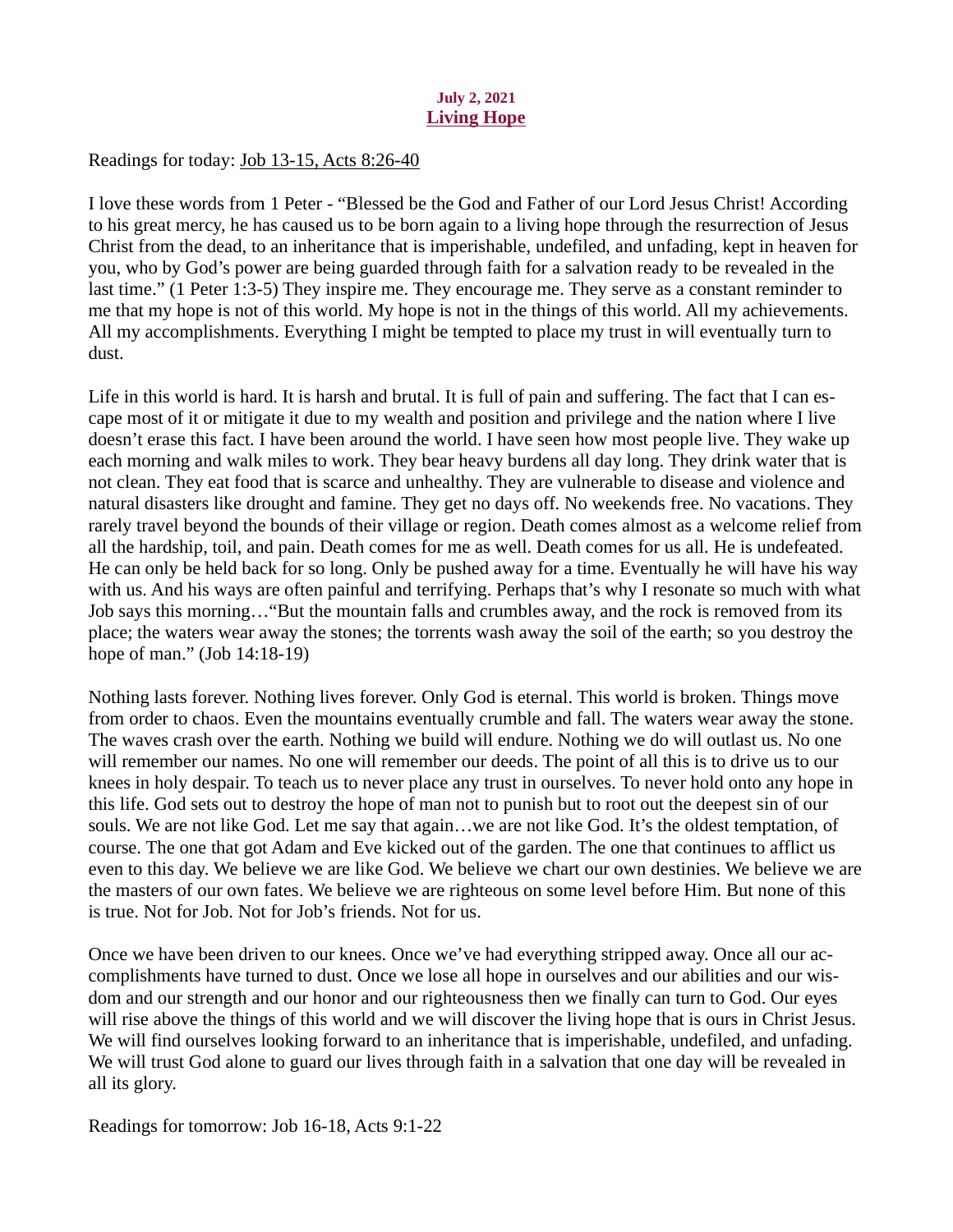## July 3, 2021 Redemptive Suffering

<span id="page-5-0"></span>Readings for today[: Job 16-18, Acts 9:1-22](https://www.biblegateway.com/passage/?search=Job+16-18%2C+Acts+9%3A1-22&version=ESV)

Painting of the Parable of the Good Samaritan by Balthasar van Cortbemde (1647)

Yesterday, I found myself wearing down in a long conversation as I advocated for the truth of the gospel. After hours of talking, I went to bed tired and frustrated by the whole affair. It isn't easy to take up the plight of the poor. To fight for the oppressed. To defend the marginalized. And then I began to think about all the dear friends and loved ones I have here at home and around the world who live this reality. Day in and day out, they suffer. They experience pain and heartache. They endure injustice. There is no end to it all. And they aren't the only ones who struggle. I think about the impoverished. Those who live day to day, searching for food and water. I think about the aged. Those who are losing their minds and whose bodies are failing. I think about those who are battling mental health issues. I think about their mental anguish. The daily fight to get out of bed. The pain of this world is simply overwhelming.

I think about my own struggles over the years. I think about what it was like to lose our first child. The numbness followed by the deep grief. The tears I shed. The pain I felt when the doctor walked us through all the problems he had. No ribs. No lungs. No limbs. Fluid buildup. Heart failure. It was like one blow after another. A relentless onslaught. How did Job put it? "He breaks me with breach upon breach; he runs upon me like a warrior." (Job 16:14) I think about our time in Wisconsin. Reaching the point of deep brokenness in our marriage. Coming face to face with my deepest insecurities and fears. Feeling overwhelmed on a daily basis. Nowhere to run. Nowhere to hide. I blamed You, God. I fought with You, God. For months I paced the floor, crying out to You all night long. I barely got any sleep and when I did it was anxious and restless. You stripped my life down to the studs. You took everything from me that I could possibly hold onto. There were nights I prayed for it all to end. I said with Job, "My spirit is broken; my days are extinct; the graveyard is ready for me." (Job 17:1)

But then, in the middle of the deep darkness, I discovered a profound truth. When I hit rock bottom and had nothing left, I found You. You were there waiting for me. And You showed Yourself sufficient for all my needs. You comforted me. You nursed me back to health. You gave me hope. You renewed your promise. I think of Job's statement of faith at the end of chapter 16, "There must be Someone in heaven who knows the truth about me, in highest heaven, some Attorney who can clear my name— My Champion, my Friend, while I'm weeping my eyes out before God. I appeal to the One who represents mortals before God as a neighbor stands up for a neighbor. (Job 16:19-21 MSG) At the end of all things, I found Jesus. The Alpha and the Omega. The first and the last. He was there all along. He heard my cries. He endured my rage. He wiped my tears. He heard my heart. He met me in my suffering. He came to me when all hope seemed lost. My faith was renewed. My life never the same. It was like a second conversion. A confirmation of the Psalmist's promise that even when we walk through the valley of the shadow of death we do not need to fear for God is with us.

I look back on that time and, while I would not wish it on my worst enemy, I wouldn't trade it for the world. To come to the end of oneself, one must truly come to the end of oneself. To deny oneself and pick up a cross, one has to endure incredible suffering and pain. To discover the depths of the sufficiency of God and His grace, one must be stripped of all things they might be tempted to seek solace in instead. It's not easy to tear down the idols of one's life or to have them torn down for you by God Himself. It's not easy to let God truly have His way. To let Him break you of the lust of the flesh, the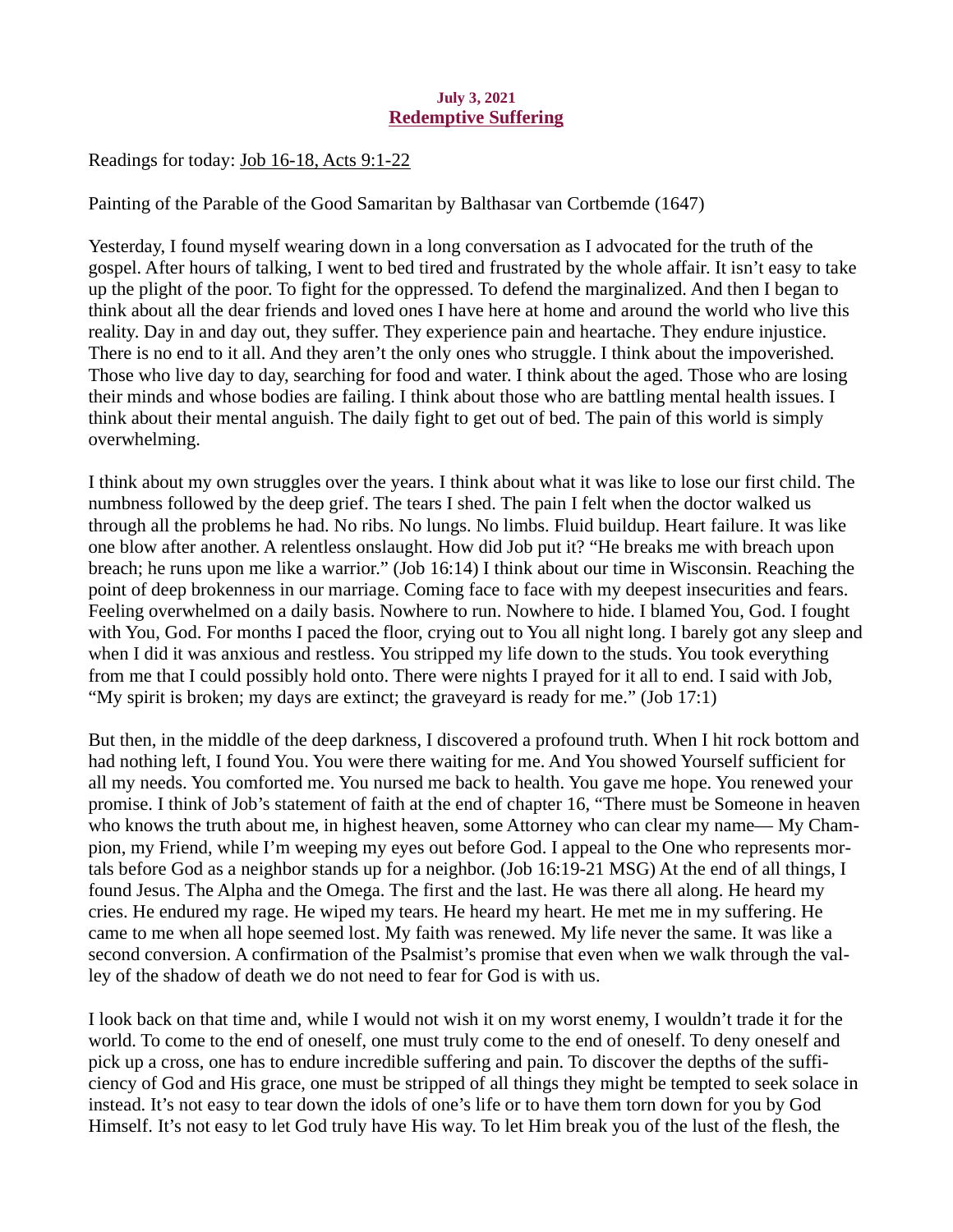lust of the eyes, and the pride of life. When He cuts, He cuts deep. To the heart. It is a fearful thing to fall into the hands of the Living God. His Word is like a double-edged sword "piercing to the division of soul and of spirit, of joints and of marrow, and discerning the thoughts and intentions of the heart." (Hebrews 4:12) So today I am thankful for God's severe mercies. Thankful for His steadfast love and faithfulness. Thankful for the ways He has broken me and the ways He has bound me back up. My life is in His hands.

Readings for tomorrow: None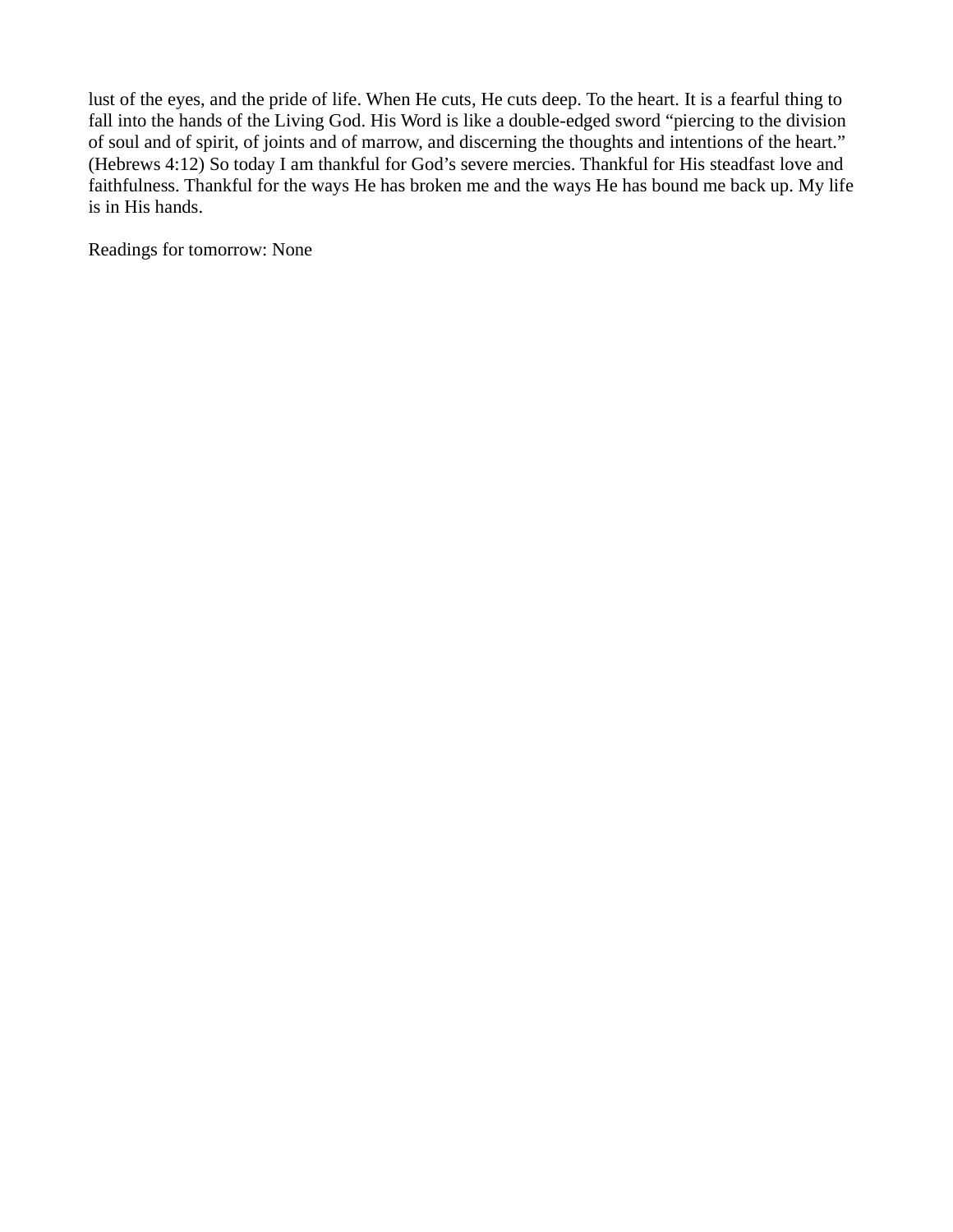# July 5, 2021 Courage to Care

<span id="page-7-0"></span>Readings for today: [Job 19-23, Acts 9:23-10:8](https://www.biblegateway.com/passage/?search=Job+19-23%2C+Acts+9%3A23-10%3A8&version=ESV)

There is nothing worse than feeling abandoned. Nothing worse than feeling all alone. Nothing worse than feeling like those closest to you have pulled away. Those closest to you have walked away. This is especially true when you are in pain. When you are struggling with a physical or mental illness or addiction. I think of the heartbreak of this past year. Hundreds of thousands of people dying from COVID. Their pain compounded by the fact that many of them died alone. The draconian restrictions preventing so many from being at the bedside of those they loved as they passed from this life to the next. I think of the many people I know who need community to successful fight their addiction. Their isolation led to relapse. Their loneliness led to despair. Rates of substance abuse and suicide due to overdose rose dramatically.

The Bible is clear. It is not good for us to be alone. We were not meant to do this life on our own. Especially when we are suffering. Job's words are especially heartbreaking this morning. "He has put my brothers far from me, and those who knew me are wholly estranged from me. My relatives have failed me, my close friends have forgotten me. The guests in my house and my maidservants count me as a stranger; I have become a foreigner in their eyes. I call to my servant, but he gives me no answer; I must plead with him with my mouth for mercy. My breath is strange to my wife, and I am a stench to the children of my own mother. Even young children despise me; when I rise they talk against me. All my intimate friends abhor me, and those whom I loved have turned against me. My bones stick to my skin and to my flesh, and I have escaped by the skin of my teeth. Have mercy on me, have mercy on me, O you my friends, for the hand of God has touched me! Why do you, like God, pursue me? Why are you not satisfied with my flesh?" (Job 19:13-22)

Can you imagine how it must have felt for Job to be abandoned in his hour of greatest need? Here was a man who had dedicated his life to comforting others. Dedicated his life to caring for others. He had built a reputation for godliness in his community. He was engaged. He was connected. He was faithful. But when push came to shove and the roles were reversed, he was all alone. His community failed him. His family failed him. His servants failed him. His friends failed him. Even his wife left him. He had no one. No one to comfort him. No one to help him. No one to bathe his wounds. No one to take him in. There simply is nothing worse than feeling abandoned in your hour of greatest need.

This is what makes Job's declaration of faith even more astounding. Out of the depths of his despair, he cries, "For I know that my Redeemer lives, and at the last he will stand upon the earth. And after my skin has been thus destroyed, yet in my flesh I shall see God, whom I shall see for myself, and my eyes shall behold, and not another." (Job 19:25-27) He holds onto God for dear life. At the end of it all. When everything has been taken away. When all his loved ones have walked away. When he his life is full of nothing but pain and suffering. He refuses to let go of God. He refuses to relinquish his faith. No matter what happens, he will go to the grave trusting he will see God.

This raises two important questions for me this morning. First, do I have the faith of Job? If everything were taken from me, would I still believe? Would I still hold onto God? Or do I love God because of the blessings He has poured into my life? Second, do I walk away from those who are suffering? Do I pull back from those in pain? Or do I lean in? Do I remain engaged? Do I courageously and tenaciously hold onto them even if/when they try to push me away? Do I seek to comfort with the same comfort I've been comforted with by God? Can you imagine what would happen if the church of Jesus Christ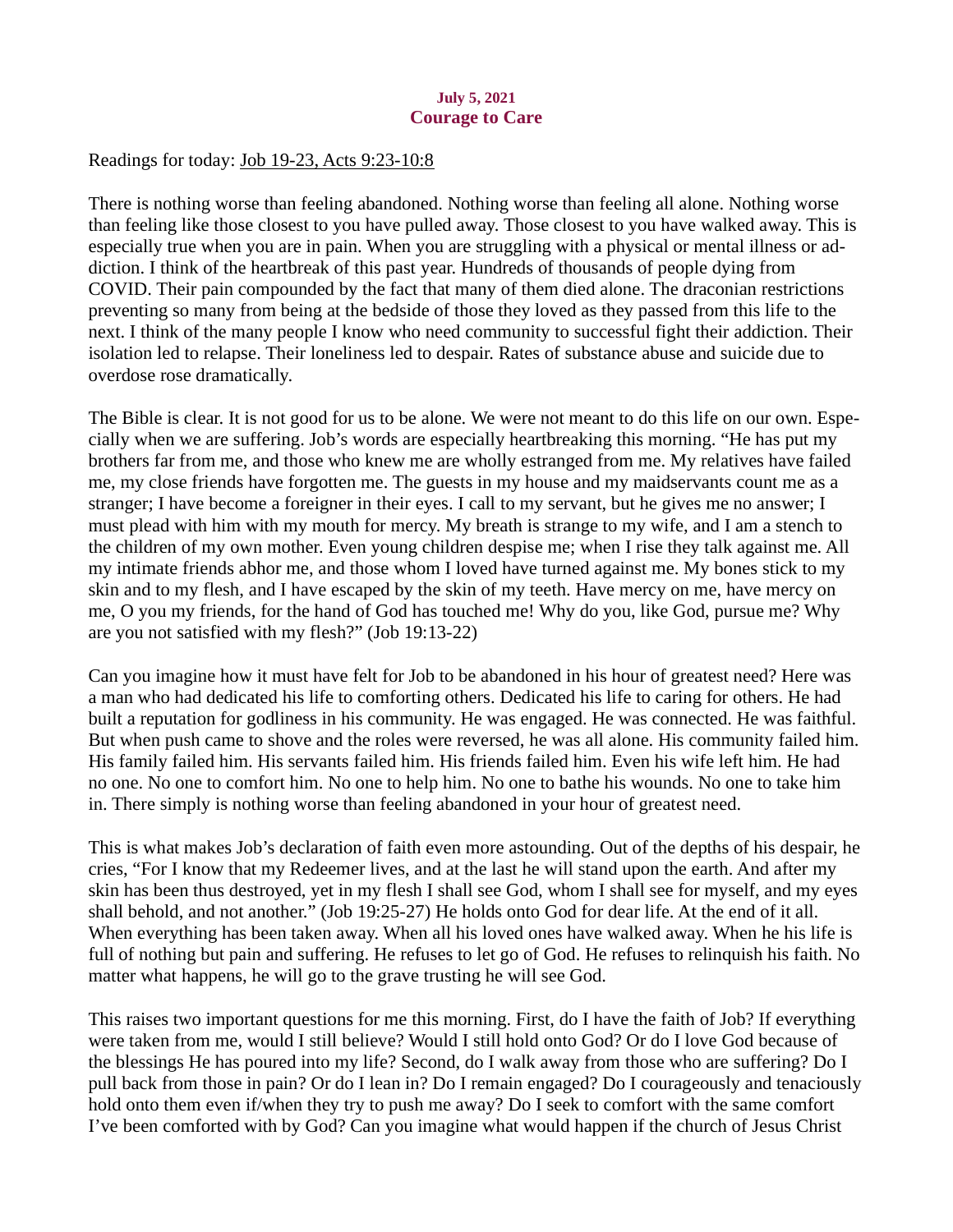simply made it their aim to courageously comfort those in need rather than judge or belittle or argue or abandon them? Can you imagine what would happen if we would have the courage to listen to those who are struggling, those who are in pain, rather than be so quick to speak or offer empty platitudes or unwanted advice? How often do we play the role of Job's friends?

Readings for tomorrow: Job 24-25, Acts 10:9-48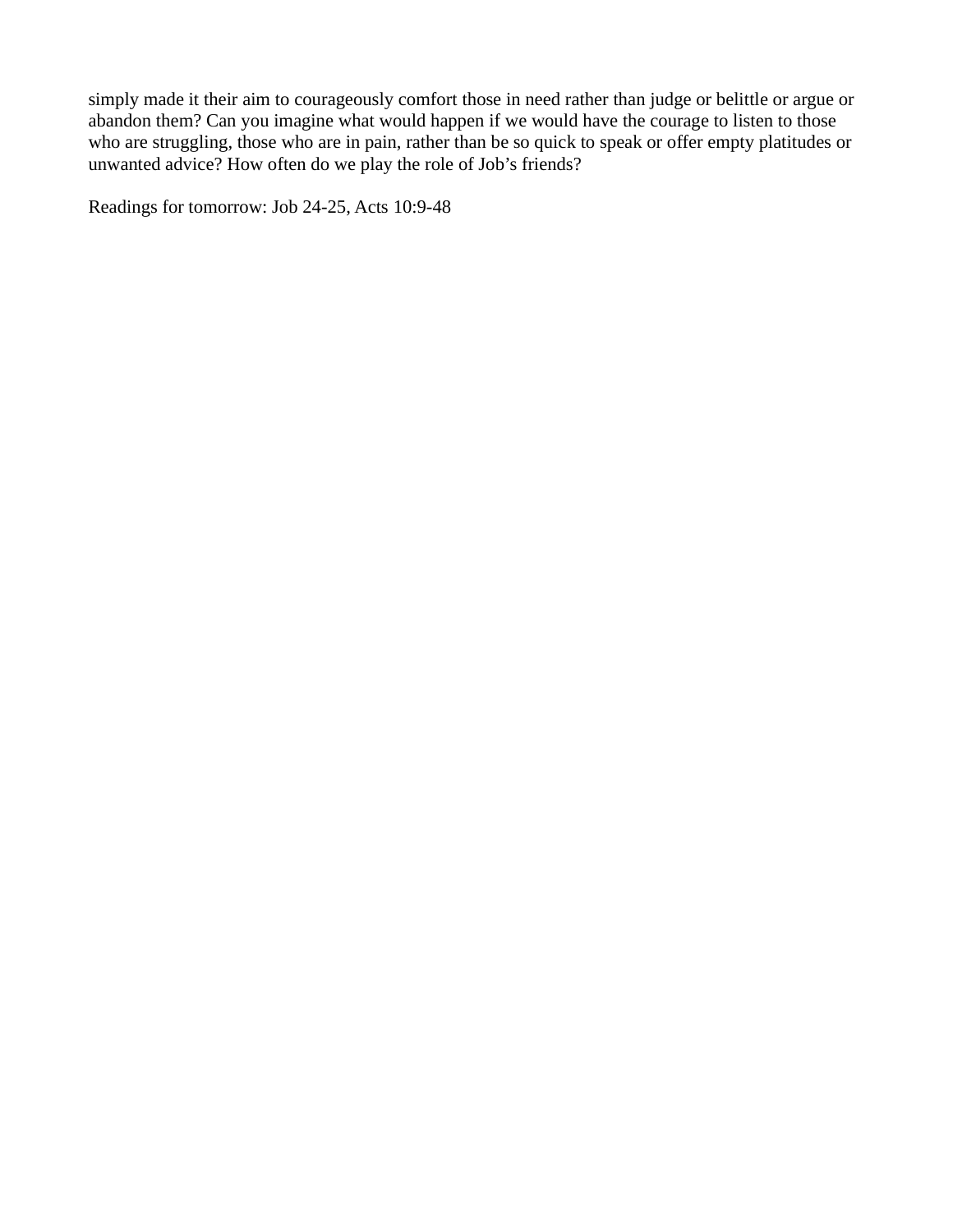## July 6, 2021 Miraculous Gifts

<span id="page-9-0"></span>Readings for today: [Job 24-25, Acts 10:9-48](https://www.biblegateway.com/passage/?search=Job+24-25%2C+Acts+10%3A9-48&version=ESV)

Greg Daniels posted a great set of questions that arise from today's reading. "In the early days of the Church, what we now call the miraculous gifts of apostleship, prophecy, tongues, healing, and miracles were common. A big question for the Church today is, have these gifts ceased to be (cessationism), or are they continuing (continuationism)? What do you think, do healings still occur? Do people still speak in tongues? Is there still new revelation by prophecy?"

For those who may be unfamiliar with the debate, there are those in the church today who argue the miraculous gifts of the Spirit have "ceased" (cessationism) because we have the Scriptures. Though the early church did have access to the Old Testament, they didn't have access to the gospels or the epistles from Paul, Peter, James, John, etc. as they were still being written. Therefore - as the argument goes the Holy Spirit provided miraculous signs that "authenticated" the message being preached but once the Bible came into its full and complete form, the need for such signs was no longer necessary since Scripture provides all the authentication the gospel needs. On the flip side are those who believe the miraculous gifts still exist today. They point to the fact that the Bible itself never says the signs will cease and in fact includes the miraculous sign gifts right alongside the other, more ordinary spiritual gifts when it lists them out. So unless we are going to suggest the gifts of teaching or preaching or evangelism have ceased as well, we should remain exegetically consistent. Furthermore, "continuists" point to the prevalence of miraculous signs especially in areas around the world where the gospel is being introduced for the first time. There are many reports of miraculous healings, tongues, prophecies, etc.

To put my cards on the table, I am a continuationist. I believe all the signs are still in operation and I believe God grants such signs for the building up of the Body of Christ, to further the gospel, and to bring glory to Himself. We see all these dynamics on display in the story we read from Acts 10. Peter receives a vision from the Lord in response to a prayer from an unbelieving Gentile centurion. It's a new revelation regarding Gentile inclusion in the Kingdom of God. Peter goes to Cornelius and Cornelius welcomes him with open arms, asking him to preach. Peter preaches the gospel and hears what happens next…

"While Peter was still saying these things, the Holy Spirit fell on all who heard the word. And the believers from among the circumcised who had come with Peter were amazed, because the gift of the Holy Spirit was poured out even on the Gentiles. For they were hearing them speaking in tongues and extolling God. Then Peter declared, "Can anyone withhold water for baptizing these people, who have received the Holy Spirit just as we have?" And he commanded them to be baptized in the name of Jesus Christ. Then they asked him to remain." (Acts 10:44-48)

Note the Gentile believers were speaking in tongues, amazing the Jewish believers. Further, they understood that these new believers were "extolling God" meaning there was either an interpretation being given simultaneously so everyone could understand and celebrate what God had done or these new believers were actually speaking in known languages like what had happened on Pentecost. Peter then proceeds to baptize them all thus fulfilling the prophetic word he had received from the Lord.

It's a powerful passage that holds great relevance for us today. The eminent church historian, Philip Jenkins, has provocatively suggested that the church of the 21st century will be traditional in its ethics,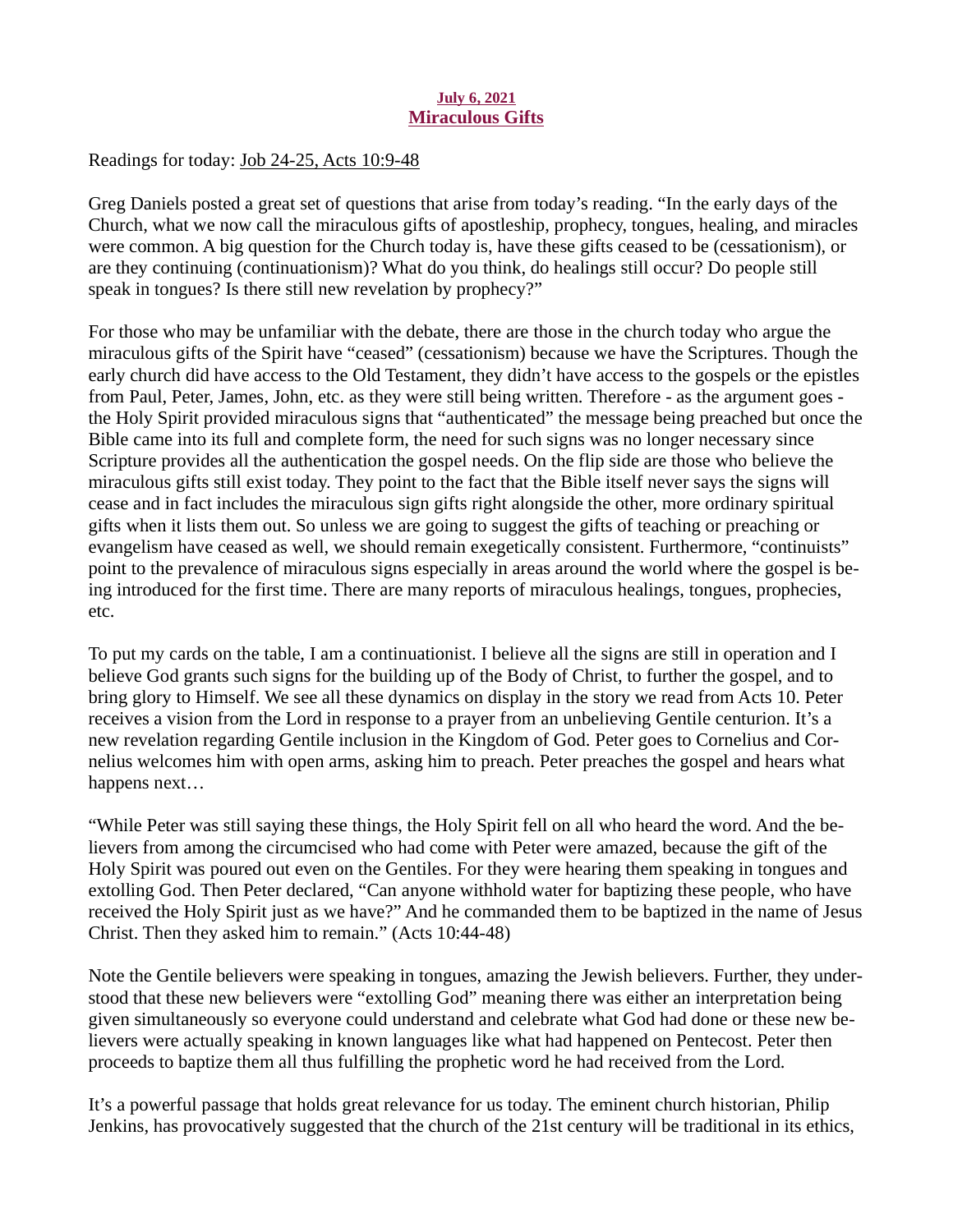orthodox in its doctrine, supernatural in its power, and centered in the Global South. Africa will have over 1 billion Christians by 2050. Latin America over 650 million. Asia over 600 million. The growth of Christianity in North America will continue to slow to a crawl and will face steep decline in Europe. As the faces of Christianity continue to change, one will expect the influence of theologians and pastors and ministry leaders from these areas of the world to begin to dominate the landscape. No longer will the theological tone be set by the Reformation of the 16th century in Western Europe but by the Reformation taking place in Ethiopia, Uganda, China, Nigeria, Brazil and Mexico. This new movement is decidedly Pentecostal. It is boldly Charismatic. The preaching of the gospel in these countries is often accompanied by signs and wonders and miracles. It all sounds very "New Testament" to me and I've experienced it's impact firsthand.

I have seen miraculous healings. I have witnessed a resurrection. I personally received the gift of tongues a few years ago during a time of prayer in Ethiopia. I have also witnessed abuses. Faith healers claiming to heal when they did not. False prophets claiming new revelation from the Lord that never comes true. People speaking publicly in worship in all sorts of tongues with no interpretation. This is where we have to test everything according to Scripture. God will not contradict Himself. He will not say one thing in His Word and another to a pastor or prophet. Again, the Bible is clear. The spiritual gifts are given to build up the Body of Christ. They are given to further the mission of the gospel. They are given to bring God all the glory. Any attempt to use the gifts to make our name great, to exploit the members of the Body of Christ, or to further our own kingdom on earth must be rejected forcefully. This is especially true when it comes to prosperity preaching or false prophecy which is so prevalent in our culture today.

Readings for tomorrow: Job 26-27, Acts 11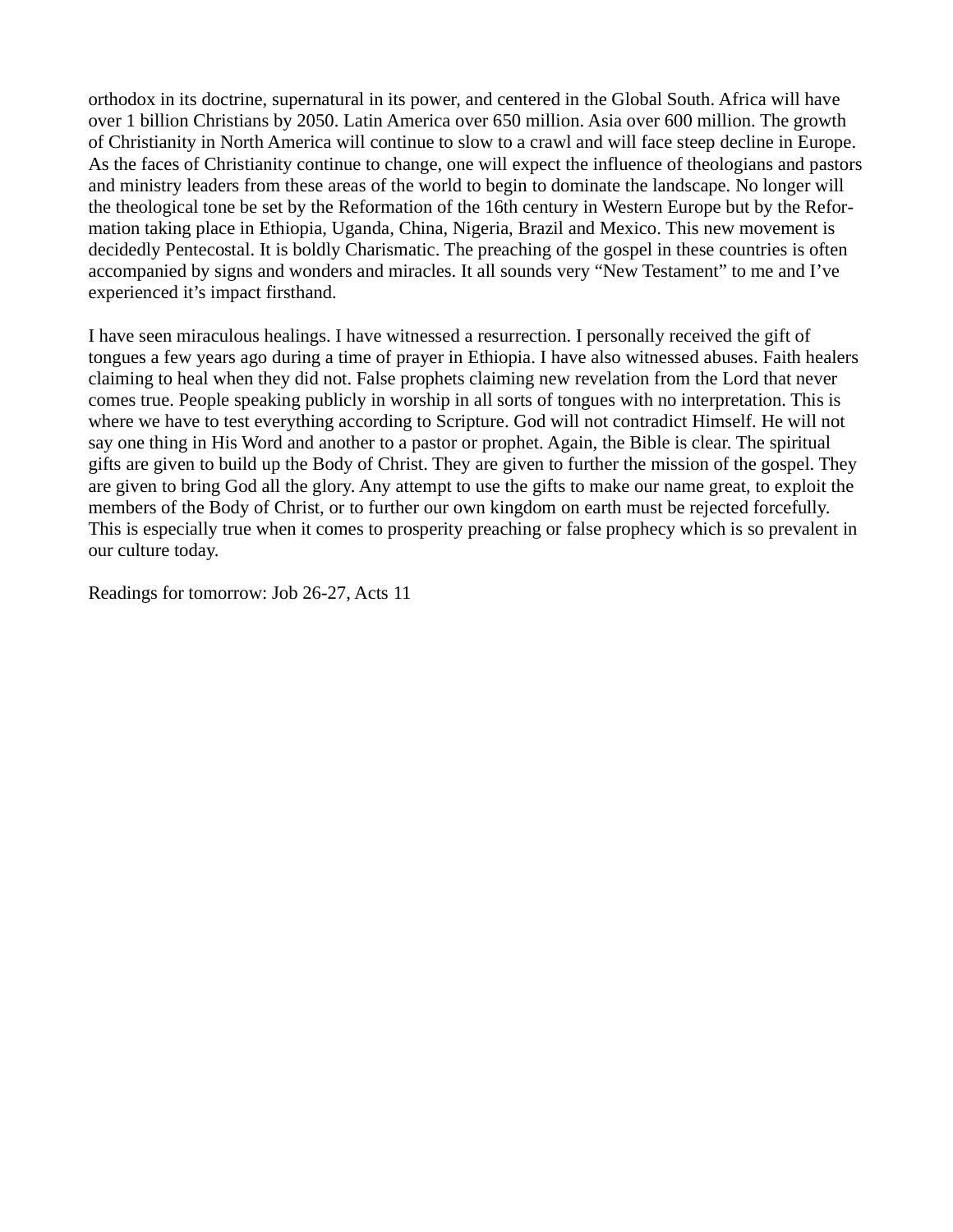### July 7, 2021 The Blessing of Being Powerless

<span id="page-11-0"></span>Readings for today[: Job 26-27, Acts 11](https://www.biblegateway.com/passage/?search=Job+26-27%2C+Acts+11&version=ESV)

"Sheol is naked before God, and Abaddon has no covering. He stretches out the north over the void and hangs the earth on nothing. He binds up the waters in his thick clouds, and the cloud is not split open under them. He covers the face of the full moon and spreads over it his cloud. He has inscribed a circle on the face of the waters at the boundary between light and darkness. The pillars of heaven tremble and are astounded at his rebuke. By his power he stilled the sea; by his understanding he shattered Rahab. By his wind the heavens were made fair; his hand pierced the fleeing serpent. Behold, these are but the outskirts of his ways, and how small a whisper do we hear of him! But the thunder of his power who can understand?" (Job 26:6-14)

Job is starting to come to the end of himself here. His rage is spent. His anger is losing steam. His frustrations and protests are starting to lack conviction as he remembers who it is he is contending with. God is all-powerful. Job is powerless. God is all-knowing. Job is ignorant. God is immense. Job is small. There is nothing hidden from God. Everything is hidden from Job in his ruined estate. As crazy as it sounds, I actually believe these verses represent a hinge point in the narrative. Job has reached the null point of his pain and suffering and still acknowledges the sovereignty of God. Yes, there will still be protests from Job but those are the final skirmishes in this battle he's been fighting for so many chapters. Job has come to a place of complete helplessness. Complete hopelessness. Complete despair. He has hit rock bottom which is where he will finally get his wish. He will meet God face to face.

I think about my own life. I think about how easy it is for me to rely on my own strength. My own resources. My own abilities. I am a blessed man. I have a wife of 25 years with whom I am falling more deeply in love. I have four wonderful children with whom I have a great relationship. I live among my extended family who I get to see on a regular basis. I have a job I absolutely love and a church family I am honored to serve. I get to work not only with gifted colleagues but dear friends. I've been invited into and given leadership positions in a variety of areas of passion both personally and professionally. I live in a beautiful state. A beautiful community. A beautiful home. My wife and I make plenty of money. My body is relatively strong. My mind is relatively sharp. My needs are few. But if I am honest, I must confess all these blessings make me forget about God.

Don't get me wrong, I think about God all the time but do I think about God rightly? Am I giving Him His due? Am I truly aware of His greatness and glory? Job's words here are deeply convicting. They remind me of the error of my ways. I too often take God for granted. I too often forget the great chasm that exists between us. Blissfully ignorant and enjoying the good things in life, I fail to recognize God's sovereign power. I fail to give Him the honor and thank Him for the blessings He has bestowed upon me. I too easily fall into the trap of assuming these things have come from my own work. My own labor. My own striving and success. I forget my utter powerlessness and helplessness and foolishness and smallness before the Lord.

As I think back over the course of my life, I have met God most profoundly in the most broken places. The places where I have no control. The places where I am most utterly hopeless and alone. God has made Himself known to me there and opened me up to all sorts of new possibilities. He has ministered to me in a special way and given me a deep experience of His faithful, abiding, steadfast love. It is when I am weak that I experience God's strength. It is when I am poor that I experience God's richest provision. It is when I am foolish that I seek God's wisdom. It is when I am anxious that I experience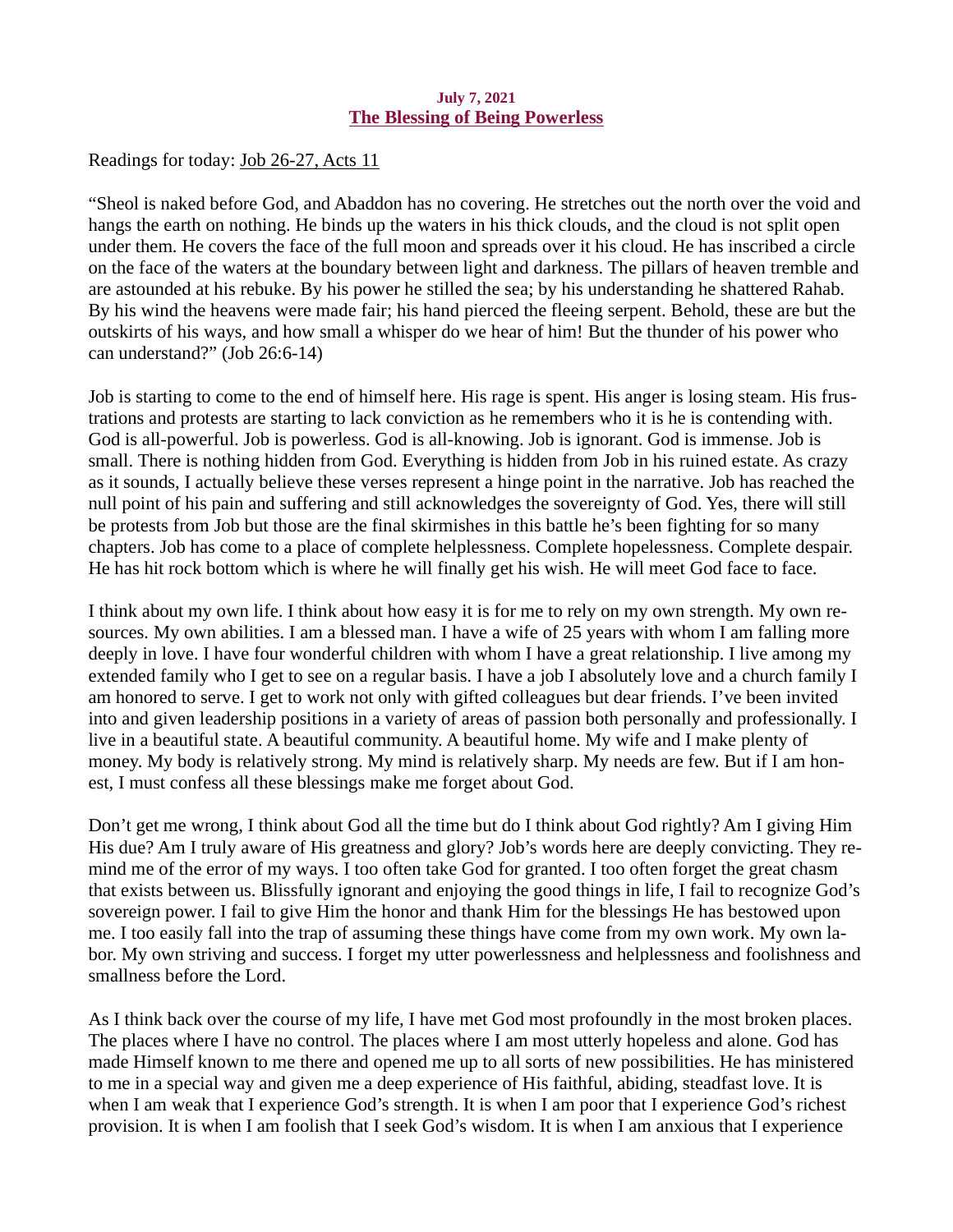the peace that passes my understanding. This is a paradox to be sure and yet it is essential to grasp if one is to follow Jesus. We must walk as He walked. We must live as He lived. We must embrace a life of utter dependence on our Heavenly Father, trusting Him to guide us and protect us and provide for us and, at the end of our lives, welcome us to our true home.

Readings for tomorrow: Job 28-30, Acts 12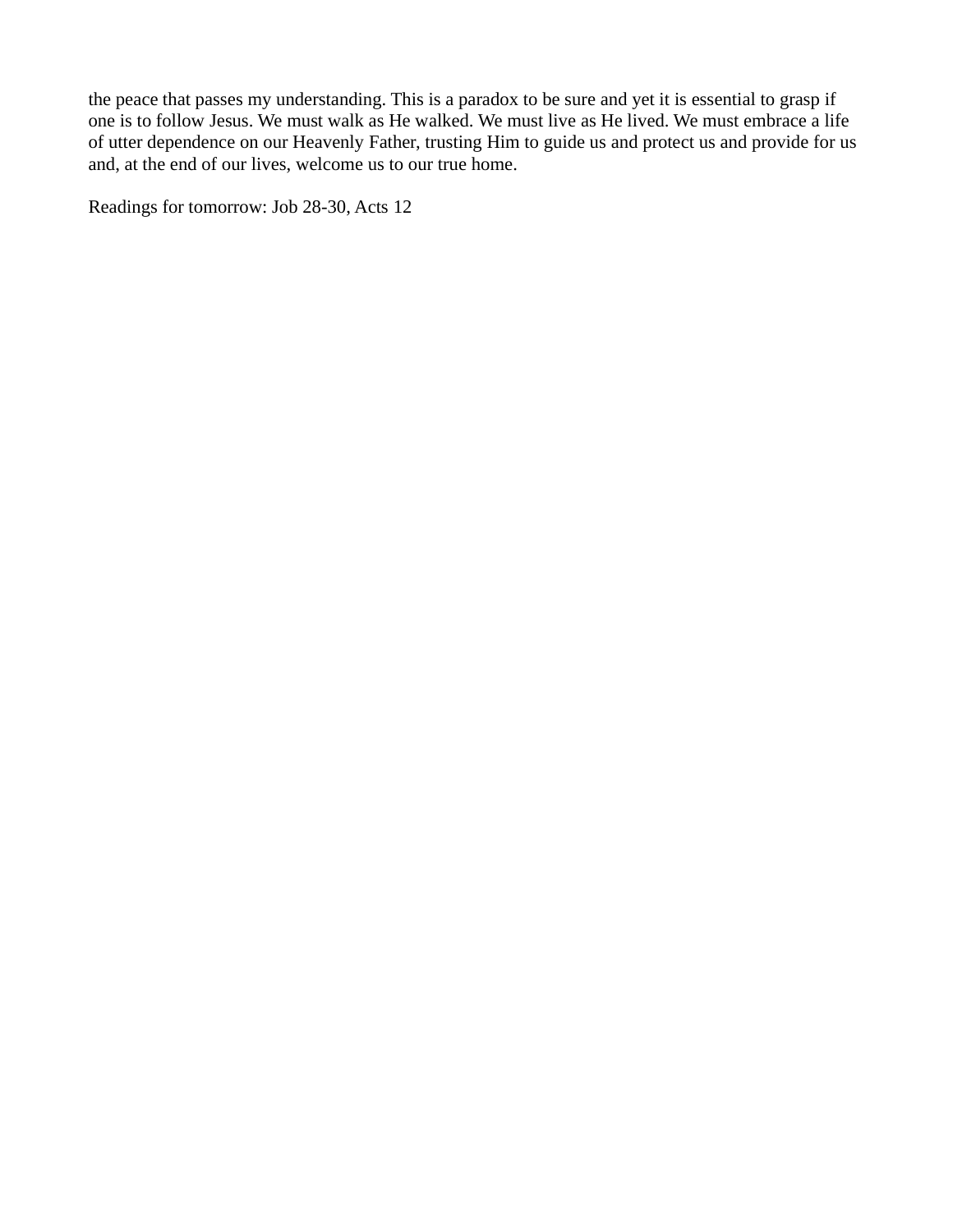### July 9, 2021 Self-Examination

<span id="page-13-0"></span>Readings for today: [Job 31-32, Acts 13:1-25](https://www.biblegateway.com/passage/?search=Job+31-32%2C+Acts+13%3A1-25&version=ESV)

Yesterday, I did something profoundly stupid. We planned a trip to hike a 14er in the area and I googled the shortest route from our condo to the trailhead. What I didn't take into account is the quality of the road. After all, I've driven on 4WD roads before to get to 14ers. However, this one was new. I had never been in this area before. All of it was an unknown. And did I mention it was dark? I am not a person who is easily rattled but driving to the top of Cinnamon pass in a Suburu Outback in the dark with my family just about shot my nerves. When we finally arrived at the trailhead - after having stopped near the top of the pass to let the sun rise - another hiker called what I'd done, "badass", but the look on his face told me he thought I was insane. He was right. There was nothing cool or courageous about it. It was not something to be celebrated. It was the act of a fool.

So why did I make the choices I made yesterday? What instincts drove me to continue on rather than wait? What impulses within pushed me to keep driving when the wise thing to do would have been to stop and turn around? As I've taken these thoughts before the Lord, He has shown me the depths of my pride. I was on a mission. The mission was to climb a 14er. I didn't want to turn back because I knew we wouldn't be able to find another route into the trailhead. I put the goal before the safety of my own family. My own need to succeed before the greater need to keep those I love safe. Now thankfully, we made it. Thankfully, we did summit Handies Peak. Thankfully, we found another route home that took us several more hours and thankfully, we received the unexpected blessing of seeing more of our beautiful state. One might say, "All's well that ends well" but I want to make sure I learn the lesson God is teaching me. You see, the whole point of this life is to draw so close to Jesus that I actually become like him. Not just in word or deed but in thought and attitude and even unconscious reaction. I want to get to a place where my natural reflex is to love like Jesus. To protect like Jesus. To put the needs of others before me like Jesus. Yesterday only shows me how far I still have to go.

In today's reading, Job lists several things that illustrate his godly character. He makes a covenant with his eyes not to undress another woman. He refuses to walk with falsehood or have any relationship with deceit. He treats his servants well because he sees in them the image of God. He takes care of the poor, the widow, and the orphan. He does not judge them for their disadvantaged state. He does not place his trust in his great wealth nor does he allow any potential idol in his heart to stand. He will not rejoice when his enemies fall. He will not take any pleasure in the demise of those who've attacked him. He has not exploited the land for his own personal gain. Job is such a godly man that the actions he lists come quite naturally to him. They are godly reflexes he's developed over time. How does that happen?

It begins with a simple, yet profound acknowledgement. God sees everything. He sees what we do. He hears what we say. He knows what we think. He sees our conscious as well as our unconscious. The id, the ego, and the superego are not mysteries to Him. He knows our reflexes and our natural responses before we know them. He knows why we react the way we do. He knows what happens in the back of our brains as well as the front. He sees the unformed places of our hearts. He knows our secret thoughts and desires. He knows the fears and insecurities that drive us. He sees all. He knows all. And Job understands this great truth.

Job also understands God's great love. Though never really mentioned in the book, only a person fully secure in his/her relationship with God could say the things Job says. Only a person fully convinced of their friendship with God would ever believe they deserved an answer from Him. Job believes God is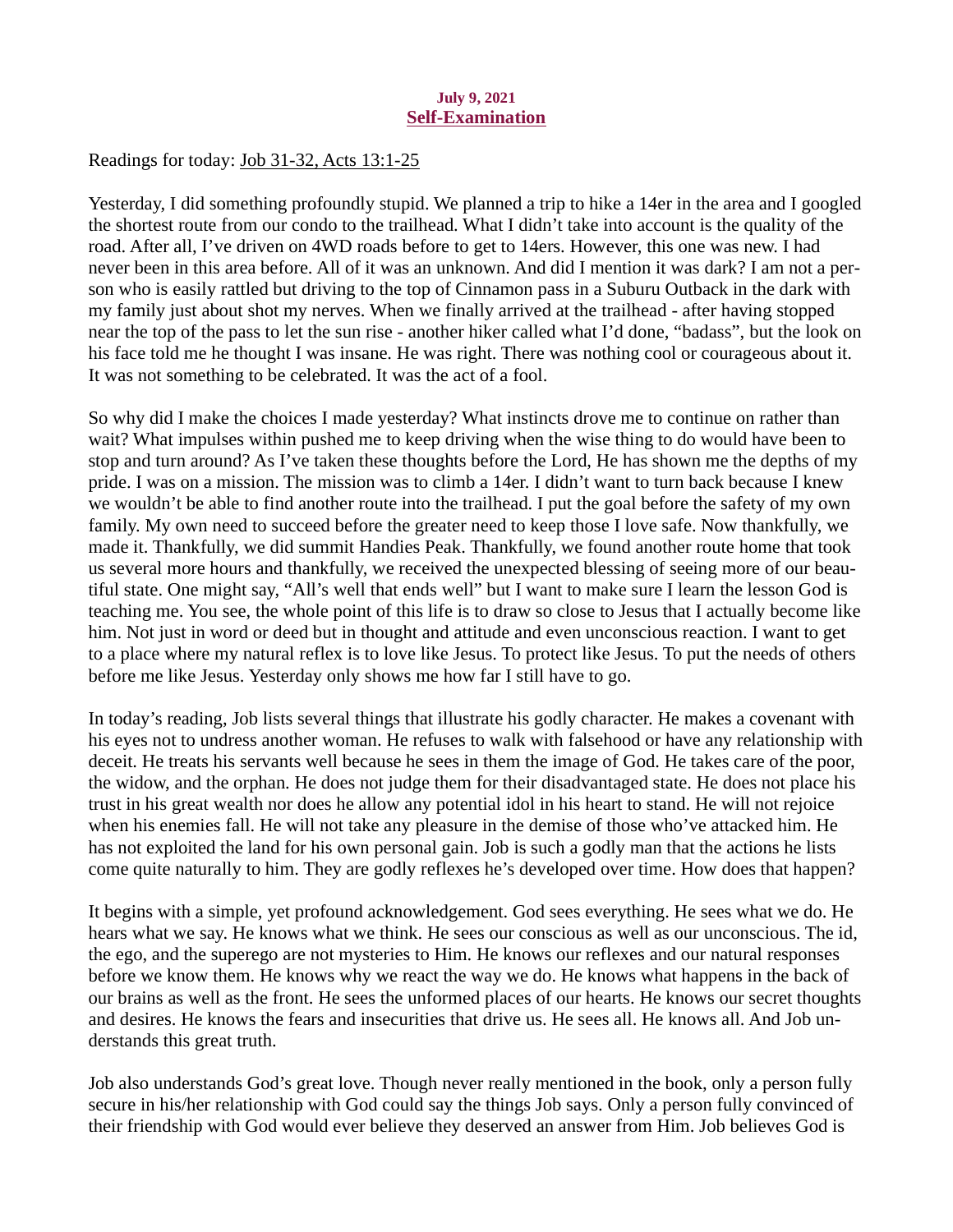bound to him on some level just as he is bound to God. Job believes God owes him an answer on some level because Job has lived his entire life in humble worship and service to Him. And the great news of this book is that God answers Job's call. Job is not ignored. He is not dismissed. He is not abandoned. God speaks. God answers. God ultimately affirms His relationship with His "servant Job" and reaffirms His opinion of him, "that there is none like him on the earth, a blameless and upright man, who fears God and turns away from evil." (Job 1:8)

When one understands the depths of God's omniscience and His unfailing love, one is set free from ever trying to hide from Him. One is set free to bring all of oneself before the Lord and engage in the process of self-examination in the security of an eternal relationship with Him. You see, the closer I come to Jesus, the more my sin is revealed. The closer I come to His purity, the more my impurities show up. The closer I come to His holiness, the more aware of my unholiness I become. Without a relationship with God, I would be driven to depression and despair. But because I know God loves me with an everlasting love. Because I have confidence that nothing can separate me from God's love. I am free to bring even the darkest places of my heart before Him. I am free to lay down all of my shame. Through the Holy Spirit, I can courageously confront my fears and insecurities. I can expose the utter depths of my sin to the light of His grace and be healed. Transformed. Made more into the image of Christ.

The process of self-examination is an essential part of the Christian journey. The more we know ourselves, the more we know God. The more we know God, the more we know ourselves. Let the Spirit guide you. Trust the Spirit's work within you. Stop running. Stop hiding. Stop trying to pretend you are something you are not before the Lord. Trust His love for you. Trust His compassion towards you. Trust the sufficiency of His mercy and grace. You are safe in His arms. Safe to be who you are, warts and all. God loves you for who you are and He loves you too much to leave you there. He will do His transformative work within you if you will but let Him. If you ever have any doubts, just ask Job.

Readings for tomorrow: Job 33-34, Acts 13:26-53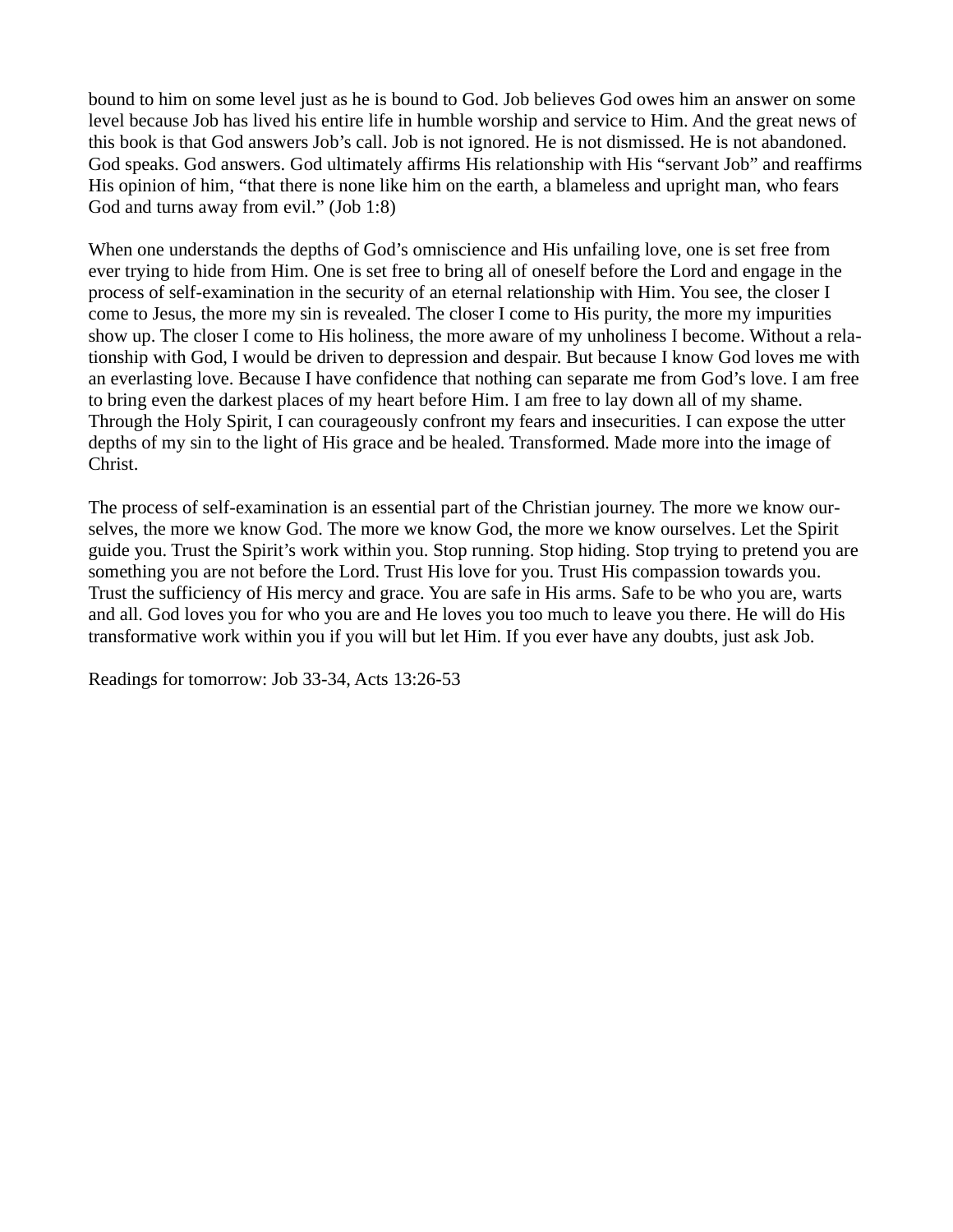## July 10, 2021 The First Missionaries

<span id="page-15-0"></span>Readings for today: [Job 33-34, Acts 13:26-53](https://www.biblegateway.com/passage/?search=Job+33-34%2C+Acts+13%3A26-53&version=ESV)

It is amazing to read about Paul's first missionary journey. Coming on the heels of persecution in Jerusalem which cost James his life and put Peter in prison, the church in Antioch responds to the call of the Spirit to send out missionaries to proclaim the good news of the gospel. Barnabus and Paul are chosen after a lengthy time of prayer and fasting and worship. They travel from Antioch to Cyprus to Perga which is a gateway city to the region of Asia Minor (modern day Turkey). From there, they hit the cities of Pisidian Antioch, Iconium, Lystra, and Derbe. All told, they travel around 1500 miles in about two years before returning to report the great news that many Gentiles are turning to faith in Jesus Christ!

Three things to note that will become paradigmatic for future missionary endeavors, including those in our own day and age. First, the bold proclamation of the gospel. Paul was utterly convinced God had raised Jesus from the dead and that this was the fulfillment of all the promises given to Israel. Many have argued that Paul's conversion represented a radical break with his prior Pharisaism. On the contrary! Paul himself argues that the resurrection of Jesus is the fulfillment of all he believed. "And we bring you the good news that what God promised to the fathers, this he has fulfilled to us their children by raising Jesus..." (Acts 13:32-33) Everything changed for Paul that day he met the Risen Christ outside of Damascus. He was confronted with the truth that everything he believed about Israel had now come true in Jesus Christ. Yahweh had indeed raised His Son from the dead in vindication of everything Jesus had taught. Far from being an enemy of the Jewish faith, Jesus was the fulfillment! And Paul's zealous passion for the faith of his fathers now would make him the greatest evangelist the world has ever known.

Second, the proclamation of the gospel was confirmed by signs and wonders. Wherever Barnabus and Paul went, the sick were healed. Demons were cast out. People were set free from oppression. As we read yesterday, Paul showed no fear in confronting powerful witch-doctors like Bar-Jesus. He called down God's judgment on the man and struck him blind. This was not an act of self-promotion. In fact, as we'll read next week, when the people of Lystra attempt to worship Paul and Barnabus because of the miracle they performed in making a lame man walk, they tore their garments. They refused to let it happen. They assured the people they were not gods but simply ordinary men serving the One True God, the maker of heaven and earth. No, the point of all the miracles and signs and wonders was to bring people to saving faith. To confirm the truth of the gospel they preached.

Finally, persecution. No matter where Paul and Barnabus went, they faced opposition. From the pagans in power like Bar-Jesus to the Jews who refused to receive their message. They were beaten. They were stoned. They were attacked and left for dead. The Word of God is a double-edged sword and it stirred the hearts of those who listened. Some received the good news with glad hearts and came to faith. Others perceived it as a threat and lashed out. There is no such thing as being neutral when it comes to Jesus!

Friends, this same dynamic is being played out the world over even today. My friends in Ethiopia, South Sudan, Uganda, and Djibouti all share similar testimonies. They boldly proclaim the gospel in villages, towns, and cities where it has never been heard. Their preaching is often accompanied by many signs and wonders and miracles. The sick are healed. The demon-oppressed set free. The dead are raised to new life. But these men and women face extreme persecution as well. Beaten. Stabbed.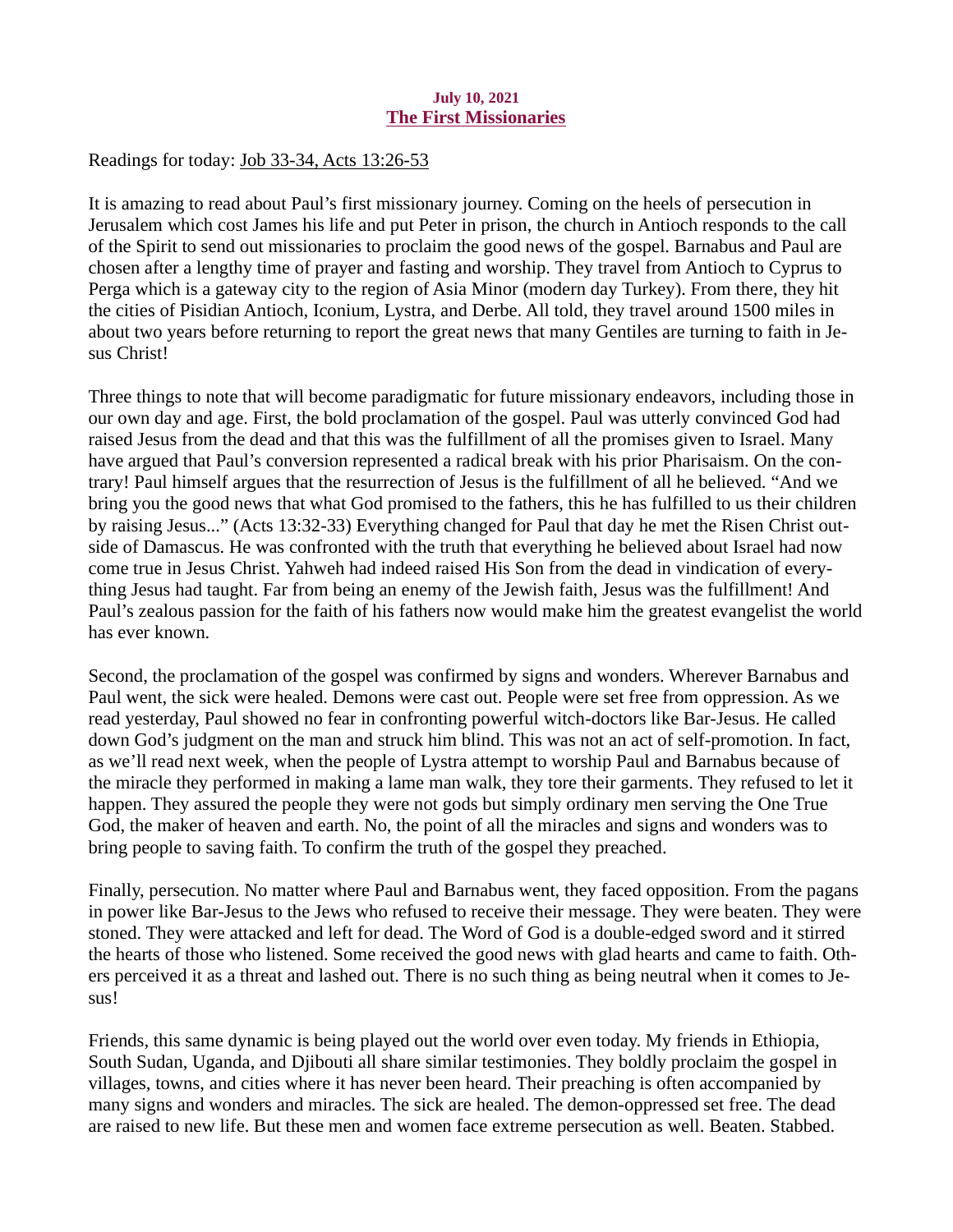Shot. Imprisoned. Left for dead. Their families are attacked. Their livelihoods threatened. Some of them even lose their lives for the sake of the Kingdom. And yet, they are "filled with joy and with the Holy Spirit." (Acts 13:52)

God is not done! Despite what you may hear, He is still very much on the move! He will not rest or relent until the whole world hears the good news of the gospel! This is His will! This is His plan! And to this great end, He calls His church! This is the reason we exist! Not for ourselves but for the sake of the world! May we understand and embrace our calling to be missionaries in our communities and to the very ends of the earth!

Readings for tomorrow: None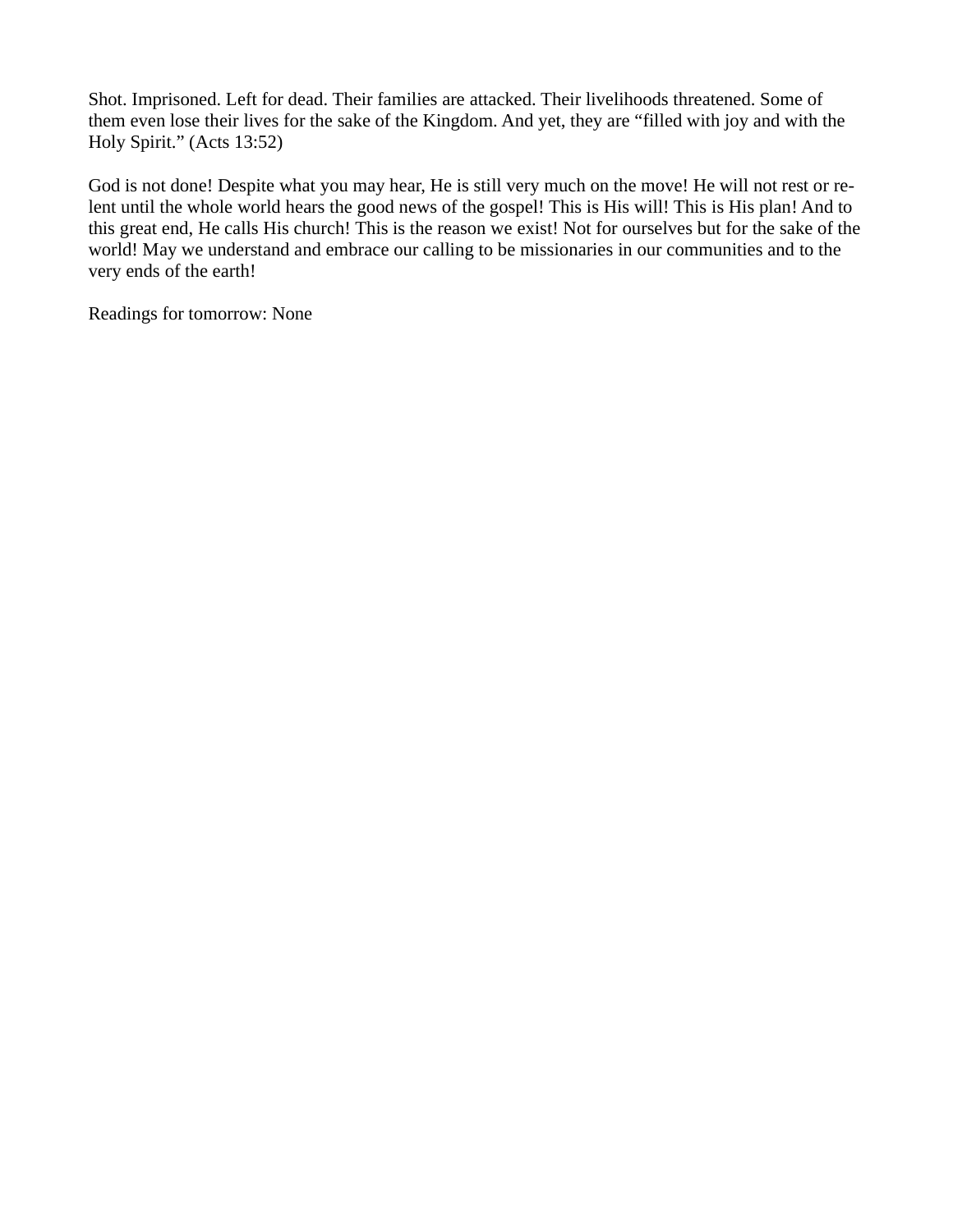# July 12, 2021 Feeling Small

<span id="page-17-0"></span>Readings for today: [Job 35-40, Acts 14](https://www.biblegateway.com/passage/?search=Job+35-40%2C+Acts+14&version=ESV)

A few days ago, I summitted Mt. Sneffels. It's one of 54 "fourteeners" (peaks rising above 14,000') in Colorado and is known as the "Queen of the San Juans" because of the amazing views of the surrounding peaks and valleys. Those who know me well know how much I love hiking and climbing. Sneffels was peak number 15 for me and I've climbed several others multiple times. None of them are easy. In order to summit a 14er, one has to hit the trail very early. Sometimes before the sun comes up. You typically ascend thousands of feet so your legs take a beating. Sometimes there's a nice trail, sometimes not. Depending the route, you can be dangerously exposed both to the weather or a potential fall. Many of them are over 10 miles round trip. You race the clock to beat the afternoon storms before they roll in. But the payoff is definitely worth it. Standing on the summit makes you feel like you're on top of the world.

It's also makes you feel so very small. I thought about these words from Job when I got to the top of Sneffels. "Where were you when I laid the foundation of the earth? Tell me, if you have understanding. Who determined its measurements—surely you know! Or who stretched the line upon it? On what were its bases sunk, or who laid its cornerstone, when the morning stars sang together and all the sons of God shouted for joy?" (Job 38:4-7) It was a picture-perfect day. Not a cloud in the sky. I could see for miles and still my view was so limited. I could not see the foundations of the mountain on which I stood. I could not see to the end of the green valleys that stretched out before me. I could never determine the measurements of peaks that ranged all around me. Only God knows these things. He laid the foundations of the earth. He stretched out His line and determined the height of each of the 54 14,000' peaks as well as the 637 13,000' peaks and the more than 1,500 12,000' peaks. God laid the cornerstone for each and every one. He sunk the base of Mt. Sneffels deep into the earth so it would never tremble or fall. Reflecting on His omnipotence as I stood surveying the vastness of His creation took my breath away.

And then God showed me something even greater. "Shall a faultfinder contend with the Almighty? He who argues with God, let him answer it…Will you even put me in the wrong? Will you condemn me that you may be in the right?" (Job 40:2, 8) As humbled as I was by the creative power of God, I was even more humbled by His righteousness. His holiness. His purity. The chasm that exists between the Triune God in all His splendor and majesty and glory and a weak and ruined sinner like me dwarfs any mountain I could ever climb. No matter how hard I try, I can never ascend to God. No matter how far I walk, I can never draw close to God. No matter how early I rise, there simply isn't enough time for me to work out my own salvation. Shall a faultfinder contend with the Almighty? Shall a sinner like me question God Himself? Am I that foolish that I would put God in the wrong so that I might be right? If I am honest, the answer is yes. I am that foolish. In fact, my foolishness knows no bounds. I contend against God daily in thought, word, and deed. I often act as if I know best. I believe down deep that I am the master of my own fate, the captain of my own destiny. And when things go sideways in my life, my first instinct is often to complain to God. To act as I've been wronged or put out or somehow unfairly treated. Frankly, I am more than willing to condemn God in order to justify myself.

Thankfully, God isn't done with me and He wasn't done with me that morning on Sneffels either. He still had yet more to share. Yes, His power is breaktakingly immense. Yes, His righteousness makes me fall on my face before Him. Like Job, "I am of small account; what shall I answer? I lay my hand on my mouth." (Job 40:4) Like the great prophet Isaiah, "I am lost; for I am a man of unclean lips, and I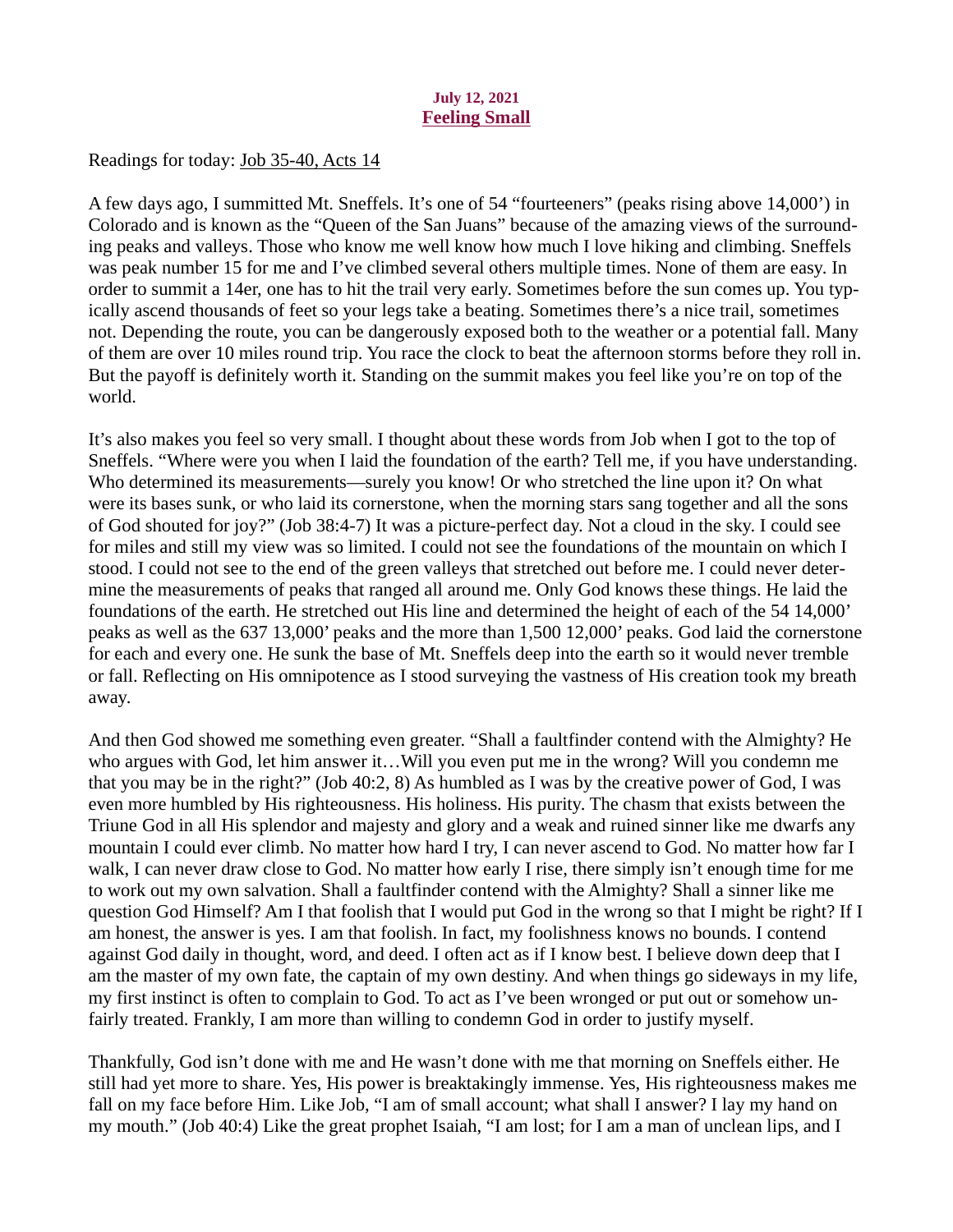dwell in the midst of a people of unclean lips…" (Isaiah 6:5) And yet, God loves me still. Tears came to my eyes as I thought about the vastness of God's love. It is wider than the valleys that lay before me. It is higher than the mountain peaks that surrounded me. It is truly measureless, boundless, infinite in scope. Despite my own limitations, I know there is an end to the earth. Given the right instruments and training, I know I could find the foundations of the mountains. I could stretch out a line across the valleys. I could even weigh the planet on a scale. Not so with God's love. I cannot fathom it's reach. I cannot grasp it's heights or depths, it's length or it's breadth. It's logic escapes me. It's faithfulness astounds me. There simply is nothing like it in all creation. And that, friends, is the wonder of the gospel. God hikes the heavens to come to us! God climbs every mountain and crosses every valley to get to us! God bridges every gulf and every chasm in order to save us! You are not small in His eyes! You are not insignificant to Him! He loves you with an everlasting love and He will allow nothing in all creation to separate you from Him!

Readings for tomorrow: Job 41-42, Psalm 1, Acts 15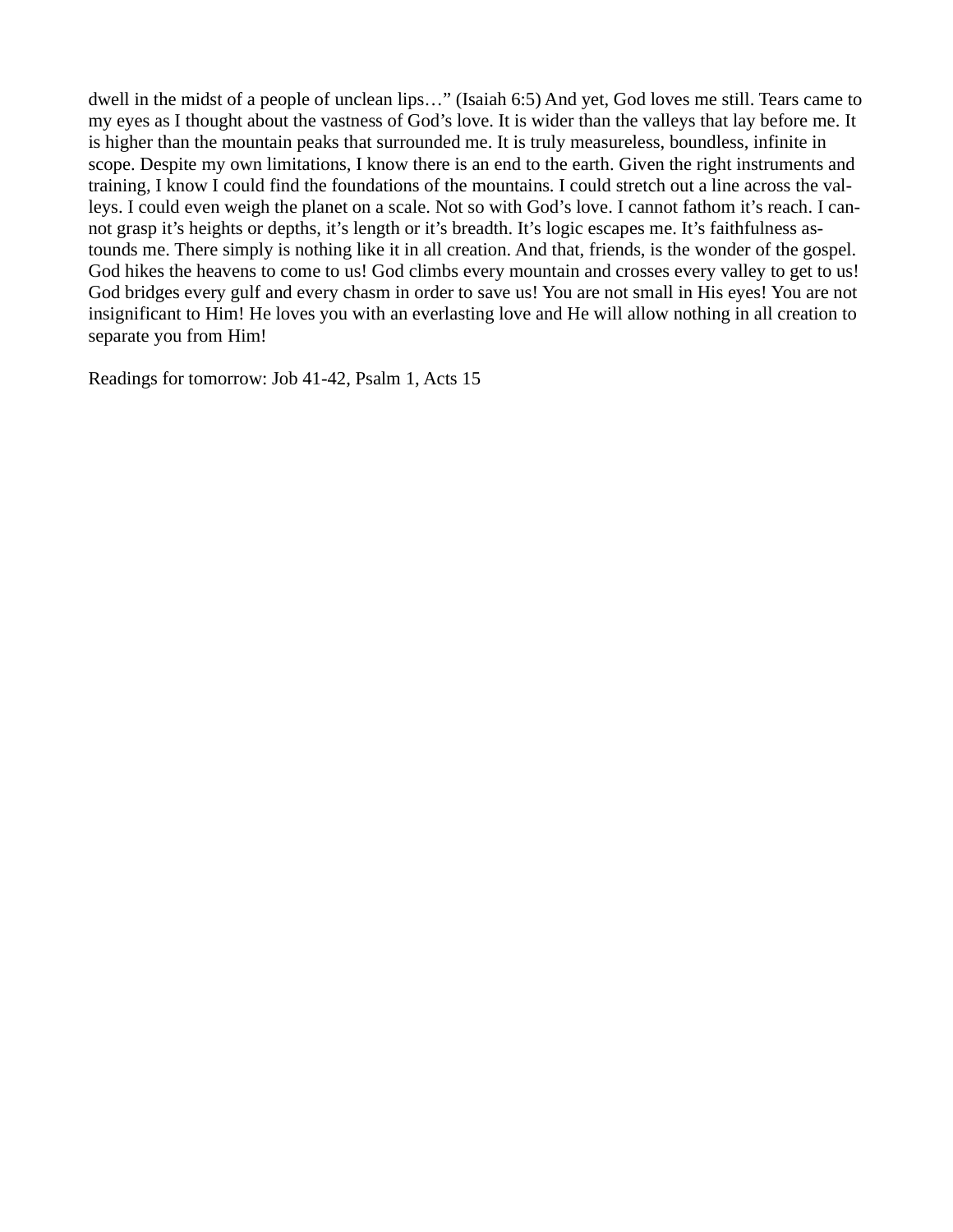### July 13, 2021 **Repentance**

<span id="page-19-0"></span>Readings for today[: Job 41-42, Psalm 1, Acts 15](https://www.biblegateway.com/passage/?search=Job+41-42%2C+Psalm+1%2C+Acts+15&version=ESV)

Job's words hit me hard today. "I know that you can do all things, and that no purpose of yours can be thwarted. 'Who is this that hides counsel without knowledge?' Therefore I have uttered what I did not understand, things too wonderful for me, which I did not know. 'Hear, and I will speak; I will question you, and you make it known to me.' I had heard of you by the hearing of the ear, but now my eye sees you; therefore I despise myself, and repent in dust and ashes." (Job 42:2-6)

"I know you can do all things and no purpose of yours can be thwarted." While I acknowledge this truth intellectually, I too often live as if everything depended on me. One of the weaknesses God has been exposing in me lately is my lack of dependence on Him. The sin of self-sufficiency. I get so wrapped up in what I am doing. So confident in my own wisdom and strength and ability. And then things go sideways. Expectations are not met. Boundaries are crossed. Plans get waylaid. Disappointment and discouragement sets in. I start to believe the lie that somehow God's plan has failed. Somehow God has let me down. Nothing could be further from the truth.

"Who is this that hides counsel without knowledge?" Too often it is me. I utter what I do not understand. I speak of things too wonderful for me which I do not know. God says, "Listen, and I will speak. I will question you and you will answer." But I don't listen enough. I don't wait enough. I don't sit in silence enough. Instead, I rush on ahead. Overconfident in my course. Assuming I have the blessing of God on my life. I am impatient. I am headstrong. I am full of pride. If I am totally honest, I am also a little afraid. I don't want to slow down. Slowing down and sitting in God's presence means having to answer some uncomfortable questions. Slowing down and reflecting means coming to grips with some uncomfortable truths. About myself. About my attitudes. My thoughts. My actions. I don't want to slow down because I am afraid of God's questions. I am afraid to have to give an answer for why I spend my time the way I do. Why I spend my money the way I do. Why I love the things I love and serve the things I serve.

You see, I am too much like Job's friends in this way. I've been professionally trained in theology by some of the most brilliant theologians at one of the top seminaries in the world. But too often I neglect the weightier matters of acting justly, walking humbly, and loving mercy. Too often I refuse to let the Spirit re-order the loves and desires of my heart. I like to hold God at a distance. I want Him close but not too close if you know what I mean. For so many years, I settled for knowing about God. I heard His Word preached. I heard those around me talk about Him. They described Him as if He were real but I wasn't sure I believed it. Then I met God face to face and everything changed. There simply is no substitute for God's presence. It is a consuming fire that burns even as it purifies. To this day, when I stop long enough to truly contemplate God's beauty and glory and splendor and majesty, I fall on my face in worship. I despise myself. All my trophies. All my achievements. All my successes. Everything I might hold onto for self-esteem, affirmation, and identity turns to dust and ash before the Lord as He strips me bare. My only response is repentance. Godly sorrow over my ruined state. Deep joy and thankfulness for what Christ has done for me.

Readings for tomorrow: Psalms 2-3, Acts 16:1-15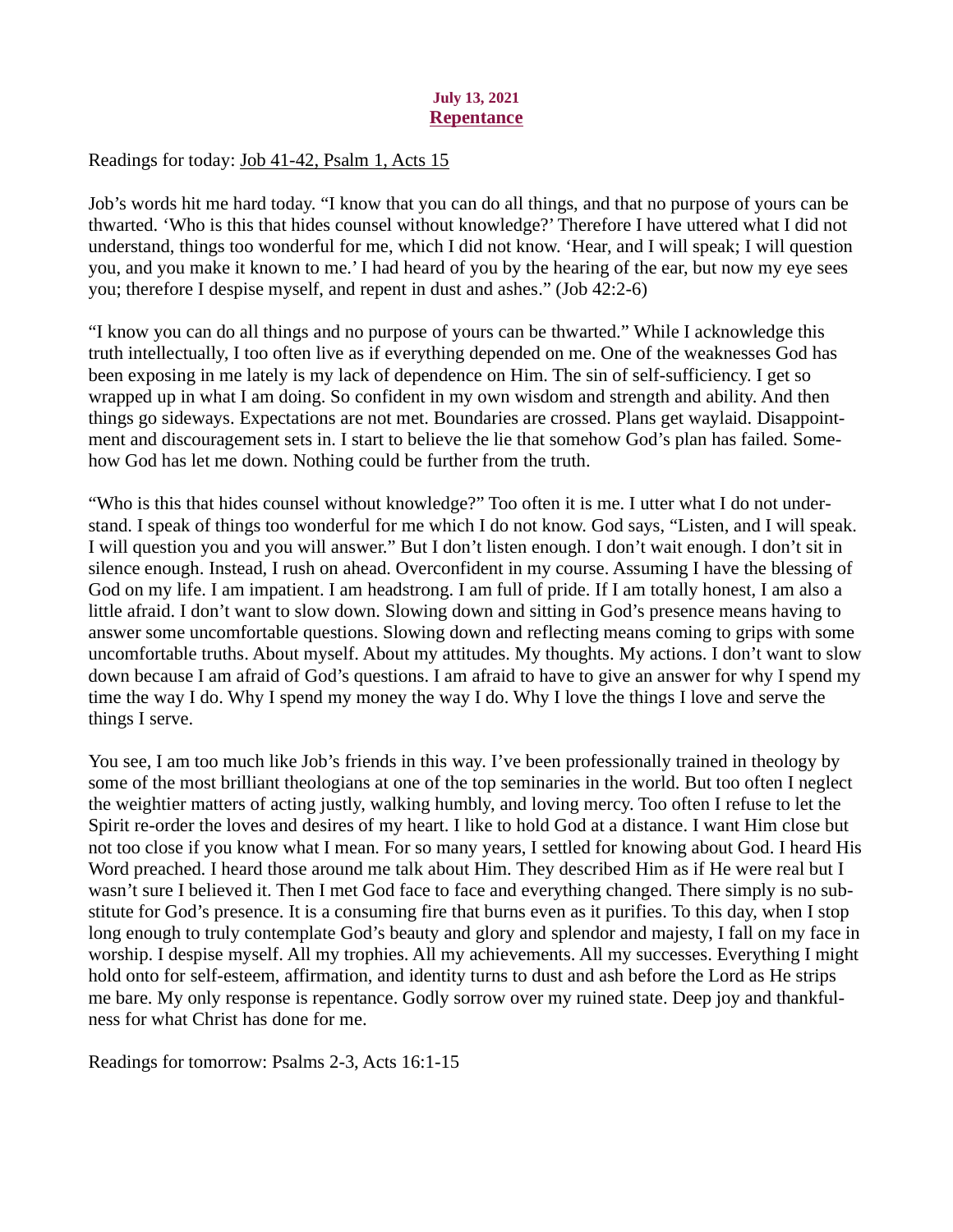### July 14, 2021 Vision

# <span id="page-20-0"></span>Readings for today[: Psalms 2-3, Acts 16:1-15](https://www.biblegateway.com/passage/?search=Psalms+2-3%2C+Acts+16%3A1-15&version=ESV)

I will be leading an elder retreat in about a month for our church family. The focus will be seeking God's vision for the next season in our life together. This past year, we witnessed the successful completion of a vision God gave us several years ago of a licensed Christian counseling center focused on serving the suburban poor and those on Medicaid. It's been a beautiful journey. One I am so thankful to be part of! God moved powerfully on the hearts of His people as they caught His vision for what could be if we eliminated our church debt. Now we stand on the cusp of yet another journey and to be honest, I am not sure where it will take us. What will our church look like post-COVID? How will we continue to fulfill the Great Commission and live out the Great Commandment? What does life together look like when it is mediated in both a physical as well as virtual environment? These are the questions I am taking to the Lord right now.

I imagine the Apostle Paul faced similar questions along the way. Yes, his context was radically different. Yes, his "journey" involved walking miles and miles as he went from city to city preaching the gospel and planting churches. But in many ways his challenge was the same. He clearly sought God's vision for his ministry. He sought God's direction for his life. He fundamentally understood that unless the Lord built the house, all his labor would be in vain. Following the will of the Spirit is never a straight line. At least not in my experience. He zigs and He zags. He sometimes takes you two steps forward and one step back. There are these amazing twists to the journey that only make sense upon reflection.

Consider what happens in our reading today. "So the churches were strengthened in the faith, and they increased in numbers daily. And they went through the region of Phrygia and Galatia, having been forbidden by the Holy Spirit to speak the word in Asia. And when they had come up to Mysia, they attempted to go into Bithynia, but the Spirit of Jesus did not allow them. So, passing by Mysia, they went down to Troas. And a vision appeared to Paul in the night: a man of Macedonia was standing there, urging him and saying, "Come over to Macedonia and help us." And when Paul had seen the vision, immediately we sought to go on into Macedonia, concluding that God had called us to preach the gospel to them." (Acts 16:5-10) Paul, Silas, and Timothy carry the gospel to cities in the regions of Syria and Cilicia. They experience great success in places like Derbe and Lystra. The churches there are strengthened in their faith. They grow in numbers. It must have been so exciting for them! But then a door is shut in Asia. Another door closes in Bithynia. We don't know the details but it must have been disappointing to Paul and his team on some level. Perhaps the people didn't respond well to the message? Perhaps the persecution was particularly intense? Perhaps Paul and his team simply felt a strong check in their spirit? After all, Luke (the author of the Book of Acts) is pretty specific that it was the Holy Spirit or the Spirit of Jesus that prevented them from going where they originally had planned. I can imagine them pulling into Troas feeling frustrated by the delays. Disheartened by the doors that closed in their faces. Perhaps some doubt began to creep in regarding the future of their trip. Little do they know this was all part of God's grand design!

My wife is fond of saying, "Sometimes you have to go from point A to point B so that you can see point C. You cannot necessarily see point C from point A though this may be where God wants you to end up. You have to trust Him for every step of the journey." I think Paul would agree! He had to face those disappointments in Asia and Bithynia in order to prepare him to receive the vision of the man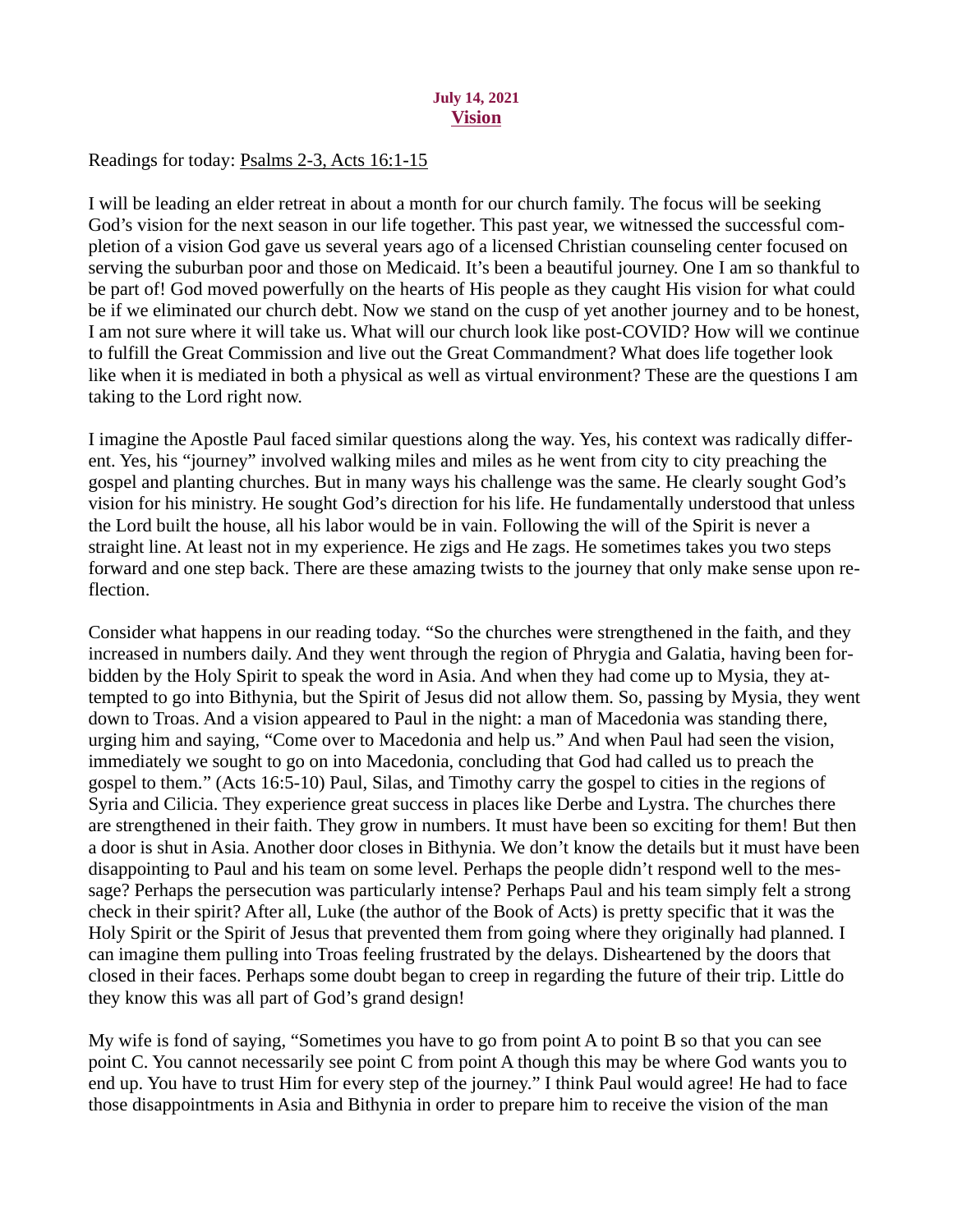from Macedonia. Imagine how different the world would be if Paul had not brought the gospel to Europe? You and I may not be saved today!

So here's the question…are you seeking God's vision for your life? And are you willing to let Him both open and close doors? Are you willing to let Him lead and guide your steps even if they don't always lead in a straight line? Do you trust Him for provision and protection, strength and wisdom along the way? Do you take your successes and failures, your victories and defeats, your joys and disappointments and lay them at His feet? Most importantly, do you rest in His deep, steadfast, loyal, abiding love?

Readings for tomorrow: Psalms 4-6, Acts 16:16-40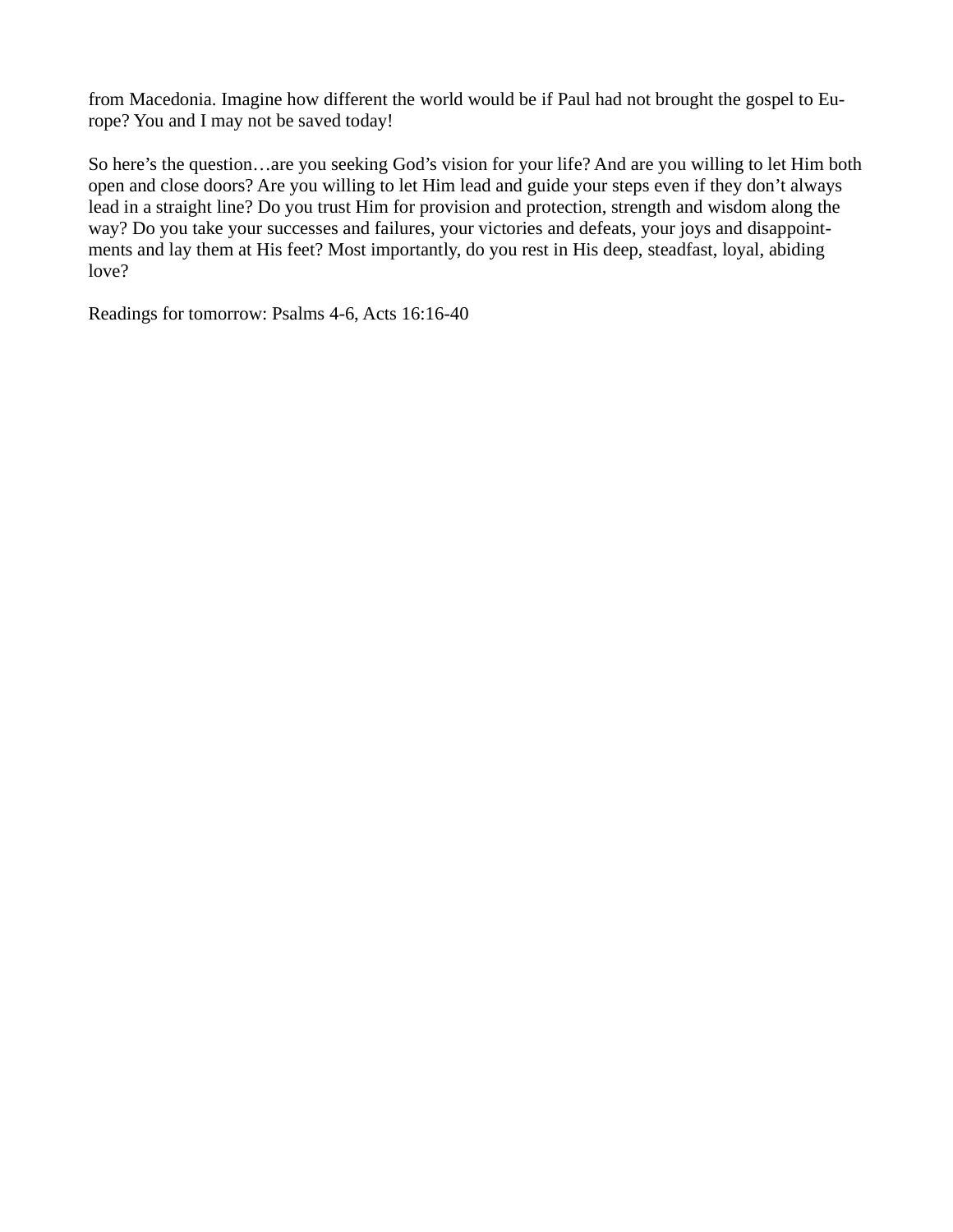## July 15, 2021 Being before Doing

<span id="page-22-0"></span>Readings for today[: Psalms 4-6, Acts 16:16-40](https://www.biblegateway.com/passage/?search=Psalms+4-6%2C+Acts+16%3A16-40&version=ESV)

I love the words from the Psalms this morning. They are good for my soul. They slow me down. They re-orient my thoughts. They re-frame my attitudes. They re-order the priorities of my day. You see, I too often fall into the trap of "doing" before "being." I too often try to walk in God's way without first abiding in His love. If I am not careful and intentional, I can quickly turn into a Pharisee. God's will becomes just another thing to strive after on my checklist. I start chasing self-righteousness rather than simply open my heart to receive the righteousness God offers me in Jesus Christ.

"In peace I will both lie down and sleep; for you alone, O Lord, make me dwell in safety." (Psalm 4:8)

"But I, through the abundance of your steadfast love, will enter your house. I will bow down toward your holy temple in the fear of you. Lead me, O Lord, in your righteousness because of my enemies; make your way straight before me. But let all who take refuge in you rejoice; let them ever sing for joy, and spread your protection over them, that those who love your name may exult in you. For you bless the righteous, O Lord; you cover him with favor as with a shield." (Psalm 5:7-8, 11-12)

"Turn, O Lord, deliver my life; save me for the sake of your steadfast love." (Psalm 6:4)

God alone makes me dwell in safety. My life is not my own. My security is not mine to maintain. My safety is not my chief concern. My future is not in my hands. God alone holds me in the palm of His hands and He alone provides the rest and peace and comfort I need. God alone is the answer to all my anxieties and fears. It is only through His abundant, steadfast, loyal, faithful love that I have access into His house. His home. His presence. God's love - nothing else - provides the invitation. So I enter His temple with holy reverence and awe and fear and wonder at the miracle of His great love for me. As I bow down in surrender to receive His love, He leads me in righteousness. As a dear friend and fellow elder in the Lord once shared with me, "Doug, you cannot walk in God's will unless you first walk in His love." To put it another way, my "doing" for Jesus must flow from my "being" with Jesus. Life with God cannot be reverse-engineered. In God's presence, there is fullness of joy. In God's presence, there is peace that passes all understanding. In God's presence, there is excitement and energy and exultation. These are the blessings God has reserved for the righteous, those He covers with His favor. These are the blessings I long for in my own life, in the lives of those I love, and in the lives of those who call the church I serve home.

Readings for tomorrow: Psalms 7-9, Acts 17:1-15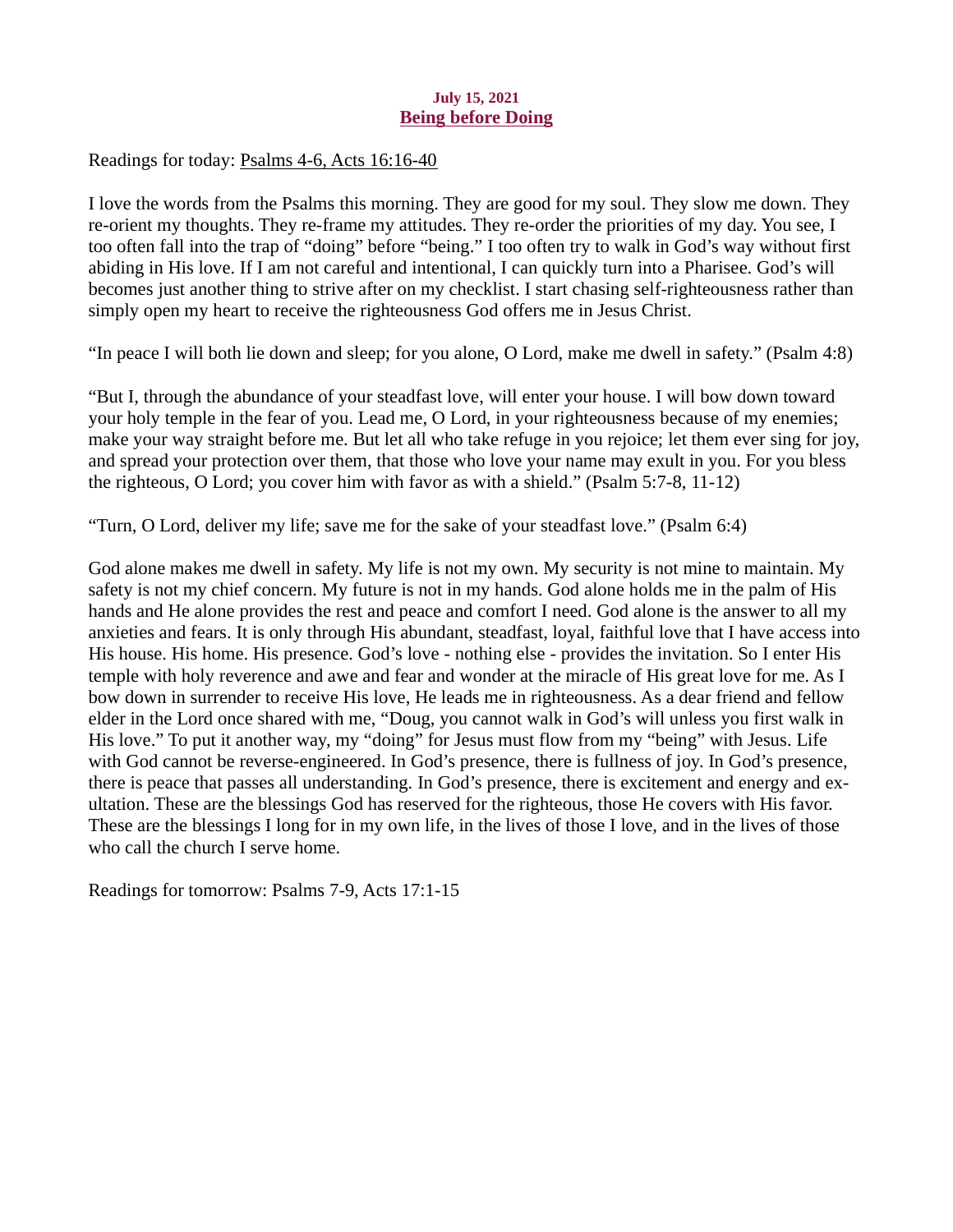## July 16, 2021 Imago Dei

<span id="page-23-0"></span>Readings for today: [Psalms 7-9, Acts 17:1-15](https://www.biblegateway.com/passage/?search=Psalms+7-9%2C+Acts+17%3A1-15&version=ESV)

"When I look at your heavens, the work of your fingers, the moon and the stars, which you have set in place, what is man that you are mindful of him, and the son of man that you care for him? Yet you have made him a little lower than the heavenly beings and crowned him with glory and honor. You have given him dominion over the works of your hands; you have put all things under his feet, all sheep and oxen, and also the beasts of the field, the birds of the heavens, and the fish of the sea, whatever passes along the paths of the seas." (Psalm 8:3-8)

Have you ever wondered what it means to be a person? A human being? What is it that sets us apart? What is it that makes us unique? Psalm 8 reminds us of one of the greatest, most fundamental truths in all of Scripture. We are made in the image of God. We are given a position in creation just below the angelic host. We are crowned with glory and honor. And we are given charge over all God has made. Just sit with that thought for a moment. Let it sink in. You are a glorious creature. Worthy of honor because of the image you bear. Irreducibly complex. Unique in every way. Fearfully and wonderfully made by God's own hands. To get an idea of just how deep this goes, listen to how noted sociologist, Christian Smith, defines personhood, "By person I mean a conscious, reflexive, embodied, self-transcending center of subjective experience, durable identity, moral commitment, and social communication who-as the efficient cause of his or her own responsible actions and interactions-exercises complex capacities for agency and intersubjectivity in order to develop and sustain his or her own incommunicable self in loving relationships with other personal selves and with the nonpersonal world." If that sounds confusing - and I certainly had to read it several times myself - check out how Smith attempts to visualize what he has just said…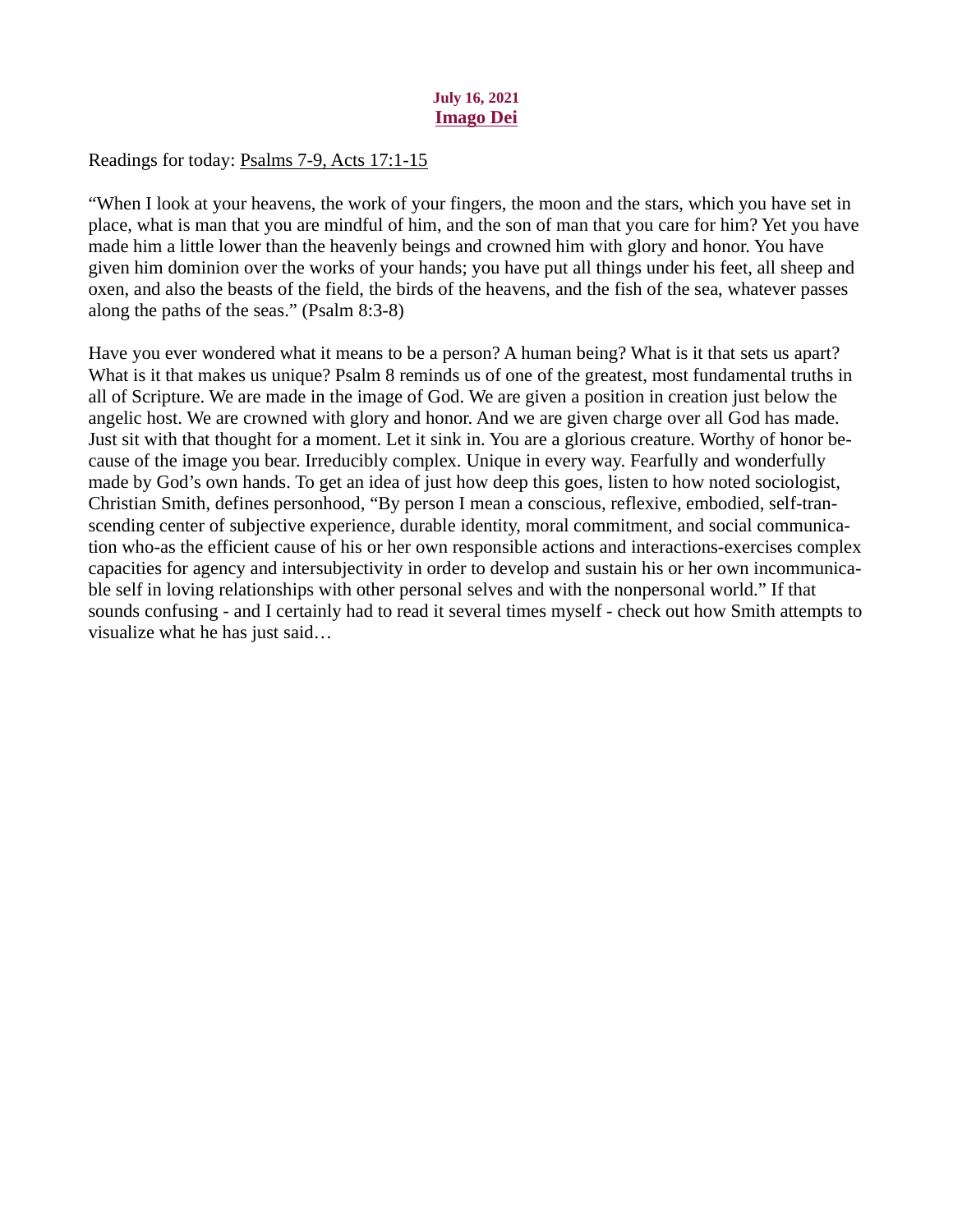

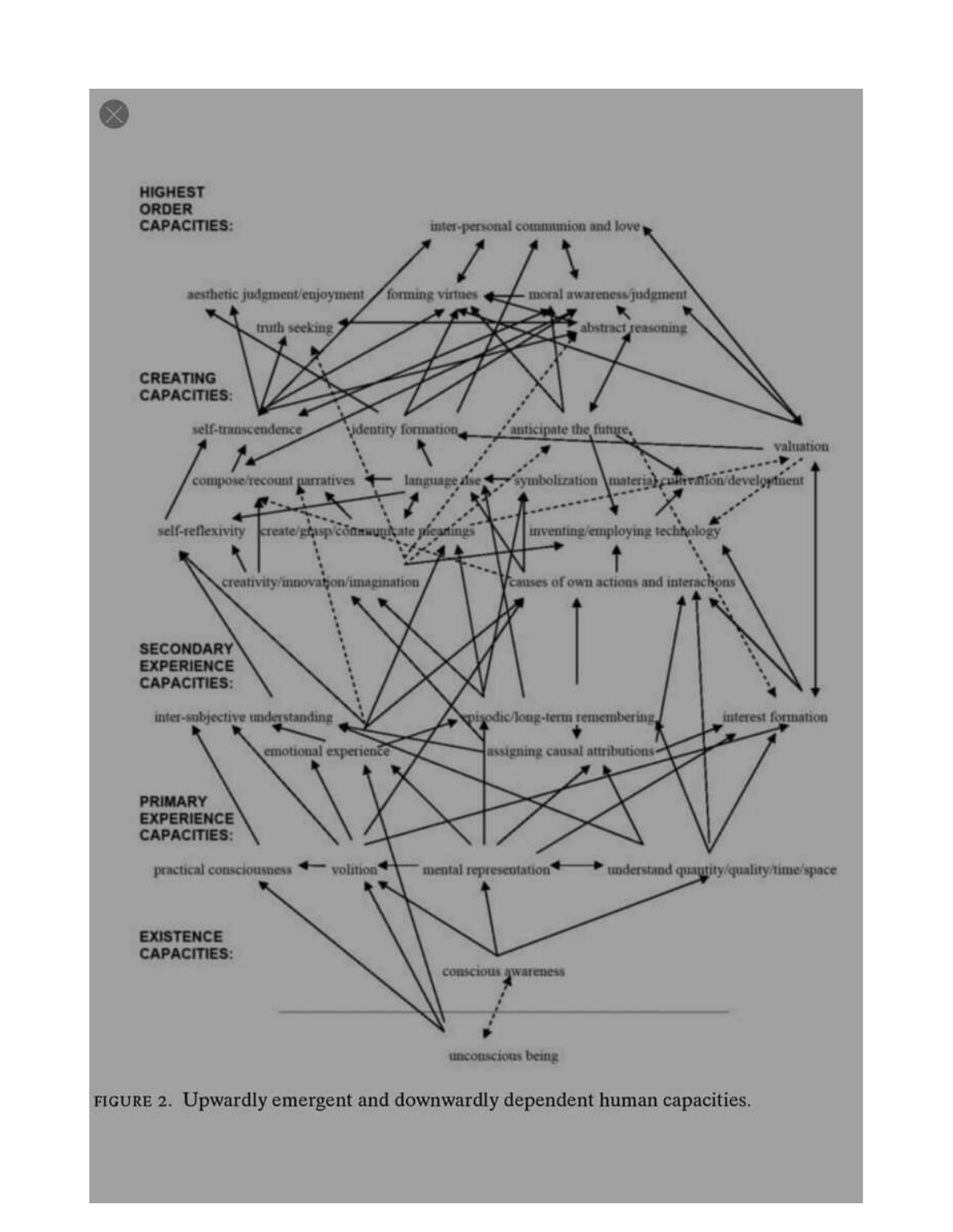Crazy, right?! And yet it illustrates the incredible depth and beauty and complexity of the human creature. It also gives us a window into why human life can be so confusing at times. After all, who can discern the heart of such a creature? Not even the individual themselves can plumb the depths of their own personhood much less the personhood of others. So what do we do? We settle. We shrink our horizons. We "flatten out" our own personhood or the personhood of those around us. We treat people far too simplistically, even two-dimensionally, and we fail to see them as God created them. This is the tragedy of sin and it results in alienation. Sin alienates us from ourselves. Sin alienates us from one another. Sin alienates us from all God has made. Most especially, sin alienates us from God Himself. In our alienated state, we become confused. We lose sight of the One who made us. Our view of His image becomes warped, corrupted, obscured. The Bible says it is as if we are looking at a cloudy mirror. All we can see is a dim reflection. It's like squinting in a fog or peering through a mist as one translator put it. Left to our own imaginations, we try to create our own image of ourselves. But it never quite works out. It never quite satisfies. Selfishness takes over. We become enslaved to our appetites, desires, passions. We seek to use others for our own gain. Creation itself becomes a resource to exploit for our own ends. And the creature who was made a little lower than the angels exchanges their glorious birthright for more demonic ends. Seeds of distrust are sown. Divisions harden. Hatred rises. Anger takes over. Violence breaks out. We are lost among the ruins of our existence. Doomed to wander in the shadowlands of a world undone by human sin and strife. This is humanity's heartbreaking story. One that gets passed down to every generation.

But what if the Bible is true? What if what it says about humanity is true? What would happen if we could recover our sight? See ourselves and one another for who we truly are? Miraculous image-bearers of God Himself? Handcrafted masterpieces made after His likeness? Icons of God's glory and honor in the world? When we look out at the universe God has made, we see the stars in the nighttime sky. We see incredible vistas spreading before us from the top of mountains. We hear the rushing of the rivers. The crash of ocean waves on the shore. We watch in wonder the coming of the rain and the refreshing of the earth. The rising and the setting of the sun. When we stop and consider all God has made, it is indeed marvelous to consider that we are the crown of such a creation! The image-bearer designed to reign and rule in God's Name and for God's glory in the world. Furthermore, we are God's stewards given charge to care for His creation. God has given all things into our hands. He has entrusted all He has made into our care. What a glorious, yet sobering thought! And God has given us all the capacity we need and the resources we need and the gifts we need to serve Him well in that role.

So how do we bring an end to our alienation? We embrace the love God offers us in Jesus Christ. Through Christ's death and resurrection, God has torn down every dividing wall of hostility that exists and reconciled all things to Himself. In Christ, we have peace with God. Peace with ourselves. Peace with those around us. Peace with our world. In Christ, the image of God is restored. The fog lifts. The mist fades. The dim reflection comes into full view.

Readings for tomorrow: Psalms 10-12, Acts 17:16-34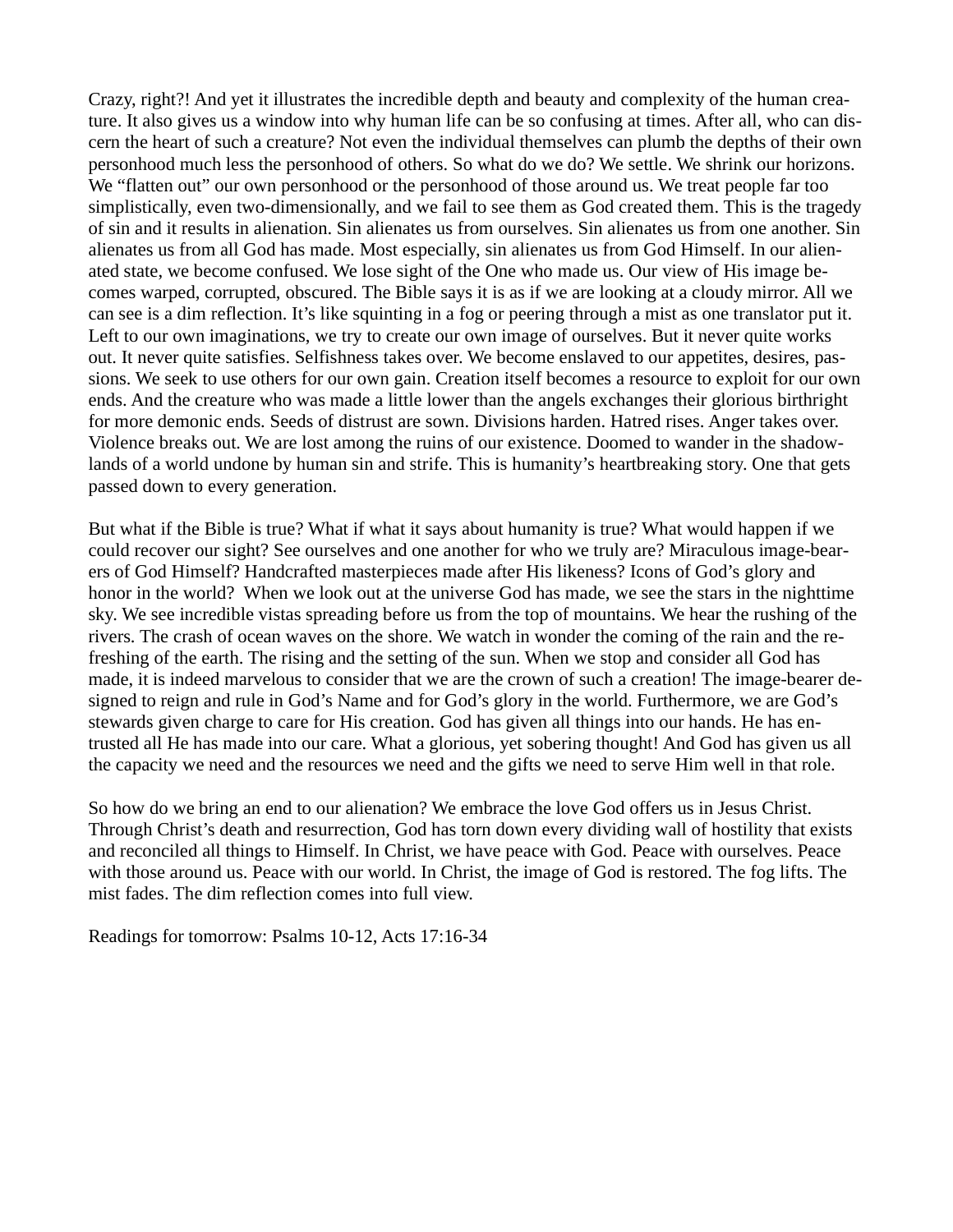## July 17, 2021 Holding onto Hope

<span id="page-26-0"></span>Readings for today: [Psalms 10-12, Acts 17:16-34](https://www.biblegateway.com/passage/?search=Psalms+10-12%2C+Acts+17%3A16-34&version=ESV)

"The Lord is in his holy temple; the Lord's throne is in heaven; his eyes see, his eyelids test the children of man. The Lord tests the righteous, but his soul hates the wicked and the one who loves violence. Let him rain coals on the wicked; fire and sulfur and a scorching wind shall be the portion of their cup. For the Lord is righteous; he loves righteous deeds; the upright shall behold his face." (Psalm 11:4-7)

I confess there are times when I lose heart. Times when I look at the world around me and feel overwhelmed by all the injustice. All the pain. All the suffering. All the heartbreak. All the fear. All the evil. The cumulative weight of human sin breaks the scales. It is simply incalculable. It is immeasurable. Too vast for me to even imagine. I've looked into the eyes of those who've suffered terrible abuse or violence or disease or life-threatening poverty. I've looked into the eyes of mothers holding out their babies to me, begging me to take them with me. I've looked into the vacant eyes of fathers, lying on a roadside wasted by drugs. I've spent time with the homeless and listened to their heartbreaking stories. I've felt the anger of friends of color who've been victimized by persistent racism or classism. I've seen the injustice of a broken justice system firsthand as a chaplain in a maximum security prison. Truly, humanity's inhumanity is more than I can bear.

I confess there are times when I lose heart. Times when I look at those I love and live among and feel overwhelmed by the burdens they carry. So much anxiety. So much fear. So much chasing after the wind. We are a brittle people. Fragile and easily hurt. There is so much that divides us. So much that tears at the fabric of our life together. So many powerful forces threaten to drive us apart and in many cases they've succeeded. I grieve when I listen to some of my friends. I grieve when I see the hatred they post online. I grieve at the words that are said that cannot be taken back. I grieve when relationships are cut off, people are ghosted, and love is lost in a sea of disappointment and anger and frustration. Truly, the inhumanity with which we often treat one another is more than I can bear.

I confess there are times when I lose heart. Times I look in the mirror and see the depths of my own sin. So much pride. So much selfish ambition and vain conceit. So much entitlement. So much self-righteousness. So much fear and doubt and anxiety and pain. I too chase after the wind. I too am a brittle person. I too am fragile and weak and easily hurt. I've taken shots I did not earn. I've been the subject of rumors and gossip that was both untrue and unfair. These things hurt. They wound. But I am not just a victim. I am a perpetrator as well. I've said things I deeply regret. I've acted in ways that cause me deep shame. I've betrayed. I've wounded. I've hated or despised my brother or sister. I've participated in systems of injustice.I am as much a contributor to the brokenness of this world as anyone. The weight of my sin is incalculable. And my ability to sin seems only surpassed by my ability to rationalize away my sin. Truly, my own inhumanity is more than I can bear.

If I am not careful, I can easily be driven to despair. If I do not stay close to Christ, I will be crushed under the weight of it all. Thankfully, the words of the Psalmist give me hope this morning. They are there to encourage me to look beyond myself. Beyond my own unrighteousness. Beyond the unrighteousness of those around me. Beyond the unrighteousness of this world. To the only One who is truly righteous. The Lord. The One who is even now in His temple. The One who is even now sitting on His throne. The One who reigns and rules from heaven. The One who sees all and knows all. The One who rewards the righteous and calls the wicked to account. The One who will not let sin persist forever. The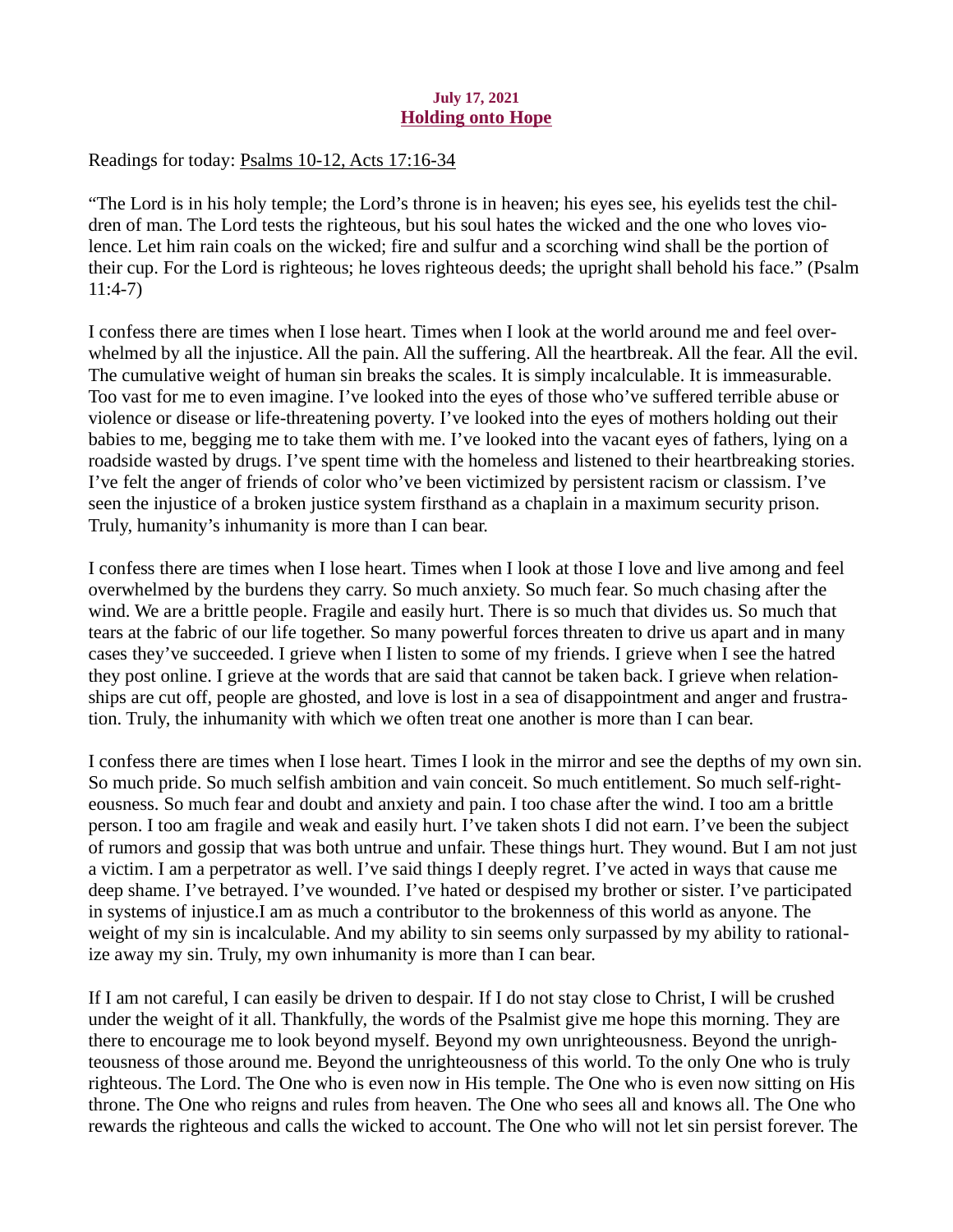One who binds the evil one from enacting his calamities on the earth. The One who controls time and space. God is on His throne. He reigns! He rules! This is our only hope in this life or the next. God is even now working to bring about His will on earth as it is in heaven. He is bringing about His will in my life, in the lives of those I love, and in the community in which I live for His Name's sake and His own glory.

So my prayer this morning is simply this…Father, help me remember. Help me keep my eyes fixed on Christ. Help me to trust that no matter what I may experience, You have never left Your holy temple. You will never abdicate Your throne. You remain sovereign over all. Your eyes see. You are even now testing humanity. The righteous along with the unrighteous. Your righteous judgment is coming. And if I cling to Christ, I will see You face to face. Amen.

Readings for tomorrow: None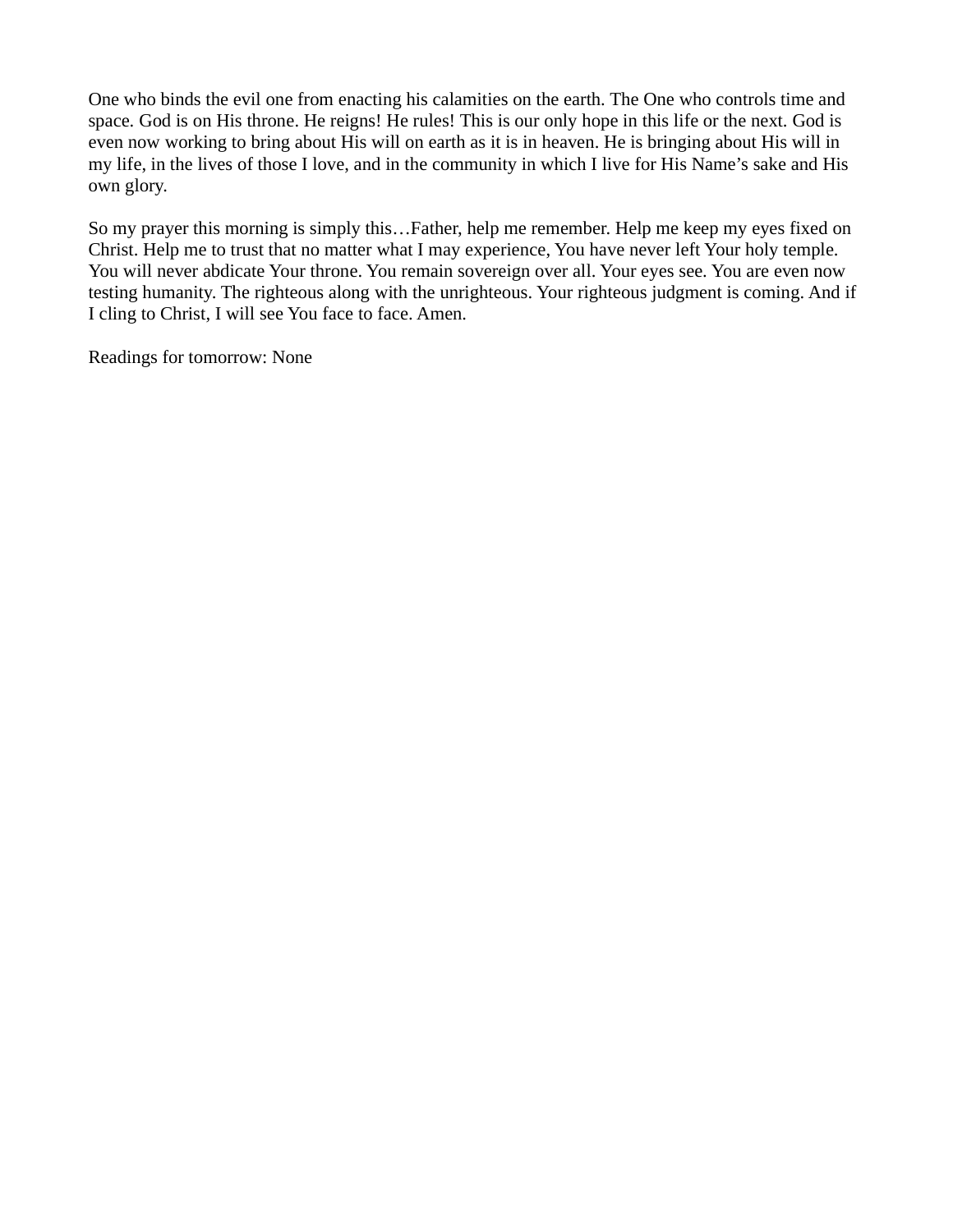#### July 19, 2021 Godly Contentment

# <span id="page-28-0"></span>Readings for today: [Psalms 13-18, Acts 18](https://www.biblegateway.com/passage/?search=Psalms+13-18%2C+Acts+18&version=ESV)

Recently, a friend asked me for the secret to godly contentment. This is a person who struggles to find peace. They are anxious and afraid much of the time. They catastrophize, frequently spinning out only the worst case scenarios. They are pretty negative, often waiting for the other shoe to drop. They assume the worst rather than the best of themselves and others. They are at war with those closest to them. In fact, it was because of a recent blow-up that they found themselves in my office.

I walked them through Psalm 16 and asked them to reflect on a series of questions.

"Preserve me, O God, for in you I take refuge. I say to the Lord, "You are my Lord; I have no good apart from you." Do you believe God is safe? Do you believe His door is always open to you? Do you believe you can run to Him when you are in trouble or when you are anxious and afraid? Do you believe God wants only your good?

"As for the saints in the land, they are the excellent ones, in whom is all my delight. The sorrows of those who run after another god shall multiply; their drink offerings of blood I will not pour out or take their names on my lips." Look at the people around you. Look at the people you have surrounded yourself with. Are they godly or ungodly? Are they content or are they anxious? Are they selfless or selfish? Does being with them bring your soul delight or sorrow? Does being with them make you feel closer to God or further away?

"The Lord is my chosen portion and my cup; you hold my lot. The lines have fallen for me in pleasant places; indeed, I have a beautiful inheritance." Is God enough? Is He sufficient? Does He satisfy? When you consider what's most important in your life, is God at the top of the list? Is spending time with Him your greatest joy? Is worshipping Him your greatest desire? When you look at your life, do you see evidence of His blessing? Do you live from a place of gratitude for all He has done for you? All that you've been given? All that He has entrusted into your hands?

"I bless the Lord who gives me counsel; in the night also my heart instructs me. I have set the Lord always before me; because he is at my right hand, I shall not be shaken." Do you seek the Lord's wisdom when you make decisions? Do you spend time in prayer when you are anxious and afraid? Do you commit yourself to follow God's ways no matter how crazy it may sound or foolish it may appear in the eyes of the world? Do you follow Christ no matter what the cost?

"Therefore my heart is glad, and my whole being rejoices; my flesh also dwells secure. For you will not abandon my soul to Sheol, or let your holy one see corruption. You make known to me the path of life; in your presence there is fullness of joy; at your right hand are pleasures forevermore." (Psalm 16:1-11) Gladness comes when we embrace the promises of God for our life. Security comes when we commit to walking in God's ways. Abundant life flows when we listen to Him. Fullness of joy becomes ours when we dwell in His presence. It is ONLY at God's right hand that we find the eternal pleasure our hearts long for.

How would you answer these questions? As St. Augustine once said, "Our hearts are restless until they find their rest in Thee." Our hearts are never content. Never at peace. Never at rest until they find their rest in Christ. Abiding with Him. Intentionally placing ourselves at His right hand. Dwelling His presence. Walking in His ways. Seeking His face. Obeying His will. This is the only way to satisfy the deepest cravings of hearts.

Readings for tomorrow: Psalms 19-22, Acts 19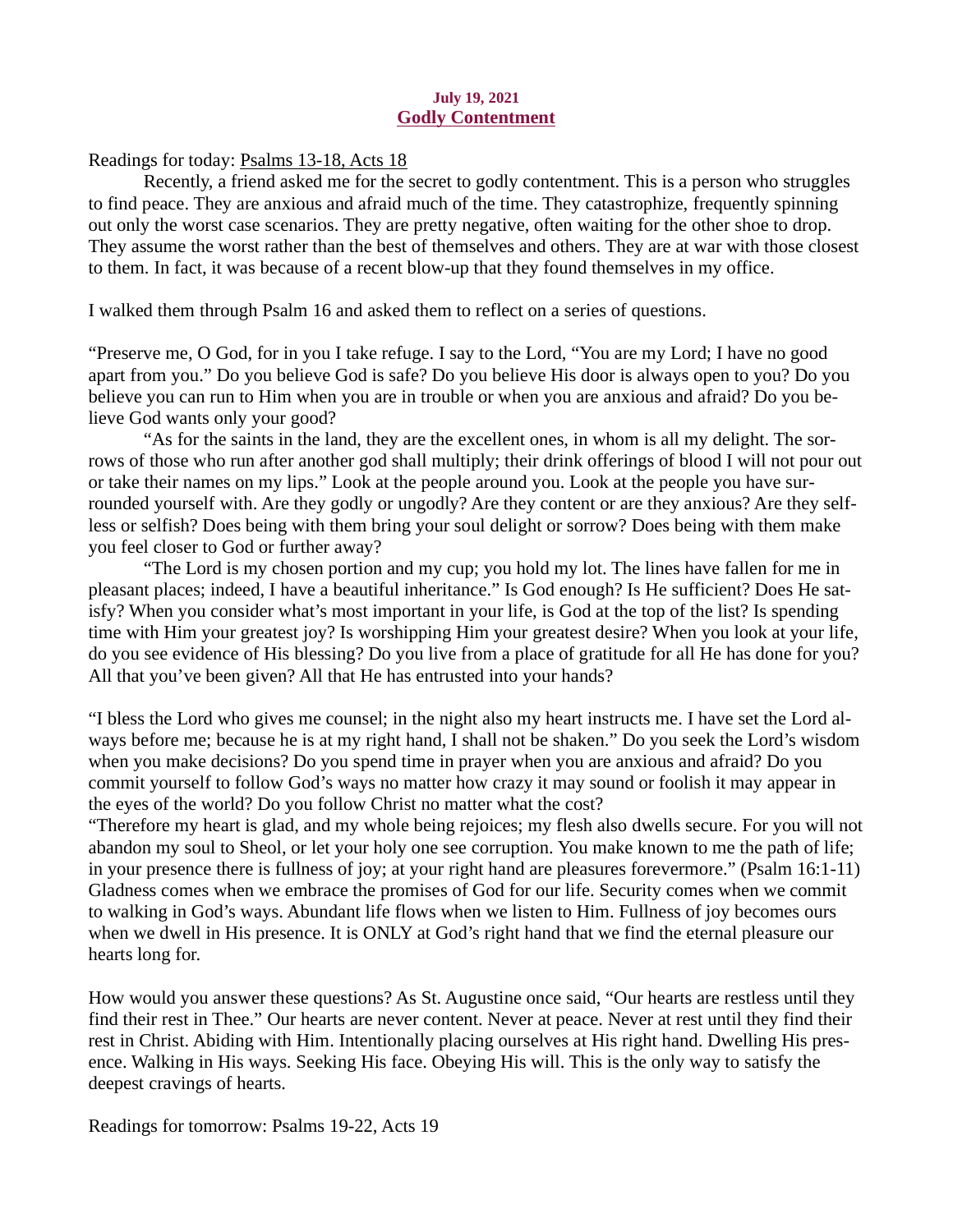## July 20, 2021 Following the Way

<span id="page-29-0"></span>Readings for today: [Psalms 19-22, Acts 19](https://www.biblegateway.com/passage/?search=Psalms+19-22%2C+Acts+19&version=ESV)

Have you ever found yourself longing for revival? Not just an emotional high or spiritual mountaintop but something much deeper? Something on a soul-level? Have you ever found yourself longing for wisdom? Not just intellectual knowledge but the deep wisdom that flows from knowing yourself as God knows you? Have you ever found yourself longing for joy? Not just temporary happiness or pleasure but a deep, transcendent level of joy that is in no way dependent on life's circumstances? Have you ever found yourself longing for purity? Longing to be set free from destructive patterns? Longing to be set free from the power of sin? Longing to see rather than stumble blindly through life?

What if I told you I had found the way? What if I told you the way was open to anyone who would seek it? What if I told you there were no pre-conditions you had to meet? No prerequisites you had to take? No hoops you had to jump through in order to join? What if I told you those who followed the way had found something more precious than gold? Sweeter than honey? And those who kept to the way, those who persevered to the end, were given a great reward? Would you consider it? Would you follow it?

What would you be willing to sacrifice for such a life? What would you be willing to give up for such a gift? Would you give up your pride? Give up control? Would you surrender yourself wholly and completely to it? Would you commit yourself - body and soul - to following it? Listen to these words from Psalm 19 again…

"The law of the Lord is perfect, reviving the soul; the testimony of the Lord is sure, making wise the simple; the precepts of the Lord are right, rejoicing the heart; the commandment of the Lord is pure, enlightening the eyes; the fear of the Lord is clean, enduring forever; the rules of the Lord are true, and righteous altogether. More to be desired are they than gold, even much fine gold; sweeter also than honey and drippings of the honeycomb. Moreover, by them is your servant warned; in keeping them there is great reward." (Psalm 19:7-11)

All the promises of God are available to those who would seek Him. All the gifts of God are given to those who seek to follow Him with their whole hearts. Yes, the way requires surrender. Yes, the way requires relinquishment. Yes, the way requires sacrificing all that we are so that we might gain all God has for us. But the reward is worth it! The riches God has stored up for us in Christ are beyond comprehension! As Jim Elliott - a missionary martyred for his faith - once said, "He is no fool who gives what he cannot keep to gain what he cannot lose."

Readings for tomorrow: Psalms 23-24, Acts 20:1-16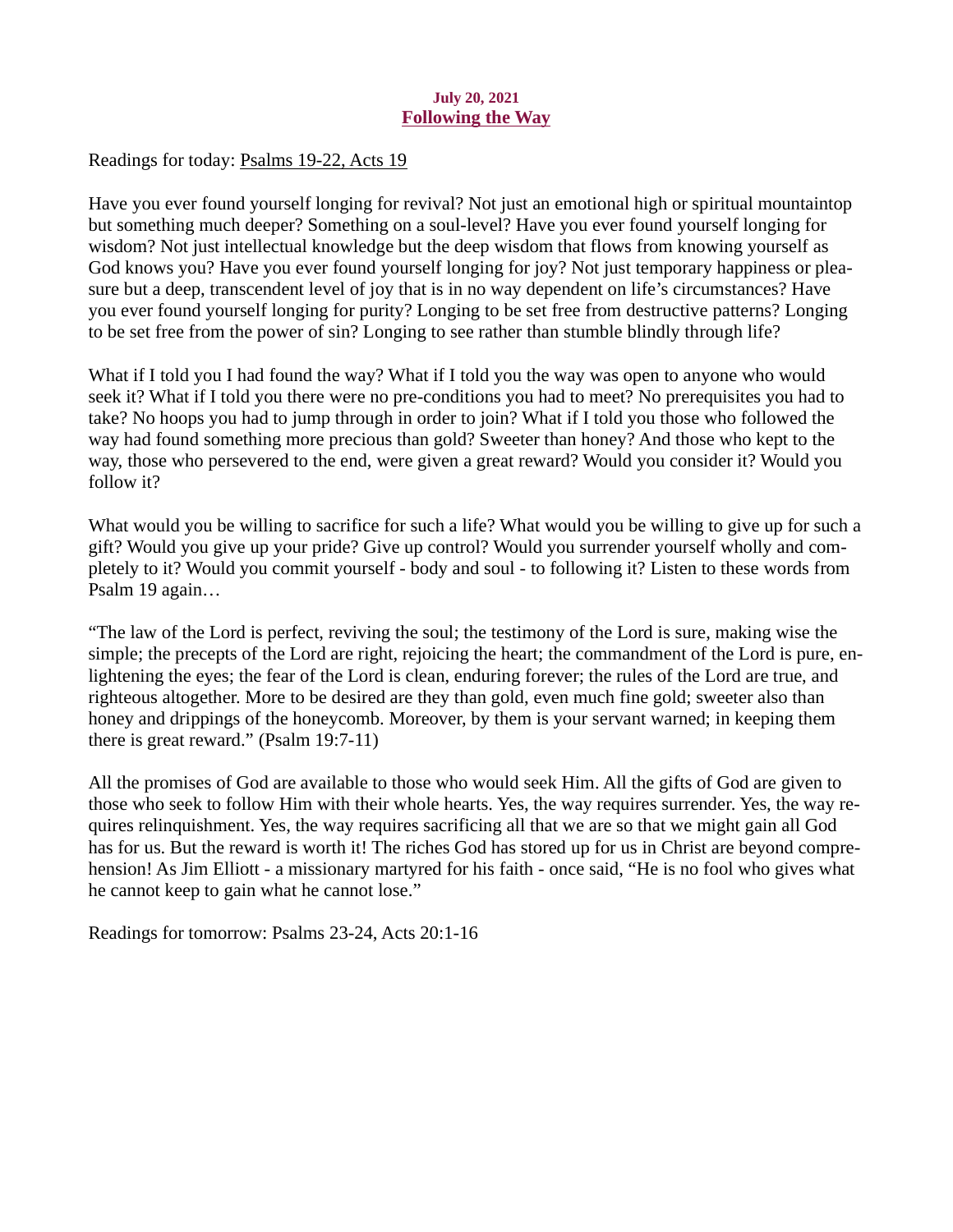### July 21, 2021 Psalm 23

# <span id="page-30-0"></span>Readings for today: [Psalms 23-24, Acts 20:1-16](https://www.biblegateway.com/passage/?search=Psalms+23-24%2C+Acts+20%3A1-16&version=ESV)

I love Psalm 23. It's always been one of my favorite passages of Scriptures. It was one of the first I memorized and I find myself coming back to it over and over again when I am anxious or afraid. The words are deeply comforting. This is true not just for me. I cannot tell you the number of people who turn to these verses when they are hurting or in pain or grieving the loss of a loved ones. There's a reason it's a favorite at funerals even for those who have only a casual relationship with the church. There's just something about it that speaks to the deepest places of our souls.

Several years ago, I had the privilege of spending time with the widow of one of my mentors. A man by the name of Bud Sparling. Bud and Carol were some of the most amazing people I have ever met. Their love for Jesus and for each other was legendary. They dedicated their lives to serving the Lord and His people. They traveled the world bringing encouragement and hope to missionaries. They served the church I currently pastor with great faithfulness and devotion. One day I got a call from Carol. She had a terminal illness and asked me to come by to discuss her funeral arrangements. I was happy to go and spend such precious, sacred time with her. As we talked, she told me about a recent dream God had given her. In her dream, she saw her husband Bud lying, eyes closed, smile on his face, in a lush, green meadow. Beside him ran a small river filled with the clearest water you could ever see. The sky was a deep, divine blue. As she walked towards him, Bud opened his eyes and said, "Honey, it's better than we ever imagined." Then he patted the grass next to him and said, "There's plenty of room for the both of us." Tears come to my eyes even now as I think about Carol sharing this dream with me. It was a precious gift.

This is the picture I have in my mind when I think of heaven. Lush mountain meadows. Clear mountain streams. Not a cloud in the sky. Plenty of room for all those who follow the Good Shepherd. Plenty of room for all those who hear and know His voice. But life this side of heaven is lived in the valley of the shadow. Here we are constantly haunted by the specter of death. Fear and anxiety threaten us on every side. The only hope we have is that the Good Shepherd never leaves our side. He walks with us in the valley of the shadow of death just as he once walked with us in the cool of the day in the Garden of Eden. He is always with us. His rod and staff are there to comfort us and protect us. He prepares a feast for us in the presence of our enemies. A feast of victory. A feast of celebration for death and evil and sin have been overcome! It's a feast honoring the Good Shepherd who lays His life down for His sheep.

Friends, the key to walking this road is to keep our eyes on the Good Shepherd. Don't lose sight of Him! Don't let the noise of this world drown out His voice! Don't give His enemy a foothold! If you take your eyes off the Good Shepherd, you will find yourself jumping at every shadow. You'll find yourself trembling at every strange sound. You'll look for enemies around every corner. The devil under every rock. Don't let fear, anxiety, doubts, insecurities, or a sense of scarcity rob you of the hope and confidence you have in Christ! These things are real to be sure but don't give them more power than they deserve! It is Christ who has won the victory! It is Christ who secures your place in His eternal Kingdom! It is Christ who prepares a place for you even now in His eternal home! It is Christ who offers you goodness and mercy all the days of your life! Christ does all these things and more for those He calls His own. Place your trust in Him today!

Readings for tomorrow: Psalms 25-27, Acts 20:17-38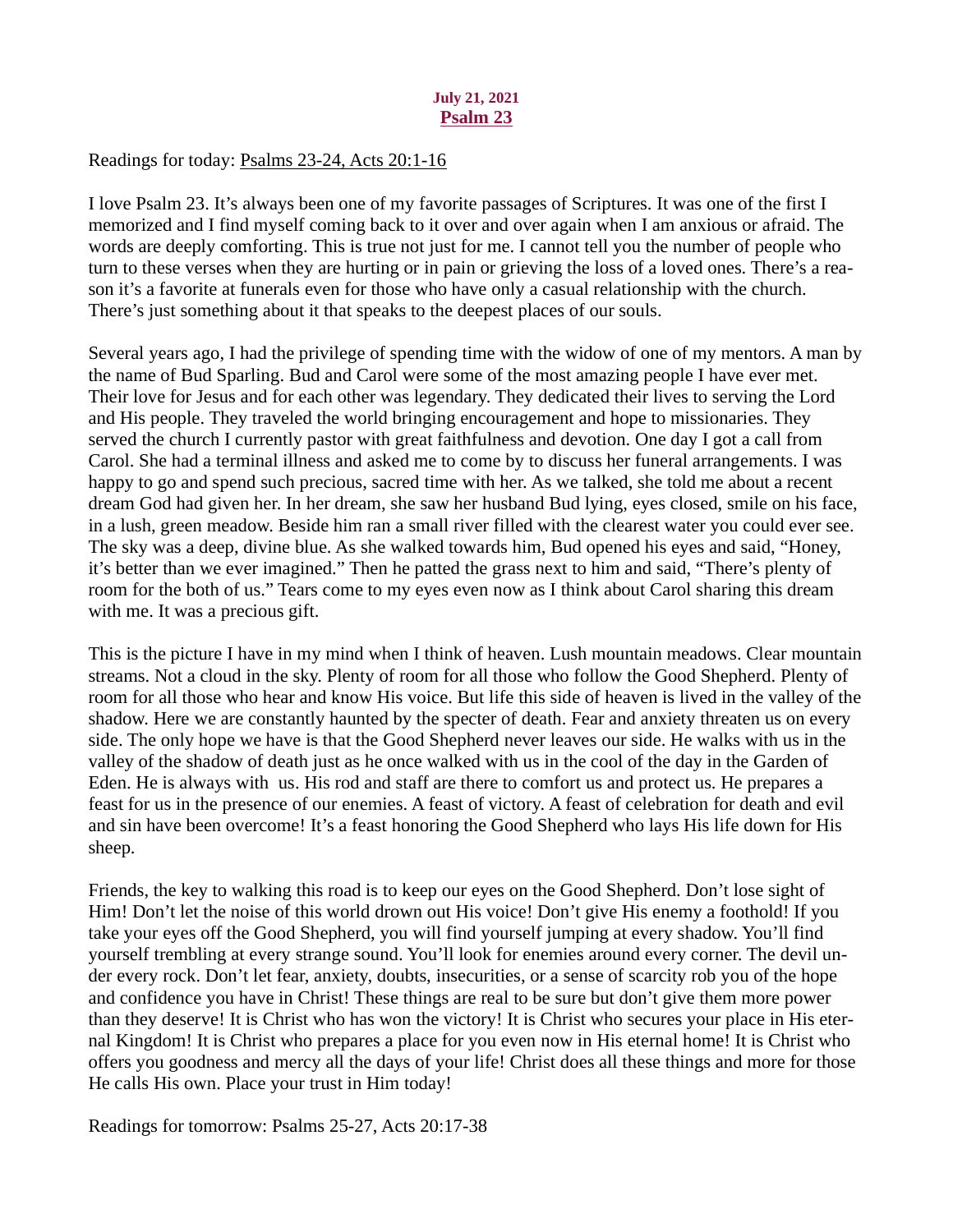## July 22, 2021 The Path of Righteousness

<span id="page-31-0"></span>Readings for today: [Psalms 25-27, Acts 20:17-38](https://www.biblegateway.com/passage/?search=Psalms+25-27%2C+Acts+20%3A17-38&version=ESV)

Many years ago, my wife and I had the opportunity to take a trek through the jungles in northern Rwanda to see the mountain gorillas in their natural habitat. Early in the morning, the runners go out to find the more than twenty pods of gorillas in the forest. They radio back to the guides who then take small groups of people into the forest to spend about an hour with the gorillas. There are no trails. The path has to be hacked out of the wildness by machete. Armed guards come with you to make sure you stay safe in case you run across elephants or Cape buffalo. After about two hours, it became clear to us that our guides were a bit lost. The gorillas were not where they were supposed to be. The section of the forest we found ourselves in was not familiar to them. So they wisely stopped, reconnected with the runners from the morning, and then began hacking out a new path in a new direction that eventually put us right in the middle of a gorilla pod where we got to spend the next two hours watching them eat and play. It was a once in a lifetime experience.

I thought about that trip when I read these words from Psalm 25:10 this morning…"All the paths of the Lord are steadfast love and faithfulness, for those who keep his covenant and his testimonies." (Psalm 25:10) All God's ways are marked by steadfast love and faithfulness. All God's ways are marked by grace and peace. A great test of whether I am on the righteous path or not is to evaluate where I stand in relation to these things. Are my "paths" marked by anxiety or fear? Are my paths marked by anger or outrage? Are my paths marked by scorn or ridicule or disdain? Are my paths marked by hatred and violence? Or are my paths marked by unresolved hurt or pain? Are my paths marked by unforgiveness and toxicity? Are my paths marked by foolishness or pride? You see, if I am not careful I can easily stray off the path. I am prone to wander off the trail Christ has marked out for me. And when I do, I invite all kinds of heartache and heartburn into my life. But if I keep my eyes on Jesus. If I commit to walking in His footsteps. Doing life His way. Loving those He loves. Serving those He serves. Then my days will be marked by grace and peace. Steadfast love and faithfulness. For this is where ALL the paths of the Lord lead.

Friends, God walks in steadfast love. God's love is kind and patient. It does not envy or boast. It is not arrogant or rude. God's love keeps no record of wrongs. It does not grow irritable or resentful. It never rejoices in wrongdoing or falsehood or deceit but always rejoices with the truth. God's love believes all things. Hopes all things. Endures all things. God's love never fails. And those who commit to walk in God's ways should expect to experience such love themselves as well as have a desire to extend such love to others.

God walks in faithfulness. He never leaves or abandons or betrays or walks away from us. He is never unavailable, never closed off, never dismissive of our concerns. He is faithful to the faithless. A father to the fatherless. A savior for sinners. And those who commit to walk in God's ways will also lead lives marked by such faithfulness. They will trod these same paths. They will find themselves taking the hard, narrow way of continual self-denial that leads to glory rather than the easy, wide way of self-gratification that leads to destruction. In short, as we read yesterday, they will find themselves being led on paths of righteousness for His name's sake.

Sadly, the reality is I am prone to wander. I too easily lose sight of where I am going. I too quickly abandon the paths of righteousness in order to blaze a trail on my own. When I do, I end up crashing through the bamboo. Bushwhacking through the wilderness. Getting lost in uncharted territory. I too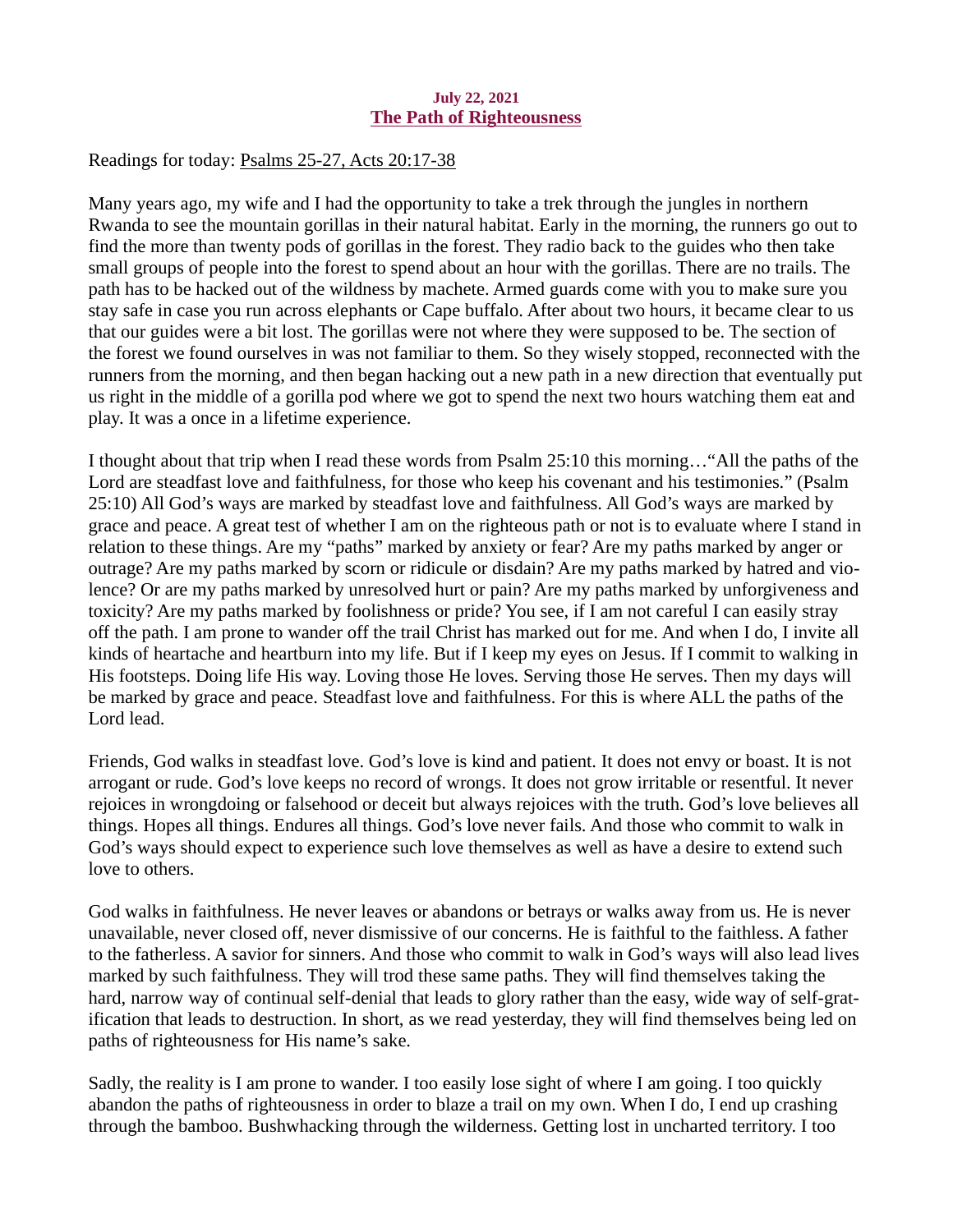easily place my trust in blind guides. I too often listen to foolish voices. I too often follow faithless leaders. This includes myself for I am just as blind and foolish and faithless as the next person! Thankfully, the good news of the gospel is that when I confess my sin, God is faithful and just to forgive me, take me by the hand, and lead me back on His paths.

Readings for tomorrow: Psalms 28-30, Acts 21:1-16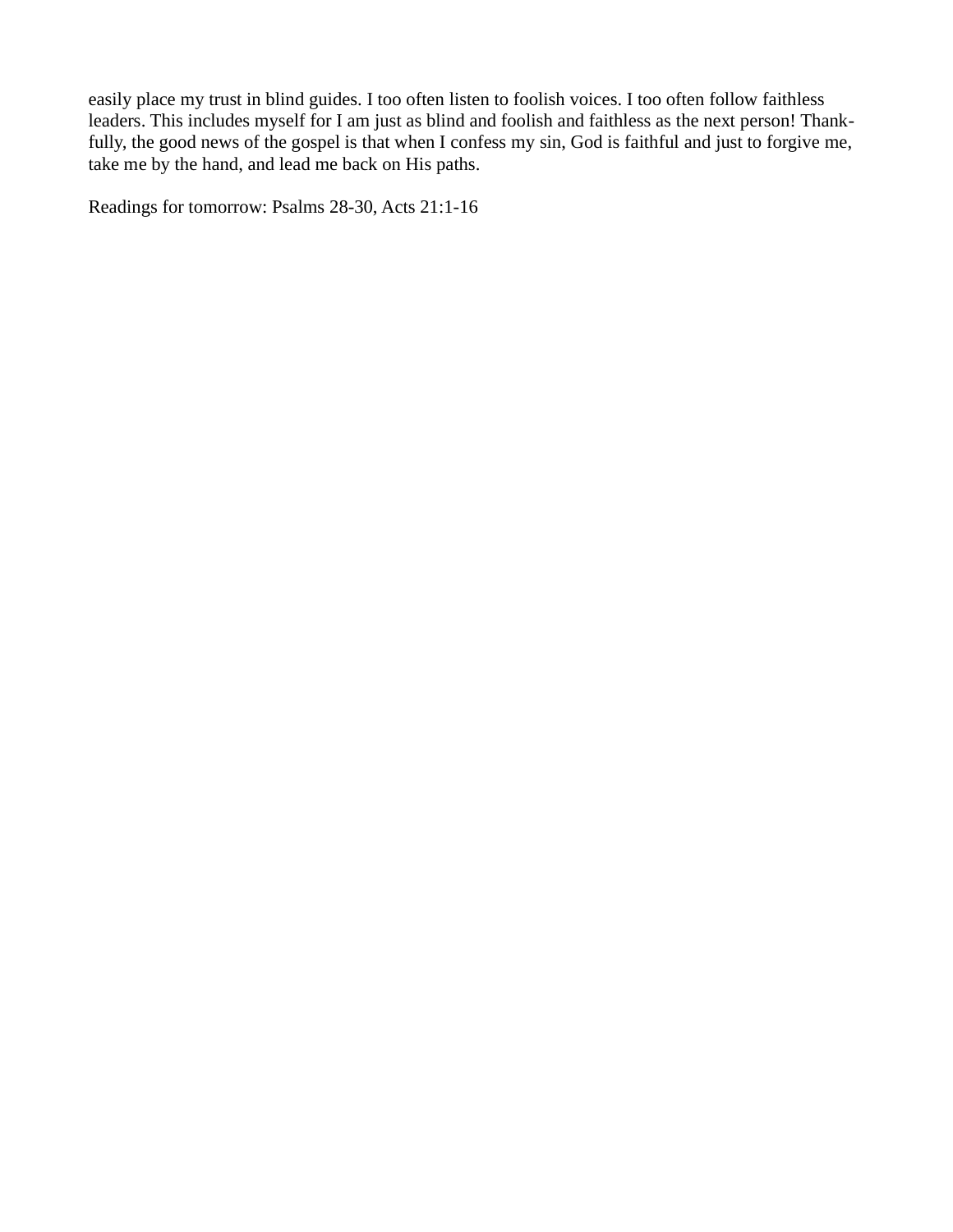# July 23, 2021 Gratitude

# <span id="page-33-0"></span>Readings for today[: Psalms 28-30, Acts 21:1-16](https://www.biblegateway.com/passage/?search=Psalms+28-30%2C+Acts+21%3A1-16&version=ESV)

What has the Lord done for you? Can you count His blessings? Can you see the miraculous ways in which He has provided? Can you measure the lavish riches of His grace? Yesterday, I ran across a quote from a brilliant theologian named J.I. Packer about knowing God. He writes, "We are cruel to ourselves if we try to live in this world without knowing about the God whose world it is and who runs it .The world becomes a strange, mad, painful place, and life in it a disappointing and unpleasant business, for those who do not know about God. Disregard the study of God, and you sentence yourself to stumble and blunder through life blindfold, as it were , with no sense of direction, and no understanding of what surrounds you. This way you can waste your life and lose your soul." I found myself thinking a lot about that quote as I read through the Psalms assigned for today. It is because the Psalmist knows God that he can call on God. It's because the Psalmist has confidence in God's steadfast love and faithfulness that he can cry out to God. It's because the Psalmist truly trusts God that he can present his needs before Him. Perhaps most importantly, it's because the Psalmist sees how much God has done for him that he lives his life with a deep sense of gratitude.

I cannot begin to tell you all the things God has done for me. He chose the place I was born and the family I was born into. He gave me intellectual and emotional and physical gifts that have carried me far in life. I was able to learn in good schools with teachers who cared deeply for me. I was able to grow up in relative safety and comfort. I had parents who loved me and instilled strong values in me. I have two brothers who are among my closest friends. Throughout my life, I've benefited from educational and professional opportunities. God brought a godly woman into my life who is my best friend. I have four children that I am embarrassingly proud of and love with all my heart. All of these are amazing blessings that come from the hands of God.

At the same time, I've seen my fair share of tragedy and hardship as well. Growing up wasn't easy. My family faced financial hardships at times. My parents lost their business in the 1980's and we almost ended up homeless as a result. I can remember days when all we had in our refrigerator was one cup of yogurt and there were five us to feed. I've had to overcome addictions in my life to alcohol and pornography. These behaviors cost me friendships and I grieve them to this day. My wife and I lost our first child as a result of major birth defects. Caleb would be 23 years old today. I suffered a professional failure in Wisconsin that almost put me out of ministry altogether. It also brought me face to face with the end of my faith. I've seen life-threatening poverty among those I love in developing countries around the world. I've tasted fear and anxiety and allowed my insecurities to cripple me at times. But through it all, there was one constant…God. He was always present and faithful to make Himself known to me as I remained committed to come before Him with my needs each and every day.

Perhaps that's why these words from today ring so true for me…

"For his anger is but for a moment, and his favor is for a lifetime. Weeping may tarry for the night, but joy comes with the morning." (Psalm 30:5)

"You have turned for me my mourning into dancing; you have loosed my sackcloth and clothed me with gladness, that my glory may sing your praise and not be silent. O Lord my God, I will give thanks to you forever!" (Psalm 30:11-12)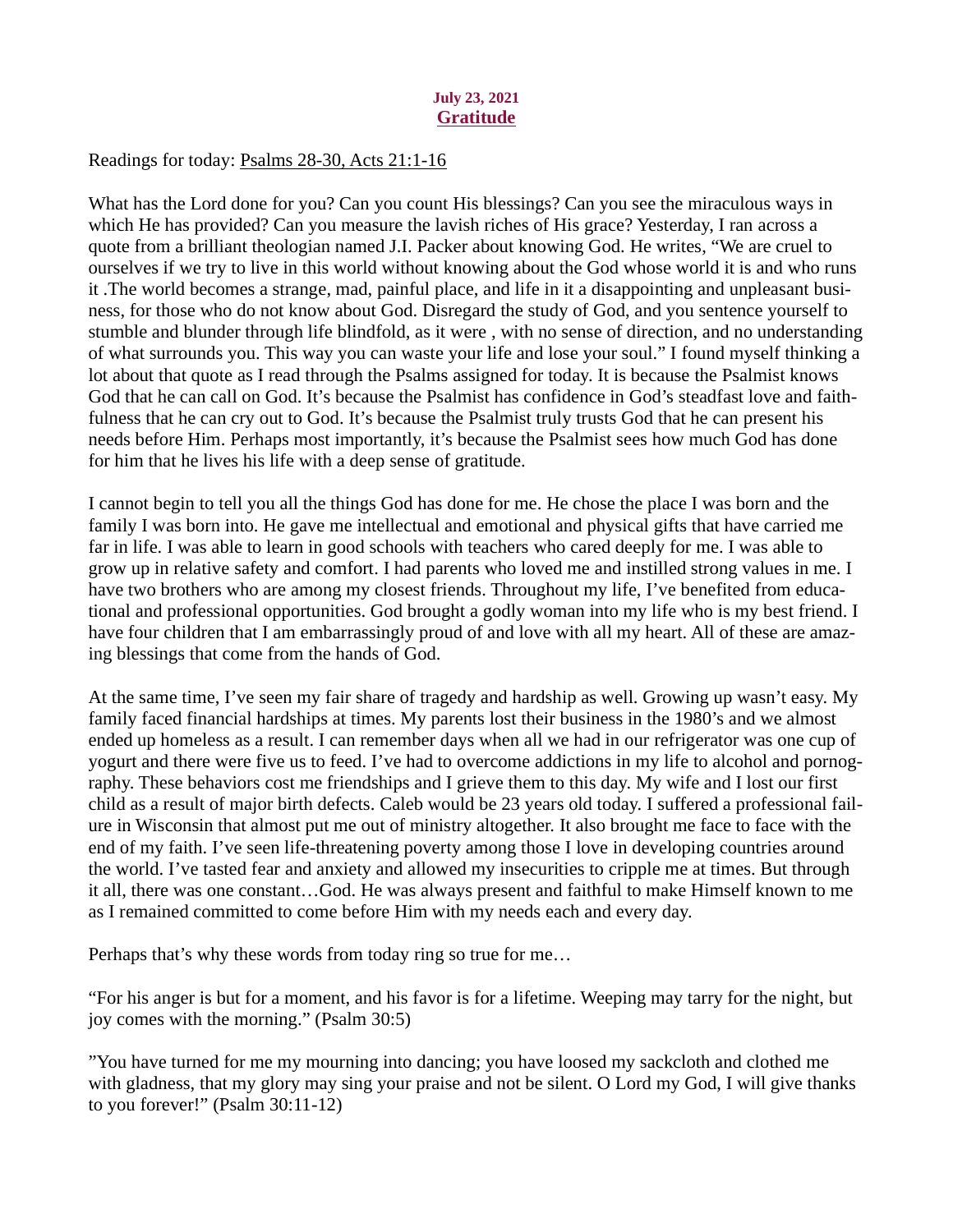When we choose to focus on all the good things God has done, our hearts are filled with gratitude. An infectious joy fills our lives. A peace that passes all understanding descends upon us. Our mourning turns to dancing. Our weeping tarries only for a night, giving way to joy in the morning. Yes, we will suffer in this "strange, mad, painful place." Yes, life will be "disappointing and unpleasant" at times. Yes, there will be moments when you will feel like you are "stumbling and blundering through life blindfolded, as it were , with no sense of direction, and no understanding of what surrounds you." Things may get so bad you may feel like you are "wasting your life and losing your soul." But even there God is with you. God is waiting for you. God is near you. God will make Himself known to you. Simply keep walking through the open door into His presence. Keep approaching His throne of grace with confidence. Keep trusting God is able to save to the uttermost those who draw near to Him.

Readings for tomorrow: Psalms 31-33, Acts 21:17-36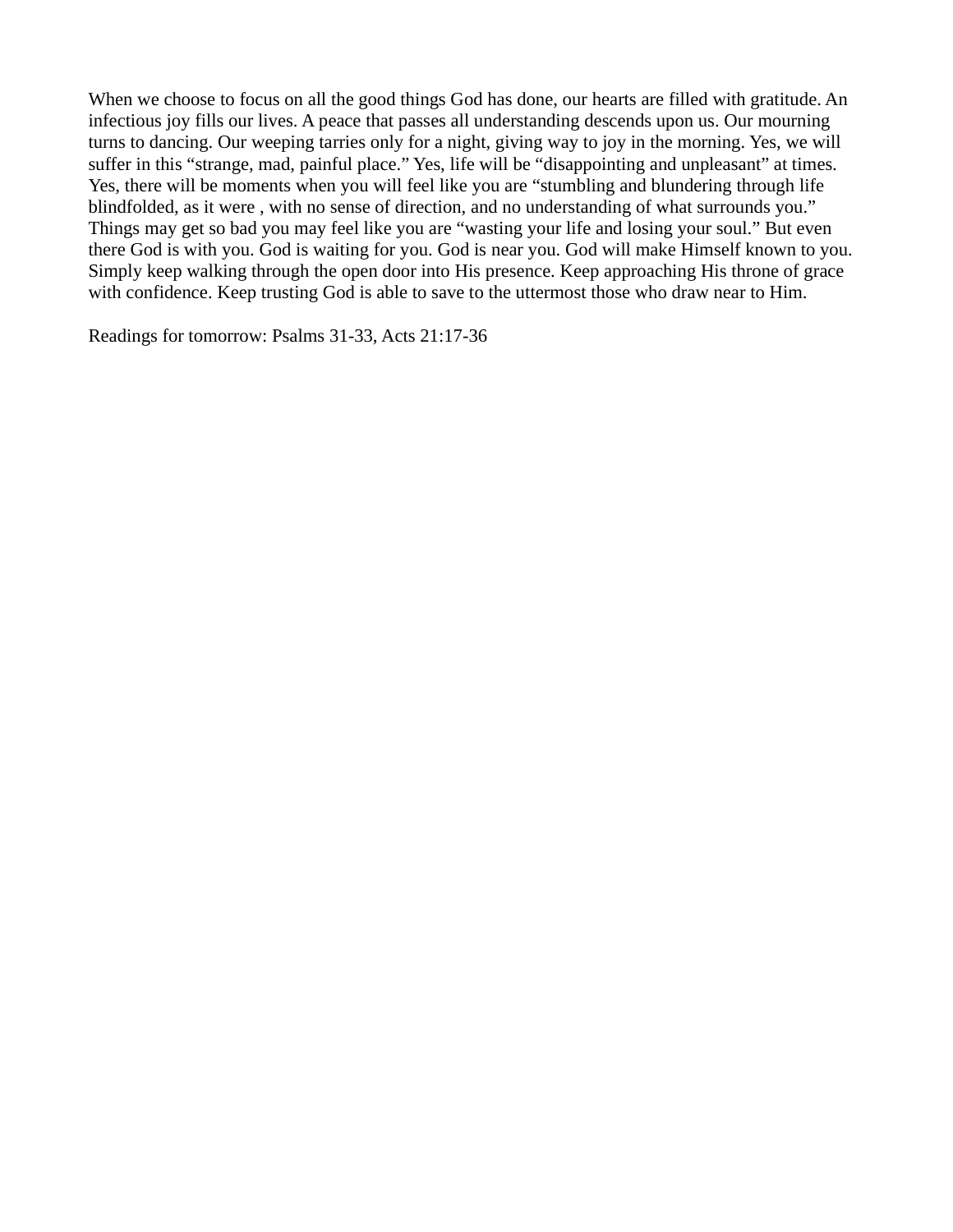# July 24, 2021 People of the Truth

<span id="page-35-0"></span>Readings for today[: Psalms 31-33, Acts 21:17-36](https://www.biblegateway.com/passage/?search=Psalms+31-33%2C+Acts+21%3A17-36&version=ESV)

"For God's Word is solid to the core; everything he makes is sound inside and out. He loves it when everything fits, when his world is in plumb-line true. Earth is drenched in God's affectionate satisfaction." (Psalm 33:4-5)

"Because the LORD's word is right, his every act is done in good faith. He loves righteousness and justice; the LORD's faithful love fills the whole earth." (Psalms 33:4-5)

"For the word of the Lord is upright, and all his work is done in faithfulness. He loves righteousness and justice; the earth is full of the steadfast love of the Lord." (Psalm 33:4-5)

One of the things I love doing is reading the same verses in different versions. It helps me grasp the depth and breadth of what God is trying to reveal to me. In today's reading, we ran across these words speaking to the sufficiency of God's Word. They highlight the truth of God's Word. The trustworthiness of God's Word. And what happens when human beings commit to following God's Word. If we truly aligned our will with God's will, the earth would be filled with righteousness and justice or as Eugene Peterson translated it, "Earth is drenched in God's affectionate satisfaction." I don't know about you but I would love to live in such a world! I would love to live in a place flooded with God's steadfast love and faithfulness. I would love to live a culture that reflects biblical values and the heart of the gospel. I would love to see all injustice end and all evil stopped and all sin cease. I would love to see everything "fit" according to God's perfect plan.

Sadly, we don't live in such a world. Even more tragically, we don't live in such a church. The church is supposed to be the one place where God's Word reigns supreme. It is the one community where God's Word should hold ultimate authority. After all, we spend hours preaching God's Word and teaching God's Word and challenging people to follow God's Word. But the influence of the world is powerful. Almost too hard to resist. Social media. Cable news. Talk radio. There is a cacophony of voices clamoring for our attention on a daily basis. It is chaotic. Noisy. Confusing. It's easy to be drawn this way and that or tossed about like a ship on the waves of the sea. Across the country, churches are being torn apart by political divisions, ethnic divisions, social divisions, cultural divisions, and so much more. Add a dangerous pandemic to that mix and you have an incredibly toxic brew.

That's why it's so important to stay grounded in God's Word. God's people must remain tethered to God's Truth. His Word is our lifeline in a world rapidly spinning out of control. His Word is our lifesaver in a sea of chaos. His Word is the bedrock which keeps us stable in the midst of all the storms.

Bonus: If you want a great example of what I'm talking about, check out these two sermons by Dr. Tony Evans. He is addressing the issue of Critical Race Theory (CRT) from a biblical perspective or what he calls Kingdom Race Theology (KRT). It's a great illustration on how to bring biblical truth to bear on one of the most pressing cultural issues of our day.

Sermon #1

Sermon #2 Readings for tomorrow: Psalms 34-38, Acts 21:37-23:11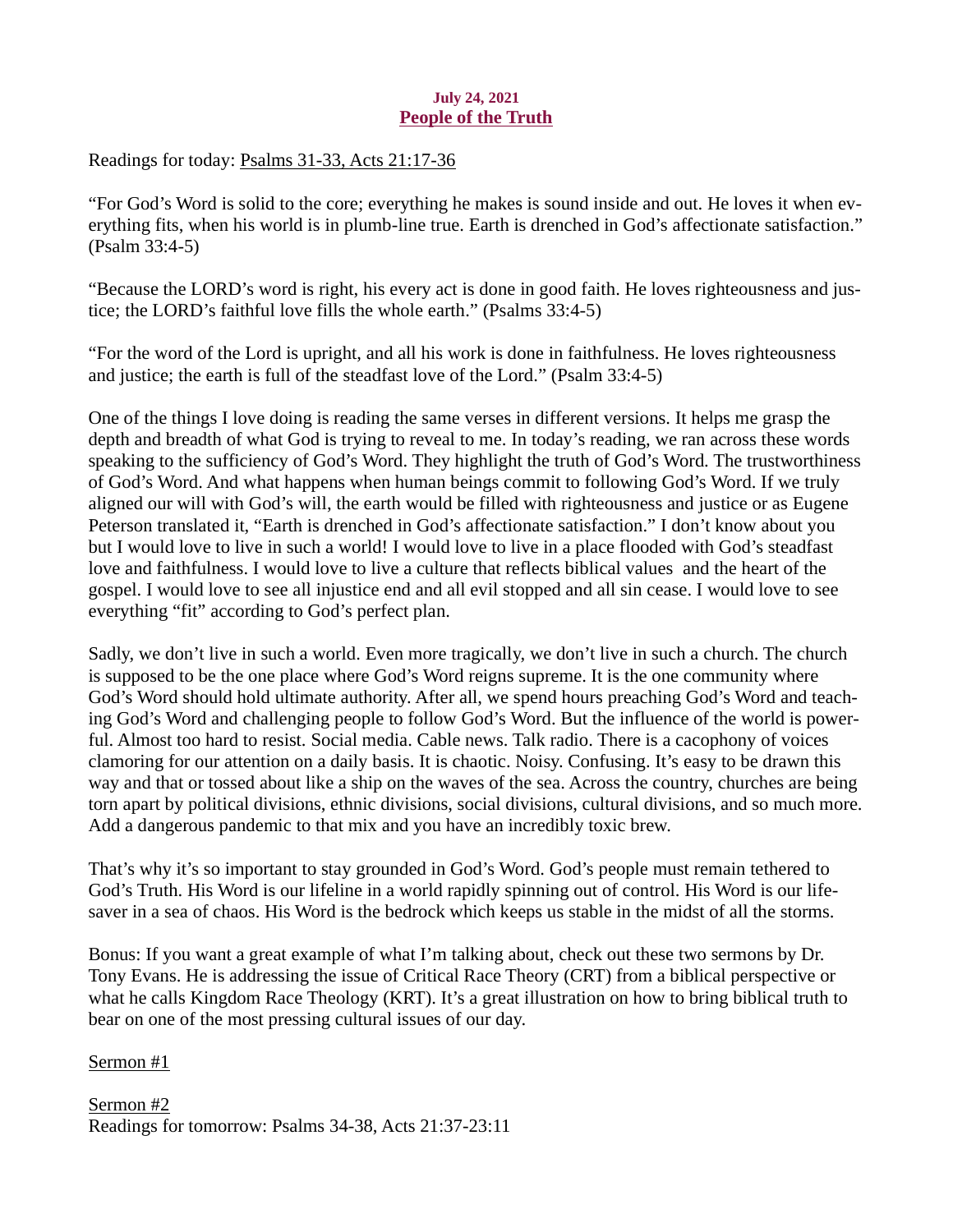### July 26, 2021 Fixing our Eyes on Jesus

<span id="page-36-0"></span>Readings for today: [Psalms 34-38, Acts 21:37-23:11](https://www.biblegateway.com/passage/?search=Psalms+34-38%2C+Acts+21%3A37-23%3A11&version=ESV)

One of my favorite verses is Hebrews 12:2 - "Let us fix our eyes on Jesus, the author and perfecter of faith, who for the joy set before him endured the cross, despising its shame, and sat down at the right hand of the throne of God." I believe it is the key to the Christian life. It is the pathway to all of God's promises. Imagine a life filled with unspeakable joy, peace that passes all understanding, amazing grace, and unconditional love. All of that is accessed in Christ and through Christ. It is the glorious inheritance of the people of God. These are the riches God pours out on those who place their trust in His Beloved Son.

So why do so many Christians struggle? Why do so many Christians live with anxiety, doubt, suffering, pain, heartache, disappointment, discouragement, and fear? My experience as a pastor tells me that - at least in part - it's because we take our eyes off of Jesus or we don't know how to fix our eyes on Him in the first place. Too many of us want it both ways. We want to love the things of this world and love Jesus. We want to secure both an earthly and eternal inheritance. We want to be great in the eyes of our peers and in the eyes of God. We want to make a name for ourselves and a name for God. We want the position or platform and the power that comes with it without suffering the passion of Jesus. The Bible calls this double-mindedness. We're trying to live in two worlds. Our loyalties are divided between two radically different kingdoms. Our allegiances are split. Our minds and hearts confused. Our thinking warped. And it's why so many of us live "lives of quiet desperation" or we are full of "sound and fury signifying nothing."

So what does it mean to fix our eyes on Jesus? What does that actually look like in practice? Think of Peter walking on water. He took steps of faith outside of the boat. Outside his comfort zone. Outside his normative experience. Peter was a fisherman. He knew boats inside and out. He knew the Sea of Galilee inside and out. He knew the laws of physics. He knew people didn't walk on water. But when he fixed his eyes on Jesus, something that was impossible became possible. Something he would never have imagined suddenly became reality. He actually stepped out on the waves and only began to sink when he started to look around and allowed doubt to creep in. Think of Paul. Paul was the Jew of Jews. He was born into the tribe of Benjamin. Circumcised according to the Law on the eighth day. Studied under one of the greatest rabbi's of his day. Advanced beyond his age and his peers. He was a brilliant Pharisee. According to the Law of God, he was blameless. His devotion to the Law of God made him the greatest heresy hunter of his time. But when he fixed his eyes on Jesus outside the city of Damascus, everything changed. All the accomplishments of his former life turned to dust. He counted everything now as loss for the sake of knowing Christ.

I thought about these two men when I read through the Psalms assigned for today. The language is poetic. The images are striking. The words make our hearts sing when we read them. I believe that's because they are conveying the same deep truth that the author of the Book of Hebrews is pointing us to. Simply put, the Psalmist wants us to see Jesus. Wants us to fix our eyes on Him. Wants the treasures of this earth to grow strangely dim in the light of His glory and grace. Listen again. Take your time. Slow down. Savor each verse and the promise it contains. Let the Spirit stir your heart use these words to change your life…

"My soul makes its boast in the Lord; let the humble hear and be glad." (Psalm 34:2)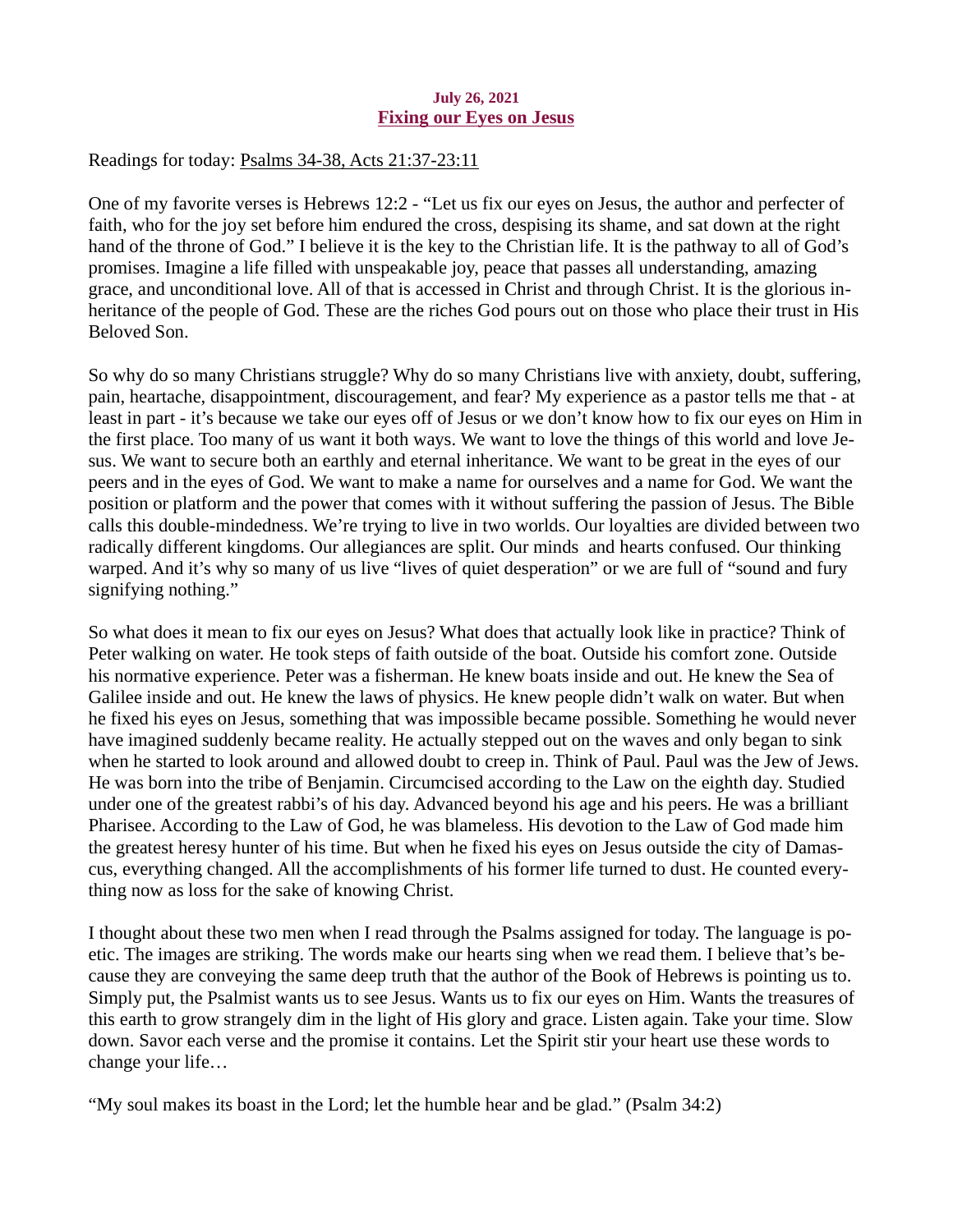"I sought the Lord, and he answered me and delivered me from all my fears." (Psalm 34:4)

"Those who look to the Lord are radiant, and their faces shall never be ashamed." (Psalm 34:5)

"Oh, taste and see that the Lord is good! Blessed is the man who takes refuge in him!" (Psalm 34:8)

"The eyes of the Lord are toward the righteous and his ears toward their cry. The face of the Lord is against those who do evil, to cut off the memory of them from the earth. When the righteous cry for help, the Lord hears and delivers them out of all their troubles. The Lord is near to the brokenhearted and saves the crushed in spirit. Many are the afflictions of the righteous, but the Lord delivers him out of them all." (Psalm 34:15-19)

"Delight yourself in the Lord, and he will give you the desires of your heart." (Psalm 37:4)

"Commit your way to the Lord; trust in him, and he will act. He will bring forth your righteousness as the light, and your justice as the noonday." (Psalm 37:5-6)

"Be still before the Lord and wait patiently for him; fret not yourself over the one who prospers in his way, over the man who carries out evil devices!" (Psalm 37:7)

"The Lord knows the days of the blameless, and their heritage will remain forever…"(Psalm 37:18)

"Wait for the Lord and keep his way, and he will exalt you to inherit the land; you will look on when the wicked are cut off." (Psalm 37:34)

"The salvation of the righteous is from the Lord; he is their stronghold in the time of trouble. The Lord helps them and delivers them; he delivers them from the wicked and saves them, because they take refuge in him." (Psalm 37:39-40)

Readings for tomorrow: Psalms 39-41, Acts 23:12-35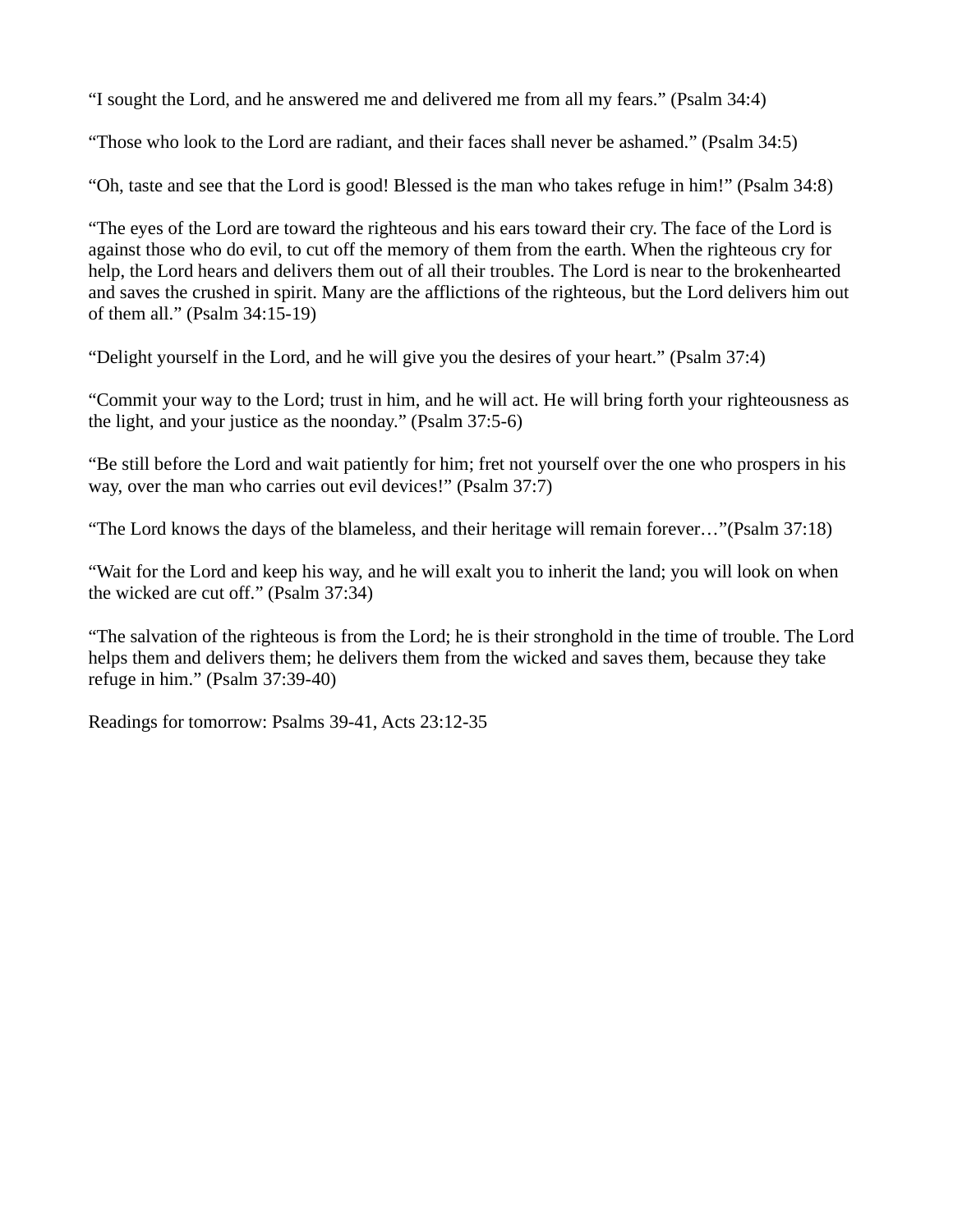# July 27, 2021 Life is Fleeting

<span id="page-38-0"></span>Readings for today[: Psalms 39-41, Acts 23:12-35](https://www.biblegateway.com/passage/?search=Psalms+39-41%2C+Acts+23%3A12-35&version=ESV)

Life is fleeting. It comes and goes. It is here today and gone tomorrow. It's full of ups and downs. We have moments when we feel like we are on top of the world. We have moments when we feel we are living in the depths of despair. Circumstances conspire to steal our joy. Situations are thrust upon us over which we have no control. Sacred moments rush in filling our souls with peace. We experience special moments of feeling deeply loved and accepted. But it's messy. It's a jumble. Life is not always up and to the right.

The Bible acknowledges all these things, of course. One of the things I love most about God's Word is that it never shies away from real life. It embraces all that is good and bad and ugly about our experience in this world. It reminds us never to place our trust or hope in the things of this world. Instead, the Bible encourages us to store up our treasures in heaven. To look beyond the horizons of this earth to the world to come. The reality is we are eternal creatures. We are creatures made to live forever. Death is not the end for us but merely a doorway to another dimension of life. That dimension could be heaven. That dimension could be hell. Either way, we will find ourselves still very much alive. Conscious. Aware. And that should create a sense of perspective for us. It should right-size our expectations of life in this world.

I love how the Psalmist puts it in today's reading…"O Lord, make me know my end and what is the measure of my days; let me know how fleeting I am! Behold, you have made my days a few handbreadths, and my lifetime is as nothing before you. Surely all mankind stands as a mere breath! Surely a man goes about as a shadow! Surely for nothing they are in turmoil; man heaps up wealth and does not know who will gather!" (Psalm 39:4-6) It's also good to read in the Message version…"Tell me, what's going on, God? How long do I have to live? Give me the bad news! You've kept me on pretty short rations; my life is a string too short to be saved. Oh! we're all puffs of air. Oh! we're all shadows in a campfire. Oh! we're just spit in the wind. We make our pile, and then we leave it."(Psalm 39:4-6)

It sounds pretty hopeless, doesn't it? Sounds like the Psalmist is struggling to come to grips with meaning and purpose in the face of death. As he feels his own life potentially ebbing away, he wonders what the point of it all might be? Our days are indeed few. We spend quite a few of them in turmoil. Our lives are strings too short to be saved. We are but puffs of air on the wind. We are shadows in a campfire. Naked we came from the womb and naked we shall return to the dust. We can take nothing with us. All this is true and still the Psalmist declares, "My hope is in You." (Psalms 39:7) Despite how he's feeling. Despite what his lived experience is teaching him. Against all natural human instinct, he clings to hope as he clings to God. It's a powerful testimony and one we all need to hear especially in this cultural moment.

There is so much about life right now that causes us to despair. People we love are getting sick or suffering or even dying. Friendships we once enjoyed are fracturing. Whatever work/life balance we had before the pandemic has been completely upended. Routines have been scrapped. Rhythms disrupted. Schedules shot. Layer onto that the increasing polarization of our country, our workplaces, our neighborhoods, our schools, our churches, even our families, and it probably feels like nowhere is truly safe. The Psalmist knows how we feel. "I was mute and silent; I held my peace to no avail, and my distress grew worse. My heart became hot within me. As I mused, the fire burned…" (Psalm 39:2-3) So what did he do? Did he lash out? Did he burn everything to the ground? Did he let his despair get the best of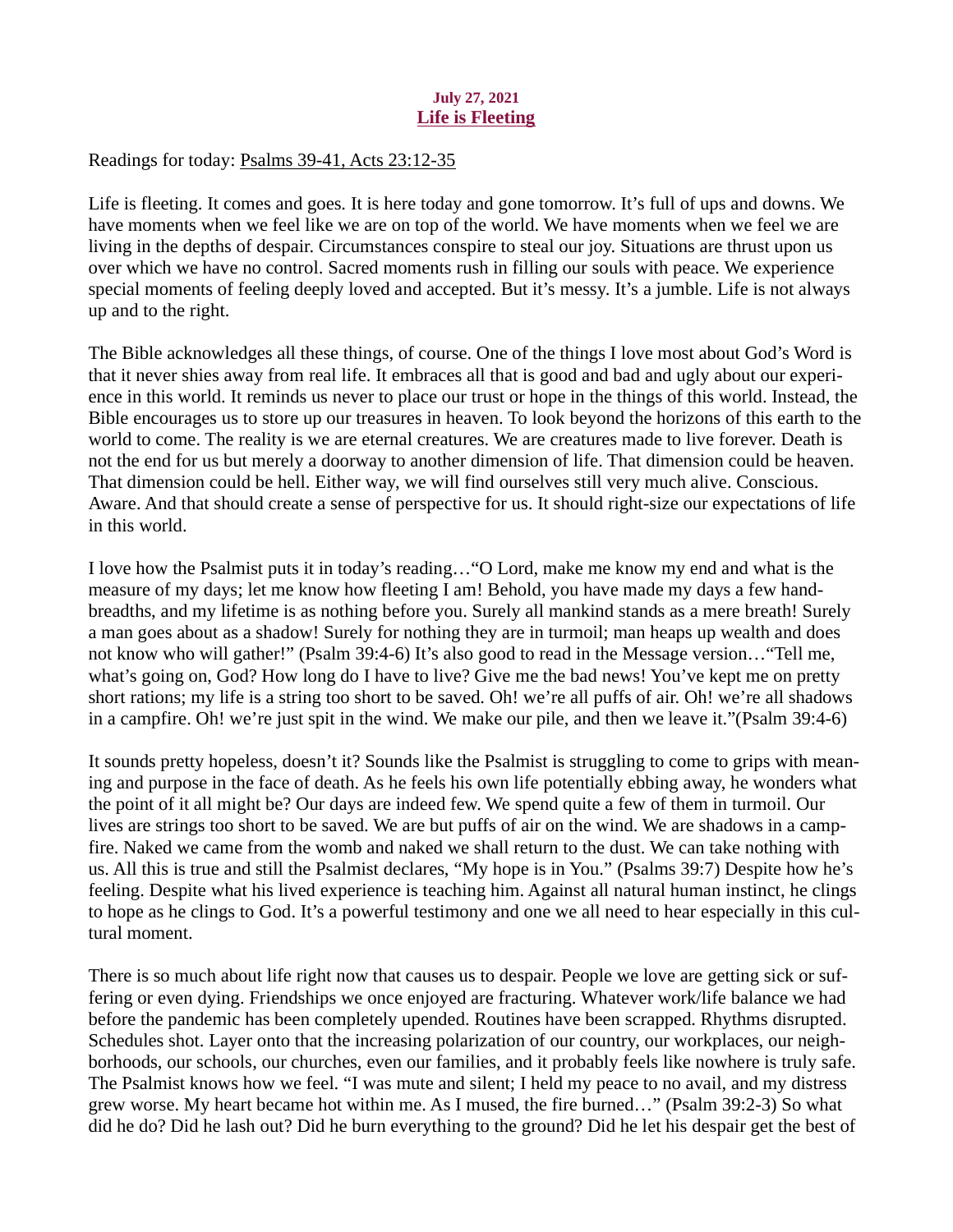him? No. He turned to the Lord. He cried out to God. He took a step back and tried to see things from God's perspective. This is what gave him hope. Not that everything would turn out okay in the end or that he would live happily ever after but that God would hear his prayer. God would see his tears. God would meet him in his sojourning and cause him to smile again.

Readings for tomorrow: Psalms 42-43, Acts 24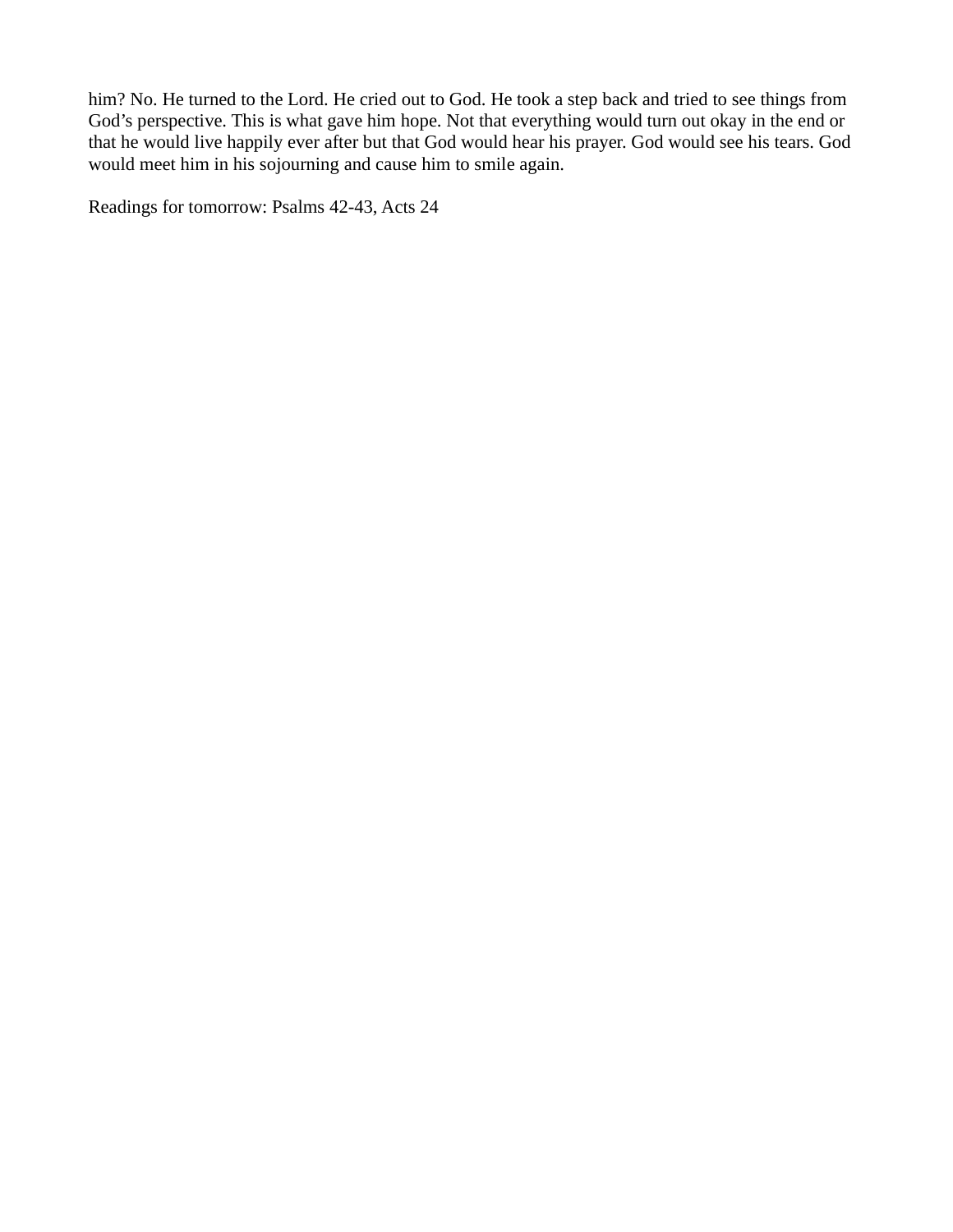# July 28, 2021 Mental Health

<span id="page-40-0"></span>Readings for today: [Psalms 42-43, Acts 24](https://www.biblegateway.com/passage/?search=Psalms+42-43%2C+Acts+24&version=ESV)

Recently, our awareness of the importance of mental health has been elevated by some of the top athletes in the world. It began with Naomi Osaka, the number one female tennis player in the world, skipping the French Open press conferences to take care of herself. It was highlighted again during the Olympics by arguably the greatest gymnast of all time, Simone Biles, withdrawing from both team and individual competitions. It reminded us of Michael Phelps and his struggles once he left the Olympic stage. This has sparked a conversation that is spreading rapidly as more and more athletes open up about their personal struggles to deal with the pressure that comes with competing at an elite level. This is not new, of course, but the openness to actually talking about it is new. The vulnerability displayed by these athletes is both courageous and inspiring and hopefully will lead to some necessary changes moving forward. Elite athletes are human beings just like all of us. They are subject to the same fears and anxieties that we all suffer from. Rather than dismiss their concerns or critique their decisions, we should thank them for casting a spotlight on what is rapidly - according to mental health professionals across the country - another, albeit more hidden, pandemic. Depression rates have tripled over the last year. Substance abuse rates have skyrocketed. More and more adults are reporting struggles with anxiety disorders. And we have yet to see the crest of the tide. Many of us are just beginning to come to grips with the losses we've suffered over the past year. Many of us are in the early stages of grief and are trying to find ways to cope even as coronavirus cases begin to rise and the specter of re-instated mandates loom. Many of us are teetering on the edge of burnout and feel like we cannot open up to those around us. As the tidal wave builds, I expect it to cost people jobs, churches, friendships, marriages, and families. In short, all we hold dear. So where do go for help?

As always, we turn to the Lord. I love how the Psalmist describes his own struggle with anxiety and fear in today's reading…

"As a deer pants for flowing streams, so pants my soul for you, O God. My soul thirsts for God, for the living God." We are living through a spiritual drought of historic proportions. We continue to turn to cracked cisterns of our own making rather than to the well of Living Water. The thirst we are feeling arises from the very depths of our being and can only be quenched by God Himself.

"When shall I come and appear before God? My tears have been my food day and night, while they say to me all the day long, "Where is your God?" How many of us are tossing and turning at night? How many of us are struggling to sleep? Struggling to rest? Struggling to find peace? How many of us are wrestling with demons that threaten to overwhelm? How many of us are turning to alcohol or opioids or marijuana to calm our fears?

"These things I remember, as I pour out my soul: how I would go with the throng and lead them in procession to the house of God with glad shouts and songs of praise, a multitude keeping festival." Perhaps we can all look back and remember a more joyful time? A time when we seemed happy? Things seemed good? Maybe life was going great pre-pandemic and COVID has utterly wrecked whatever dreams you may have had? Maybe it's been a long time since you felt safe and secure and like you could come into the house of God with glad shouts and songs of praise?

The Psalmist gives us a prescription for our pain. Medicine for our mental health. Listen closely to what he says…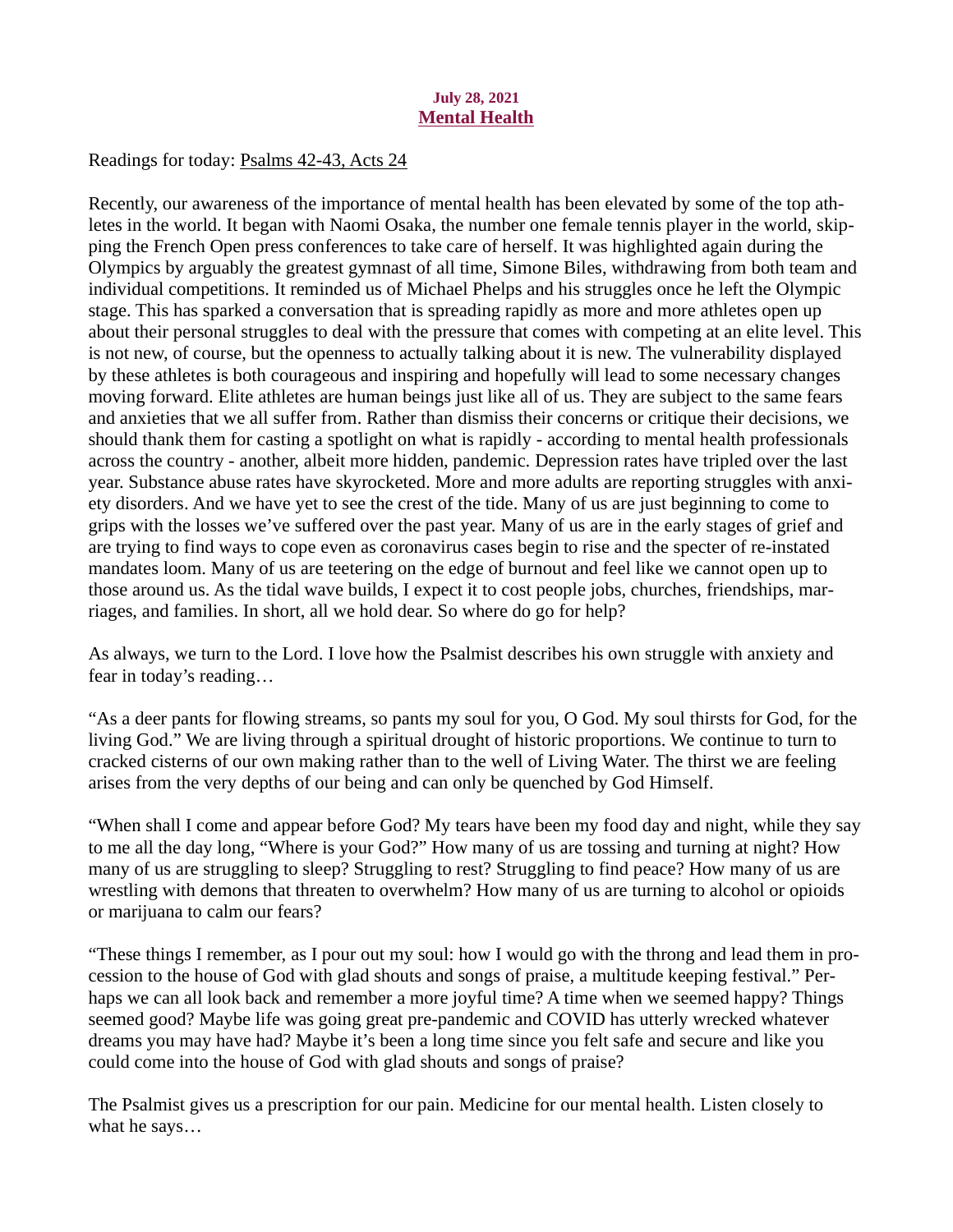"Why are you cast down, O my soul, and why are you in turmoil within me? Hope in God; for I shall again praise him, my salvation and my God. My soul is cast down within me; therefore I remember you from the land of Jordan and of Hermon, from Mount Mizar. Deep calls to deep at the roar of your waterfalls; all your breakers and your waves have gone over me. By day the Lord commands his steadfast love, and at night his song is with me, a prayer to the God of my life. I say to God, my rock: "Why have you forgotten me? Why do I go mourning because of the oppression of the enemy?" As with a deadly wound in my bones, my adversaries taunt me, while they say to me all the day long, "Where is your God?" Why are you cast down, O my soul, and why are you in turmoil within me? Hope in God; for I shall again praise him, my salvation and my God."

The Psalmist teaches us to do three things when we feel anxious and afraid. First, we remember. We remember the good things God has done. We remember what God has done for His people throughout history. How God met them in places like Jordan and Hermon. Second, we remember God's character. He is a God of steadfast love and faithfulness. He walks beside us by day. He stands guard over us by night. He will never leave us nor forsake us. Third and finally, we engage in the act of praise. We praise God in both good times and bad. We praise God when the skies are clear or in the midst of the storm. We praise God when we feel great and we praise God when we feel weak. We praise God when we feel deeply connected to Him and we praise God when we feel like He's distant or has forgotten us. The act of praise literally lifts our hearts. The act of praise re-orients our thoughts. The act of praise releases dopamine in the brain which provides a strong antidote to the anxiety we may be feeling.

Friends, it's okay to not be okay. It's okay to feel weak, fragile, and vulnerable. It's okay to not have it altogether. It's okay to admit you need help. God is with you. He will never leave you. He will never forsake you. He loves you with an everlasting love. And He has surrounded you with people and resources for help when you find yourself in need. Come to the well of Living Water and let Christ quench your thirsty soul.

Readings for tomorrow: Psalms 44-46, Acts 25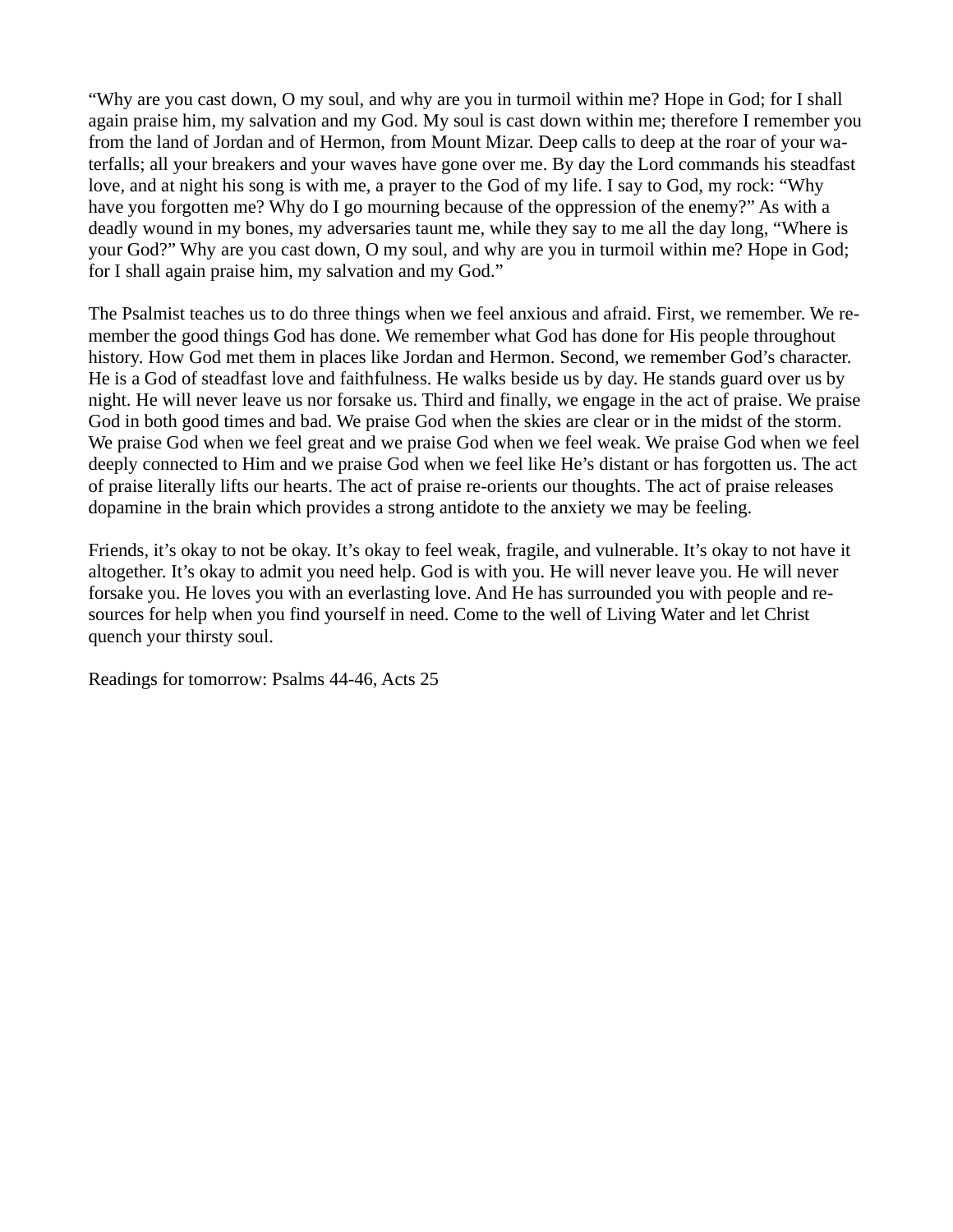# July 30, 2021 God's Politics

<span id="page-42-0"></span>Readings for today: [Psalms 47-49, Acts 26](https://www.biblegateway.com/passage/?search=Psalms+47-49%2C+Acts+26&version=ESV)

We live in deeply divided political times. Not only here in America but around the world. The tribal impulse lying deep in the heart of every person is breaking out in violence across the globe. Democrats vs. Republicans. Progressives vs. conservatives. Left wing extremism vs. right-wing extremism. Fascism vs. communism. Authoritarian regimes vs. populist uprisings. The conflicts are often ethnic, religious, and socio-economic. Each class vying for power. Each tribe jockeying for control. Each party seeking to dominate the other. The rhetoric is heated and often hateful. Political opponents are often cast as traitors and enemies of the state. Violence is subtly or not so subtly encouraged. Fear has been weaponized. Anxiety has been conscripted. Shame has been employed to devastating effect in the cause of ideological purity.

What's a Christian to do? How should a Christ-follower respond? Well, I love how the Apostle Paul puts it in 2 Corinthians 10:3-5, "For though we live in the world, we do not wage war as the world does. The weapons we fight with are not the weapons of the world. On the contrary, they have divine power to demolish strongholds. We demolish arguments and every pretension that sets itself up against the knowledge of God, and we take captive every thought to make it obedient to Christ." What is Paul talking about here? He's talking about using a gentle answer to turn away wrath. He's talking about confronting violence by turning the other cheek. He's talking about addressing hatred with love. He's talking about overcoming hurt and pain with forgiveness and grace. Now some might call Paul naive. Some might consider him a Pollyanna. Some might argue you have to fight fire with fire lest you be consumed. But Paul's no stranger to abuse. Paul's no stranger to injustice. Paul's no stranger to pain and suffering. Furthermore, even a cursory reading of the Book of Acts shows how politically savvy Paul could be whether it was arguing in front of the Sanhedrin or before the Areopagus in Athens or attempting to convince King Agrippa to place his faith in Christ or ultimately in his appeal to Rome. Paul used each and every trial to proclaim Jesus and he never resorted to underhanded or manipulative tactics to achieve his goals.

What shaped Paul's approach? What gave him the confidence to stand fast when the temptation would be to use whatever means necessary to preserve his own life or the lives of those he loved? It was his confidence in God. Paul was a Pharisee. He had the Old Testament memorized. From birth, he had been raised to believe and to trust in the sovereignty of God. I imagine when Paul found himself on trial before political or religious authorities, he may have even recited the words from Psalm 47 to himself...

"Clap your hands, all peoples! Shout to God with loud songs of joy! For the Lord, the Most High, is to be feared, a great king over all the earth. He subdued peoples under us, and nations under our feet. He chose our heritage for us, the pride of Jacob whom he loves. God has gone up with a shout, the Lord with the sound of a trumpet. Sing praises to God, sing praises! Sing praises to our King, sing praises! For God is the King of all the earth; sing praises with a psalm! God reigns over the nations; God sits on his holy throne. The princes of the peoples gather as the people of the God of Abraham. For the shields of the earth belong to God; he is highly exalted!"

What would happen if we truly believed God ruled the nations of the earth? What would happen if we truly lived as if God were seated on His throne? How would it change the way we live, the way we interact, the way we engage politically if we had complete and utter confidence that though earthly kingdoms rise and fall, the Kingdom of God endures forever? Friends, love of country is a good thing, it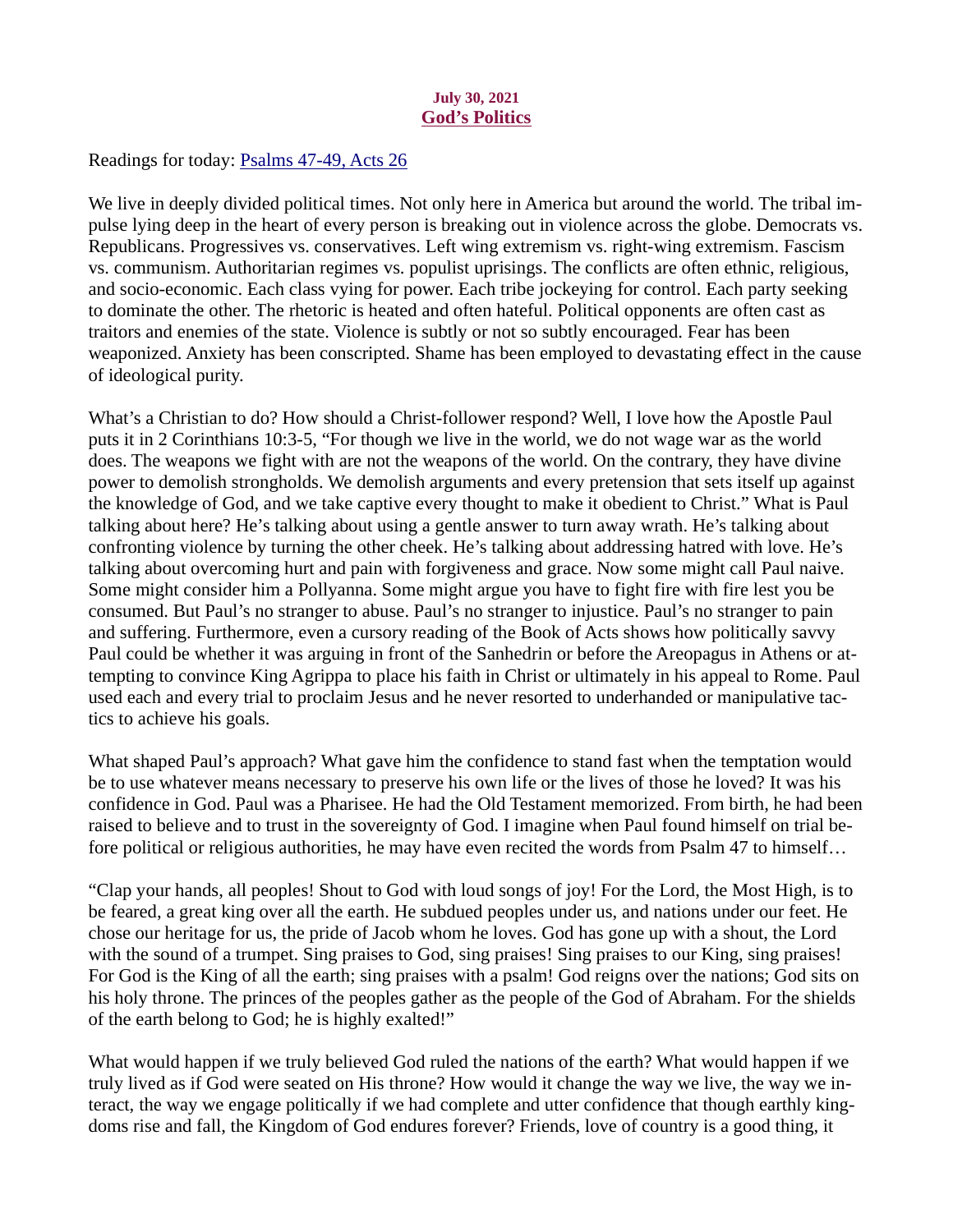simply cannot become an ultimate thing. Political engagement is a good thing, it simply cannot become cage match to the death. Standing up for what you believe is a good thing but not if you are standing on the backs of those who may disagree with you. Ideological purity leads idolatry when we forget that it is God who sits on the throne of the universe.

Readings for tomorrow: Psalms 50-52, Acts 27:1-26